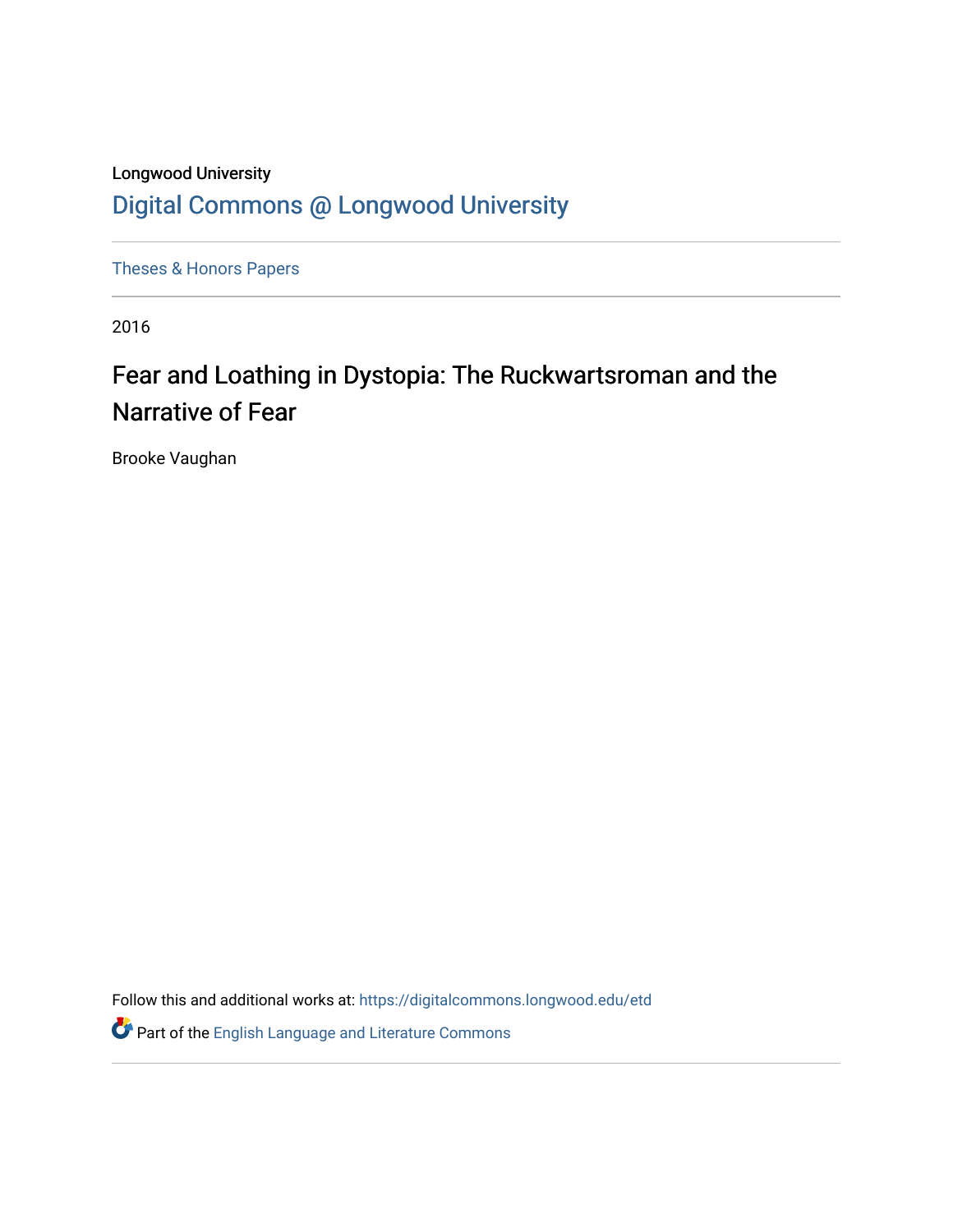### FEAR AND LOATHING IN DYSTOPIA: THE *RUCKWARTSROMAN AND* THE NARRATIVE OF FEAR

by

Brooke Vaughan

A thesis submitted in partial fulfillment of the requirement for the degree of

Master of Arts in English

Longwood University

Department of English and Modern Languages

Jennifer M. Miskec, Ph.D.

Thesis Director

Chris W. McGee, Ph.D. First Reader

 $D - 1$  $\leq$ 

David E. Magill, Ph.D. Second Reader

 $12/10/15$ 

Date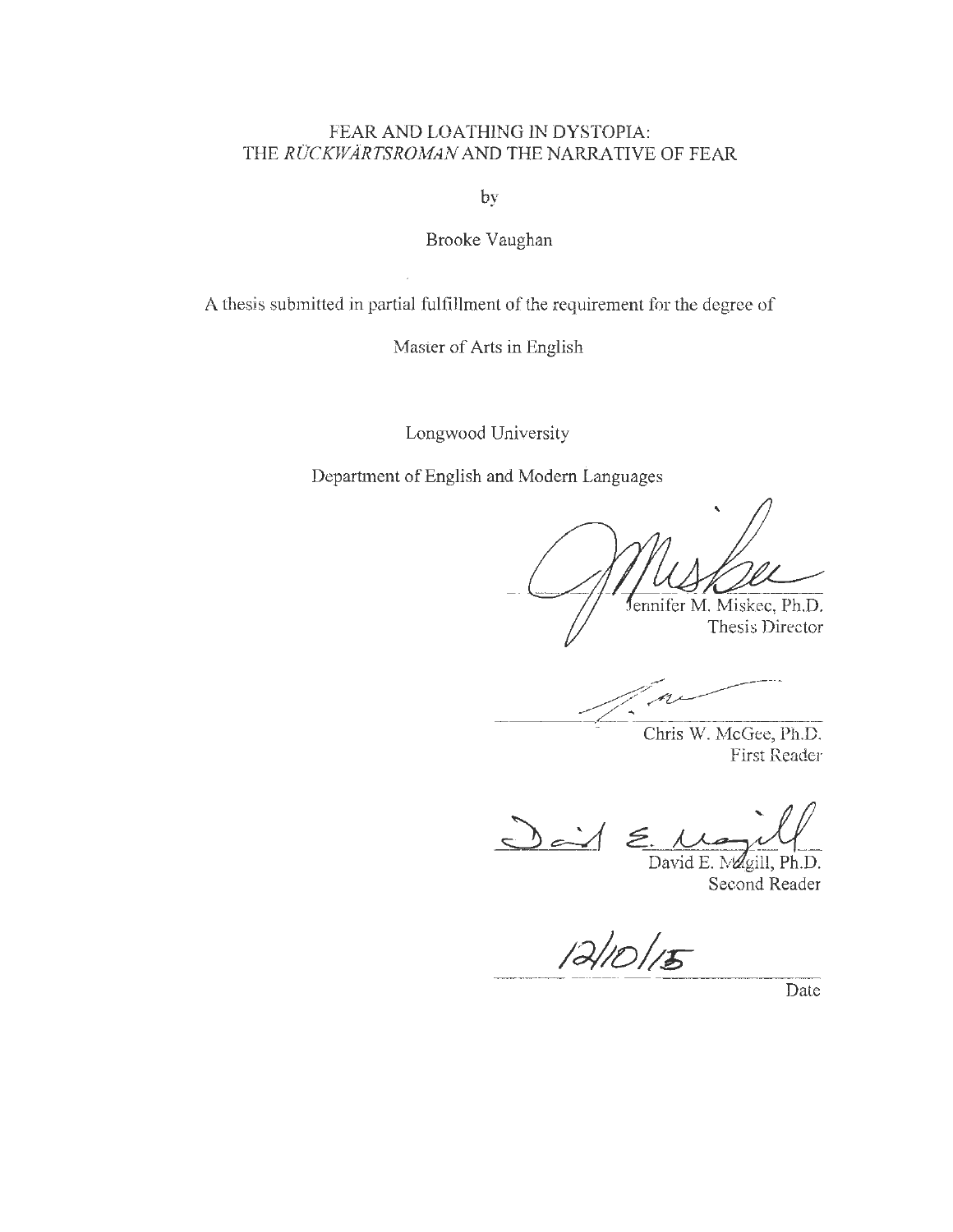Fear and Loathing in Dystopia:

The *Ruckwartsroman* and the Narrative of Fear

Master's Thesis

Brooke Vaughan

Longwood University

December 2015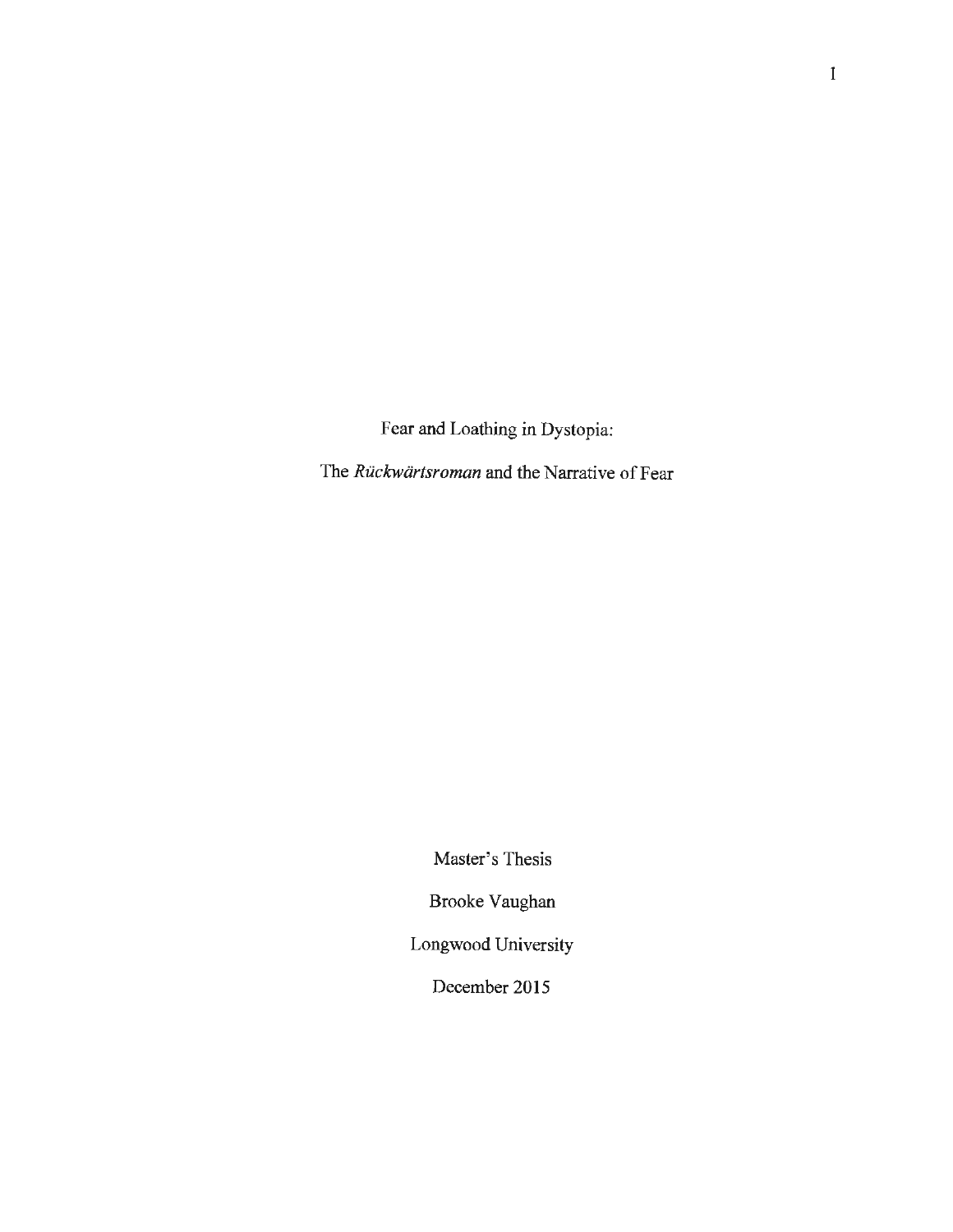Thank you.

First and foremost, I would like to thank my committee-Drs. Jennifer Miskec, Chris McGee, and David Magill-for their extraordinary patience these last 18 months. I know it has not been the easiest go of things, but your time and attention really meant the world to me on this journey.

To Jennie in particular—thanks for always telling me that there was something in the early writing that was salvageable. I think (hope?) I found it.

Jessica Stanley- you were always there as an ear to hear my random questions and to offer your advice when I needed it. Thank you.

Melissa Ringer and Allison Bell-you know why you're here. That's all that needs to be said.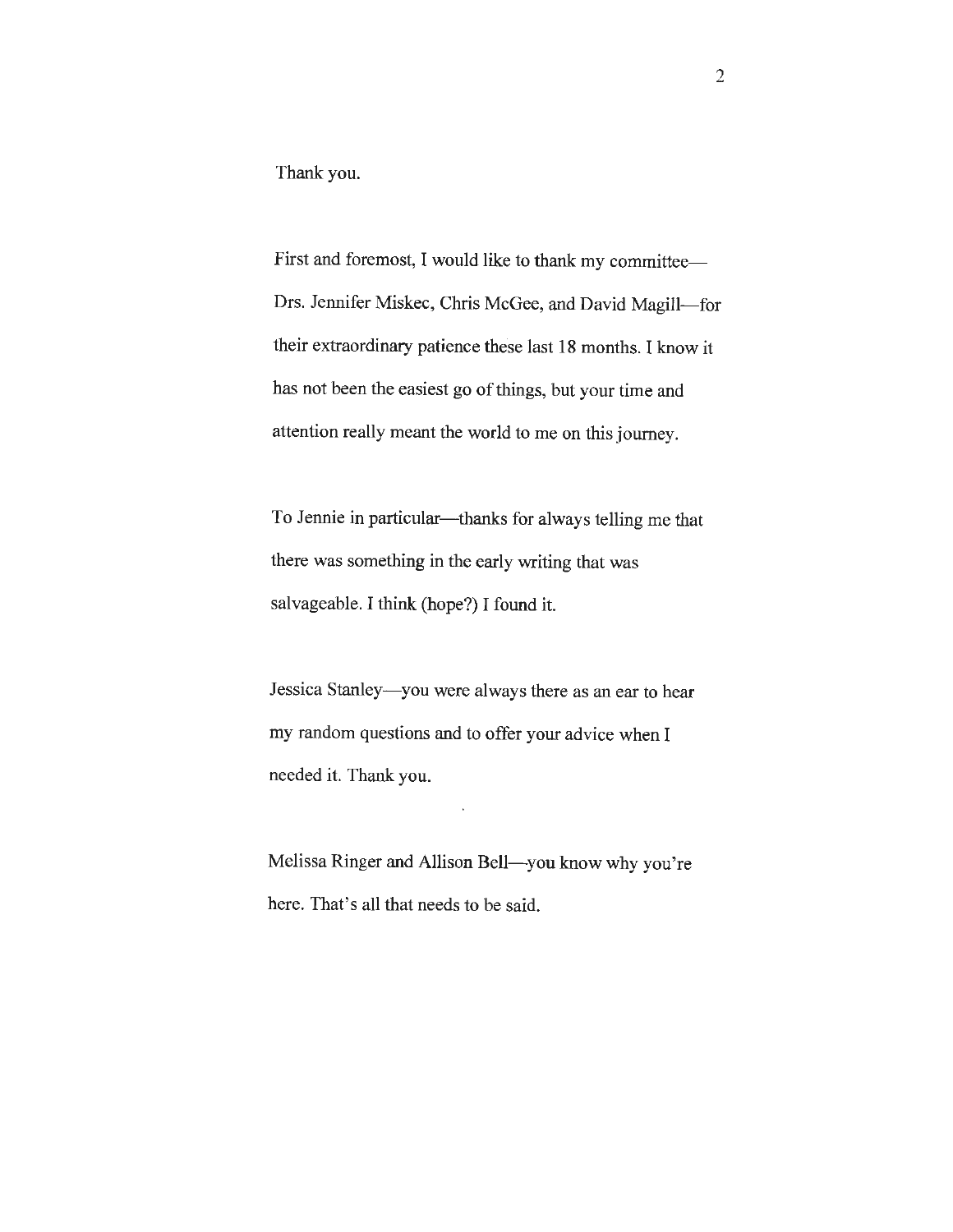### **Table of Contents**

| Suzanne Collins' The Hunger Games and the Fear of Female Empowerment  19 |  |
|--------------------------------------------------------------------------|--|
|                                                                          |  |
|                                                                          |  |
|                                                                          |  |
|                                                                          |  |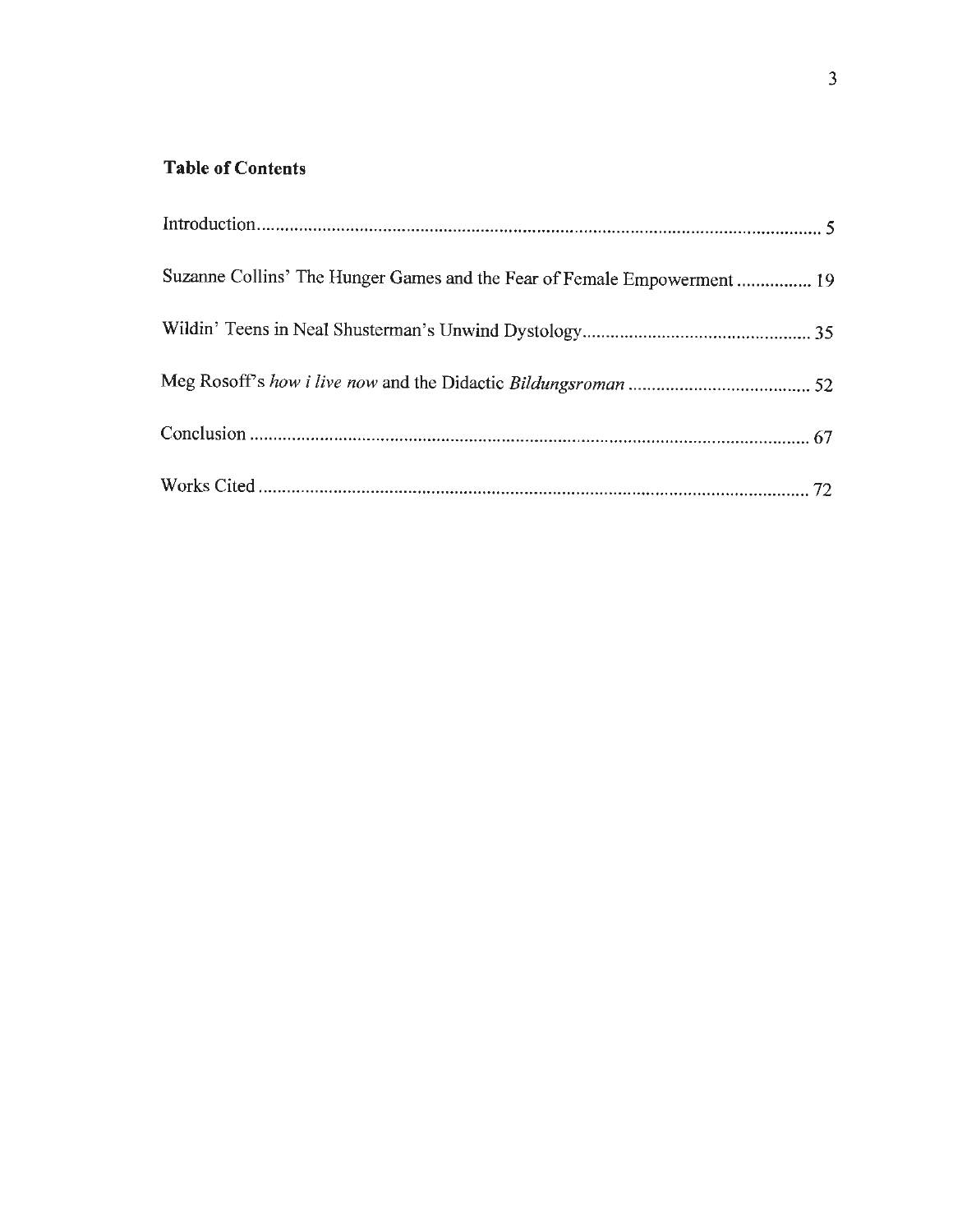*"As the sound of the playgrounds faded, the despair set in. Very odd, what happens in a world without children's voices.* "

*Children of Men* 

*"There are two kinds of fears: rational and irrational-or in simpler terms, fears that make sense and fears that don't."* 

Lemony Snicket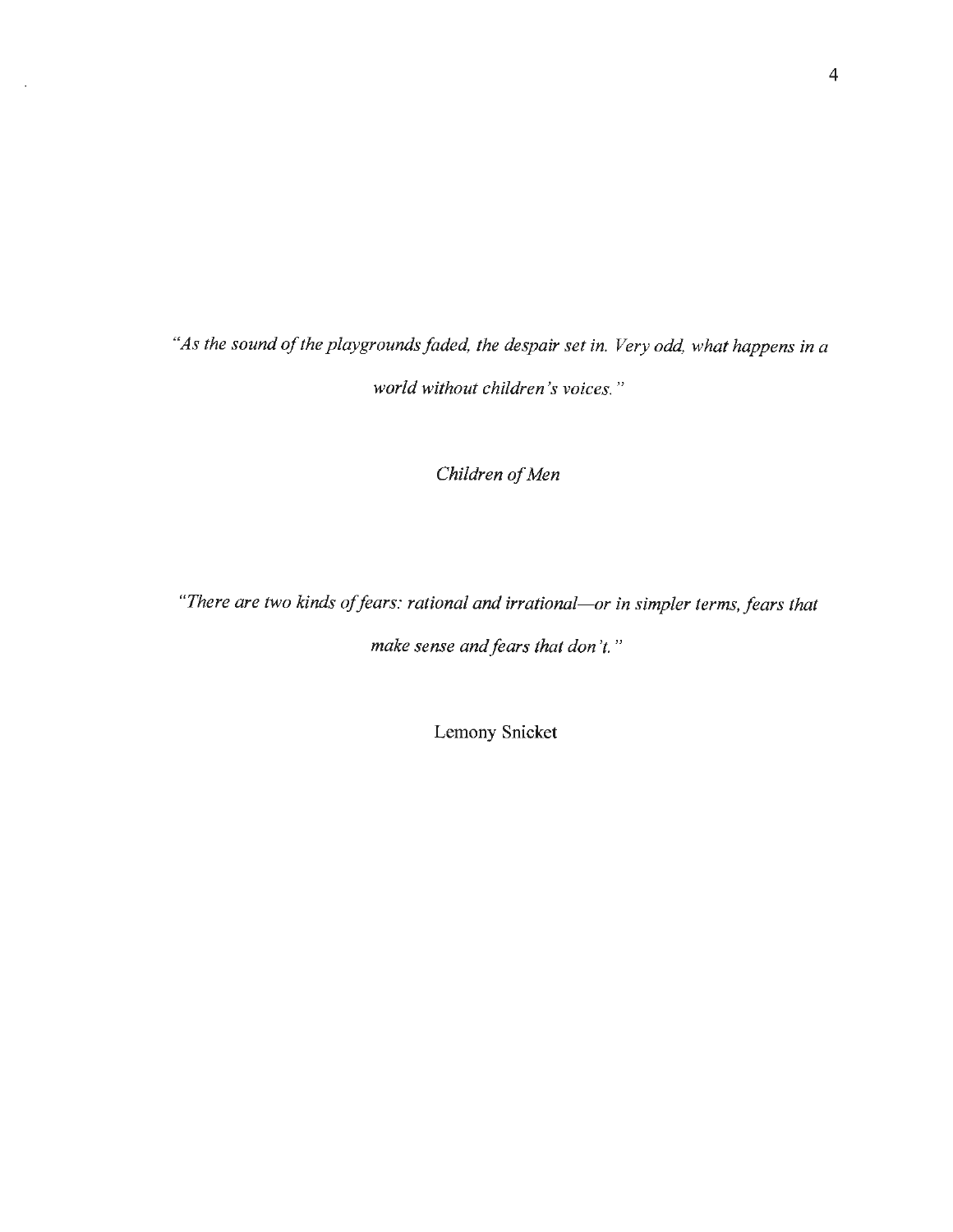### Introduction

Balaka Basu, Katherine Broad, and Carrie Hintz, editors of *Contemporary Dystopian Fiction for Young Adults: Brave New Teenagers,* note that dystopian young adult literature "engages with pressing global concerns" such as freedom and the merging of technology and self, and "when directed at young readers, who are trying to understand the world and their place in it, these dystopian warnings are distilled into exciting adventures with gripping plots" (1). To be sure, turning on the news is a daunting task today; images of Islamic State militants terrorizing towns and Ebola ravaged villages fill the screen no matter what station you turn to. With the ever-present images of death and destruction flooding the airwaves, it makes sense that the texts written and marketed for a teen audience would offer a way for readers to grapple with these atrocities in the safe confines of a narrative. Furthermore, Melissa Ames says these texts feed on post 9/11 fears of terrorism and a world at war, and thus "they present fictional fear-based scenarios that align with contemporary cultural concerns ... they all provide social commentary that is relevant to society today" (4). To this end, YA dystopia does seem to emerge from a *perceived* social need to correct the trajectory of our nation, calling attention to the problems present in our own times.

Dystopian young adult literature is not a new phenomenon in the publishing world. Called speculative fiction and sci-fi, the idea of a world that has fallen apart has long captivated audiences because of their "what if" quality that places the story far outside of their current world. George Orwell's *1984* tells the story of Winston Smith's futile struggle against Big Brother, and Aldous Huxley's *Brave New World,* about a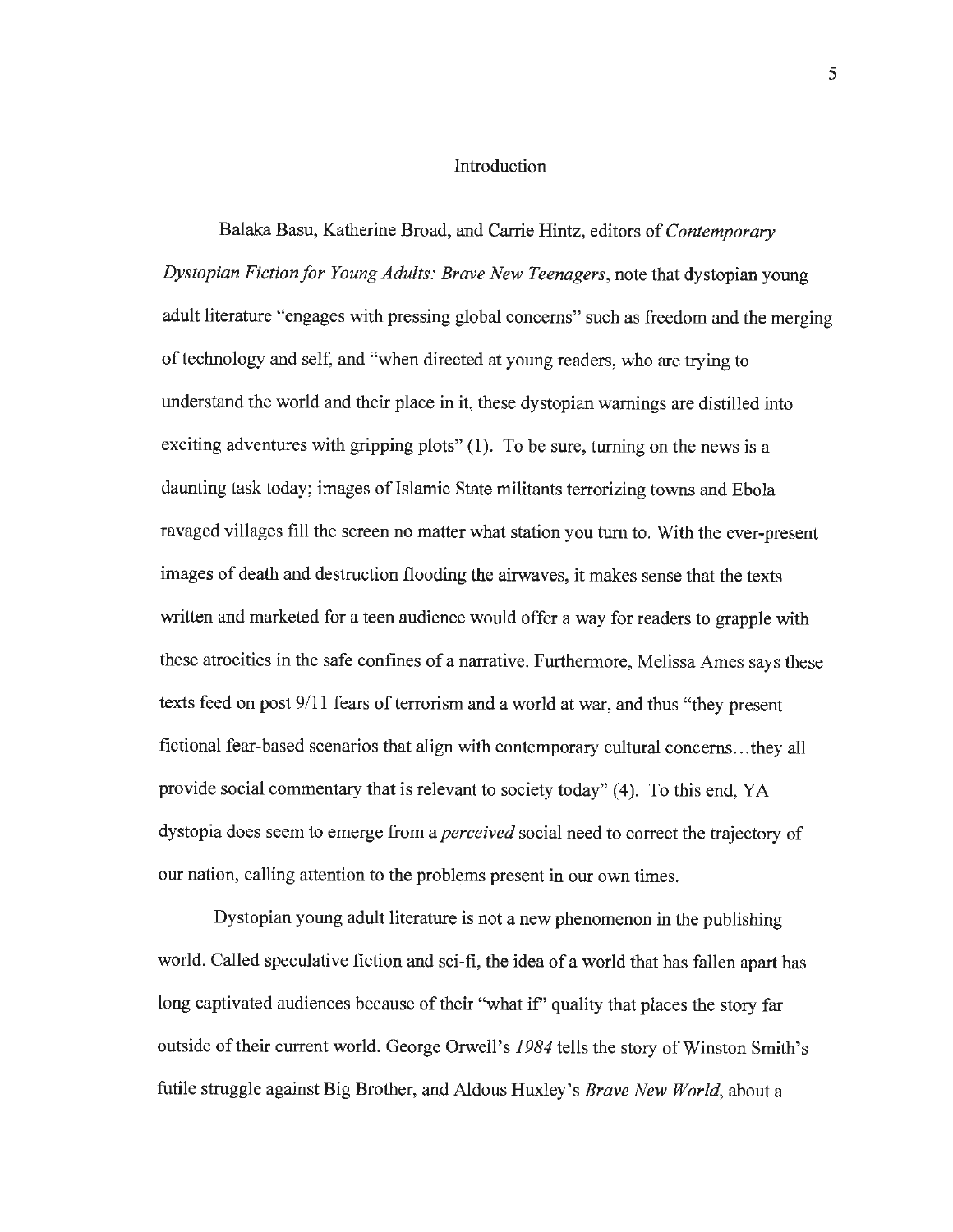future London run by the World State; these texts were, at one point, teens' first introductions to a dystopian world. Though not directly marketed to teens and frequently banned across the country, these texts have been given to teens and deemed an appropriate medium to show young adults about all the ways that the world can go wrong while still teaching them that the problems they encounter are reparable. As the predecessors for young adult speculative fiction, these texts present a world that in some ways mirrors our own, but that more often than not has been destroyed by human folly. There is a push to present the troubles of the world as adult-created when these same stories are written for young readers, centering the teen protagonist as world savior and as the only one able to see the solution to the problem clearly. The placement of the young adult protagonist as the hero of the text not only forces readers to question why the adults are unable to save themselves, but why the young protagonist is the only viable world savior.

Dystopia is a complicated genre that is more than just the opposite of utopia, comprised of a multifaceted definition that attempts to answer all of the questions the genre raises. Ephraim Sicher and Natalia Skradol contend that there are actually three branches to this speculative space: utopia, anti-utopia, and dystopia. Sicher and Skradol note that if a utopia is an all-perfect world, then the anti-utopia is the "mocking, contrary, echo" of the utopia (155). That is, the anti-utopia is the obverse of the utopia as it attempts to deride utopian ideals-it takes utopian leanings and ridicules them in order to point out the fallacies of the genre. Further, "Dystopia (which should be distinguished from anti-utopia) is not so much an argument against utopia, as its obverse, a utopia that will inevitably go wrong; it is utopia discovered to be the 'bad place'" (155). The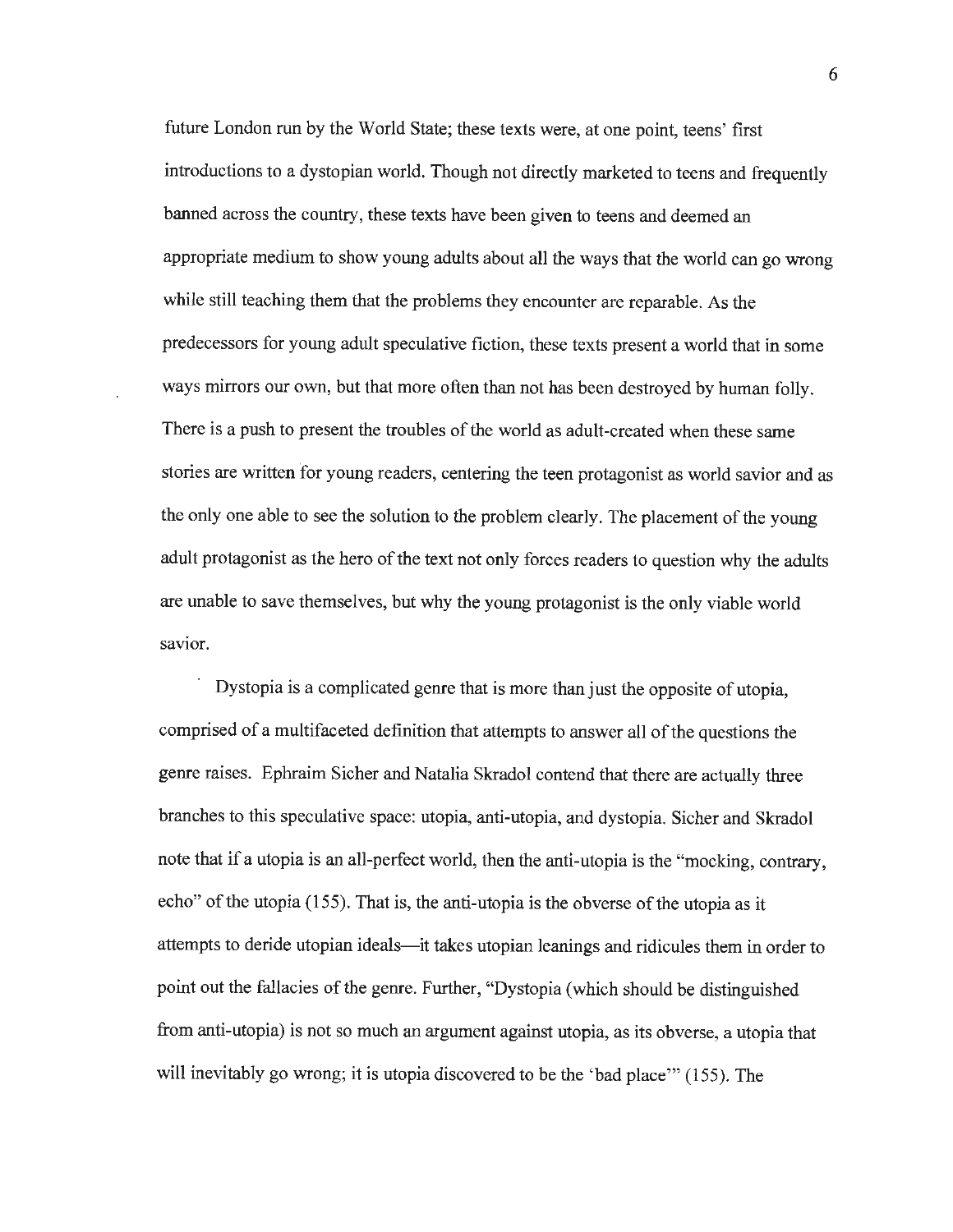dystopia establishes itself in pursuit of utopia, but is eventually led off course through political struggles and self-promotion until we are eventually left with the ruins of the utopia-the dystopia. The speculative fiction author often creates this space of the dystopia in order to mirror our own, setting up our present-day society as the ideal that the dystopia strives to reacquire.

In a separate vein, Gregory Claeys argues that the definition of dystopia boils down to "governance or behavioral regulation through fear" (156). By creating fear of those in power, the dystopia is able to police their citizens, thereby creating an undesirable place to live. Dystopias are, by this definition, the product of a utopian ideal, because:

> There is something inhuman (and thus potentially dysfunctional or dystopian) in the idea of a utopia which requires that human society as currently constituted be replaced...by a social order based on different.. .characteristics [from current archetypes]. These characteristics are usually based on uniformity, conformity, and unanimity. (Sieber 155)

The society in Lois Lowry's The Giver quartet begins with this very idea of Sameness, and as the novel progresses we see that this Sameness removes everything that makes us human in the first place, including color vision and the experience of pain. In order to combat the uniformity and the dystopianism of his society, Jonas must leave the confining barrier of his village, thereby returning all of the memories of pain and suffering that he gained from his study as the next Giver of memories to the other citizens of his town. For Jonas, as is common across Young Adult dystopic literature, the teen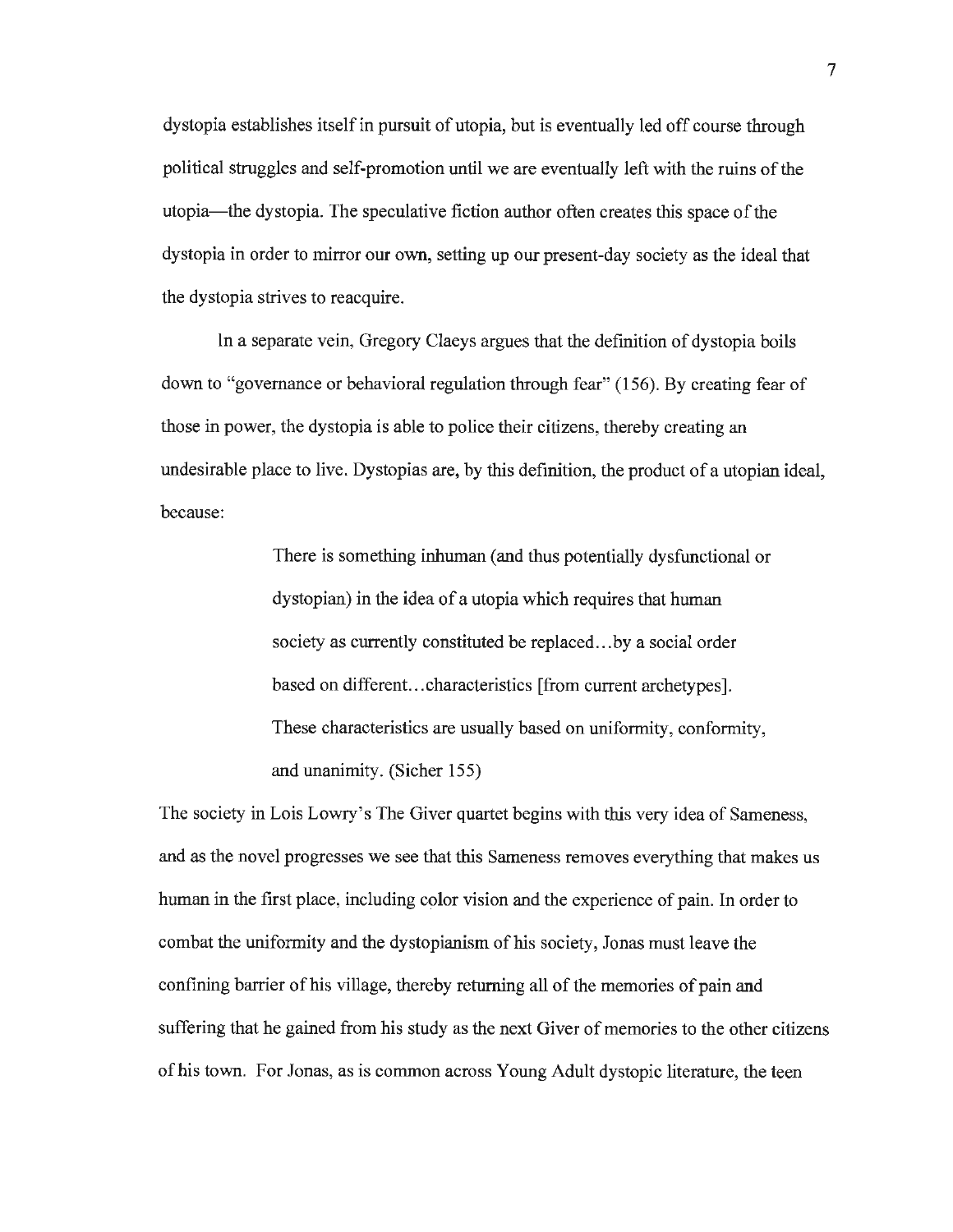protagonists become more and more rebellious against their society as they refuse to inherit the problems running rampant and seemingly unchecked, instead revolting against the status quo in order to bring about a new world order---or rather an old world order as the goal is to return to the way things were before the dystopia came to be; in the case of the novels in this thesis, that "before time" is the current day we live in while reading the narrative, and in a world in which the age of the person no longer means anything in terms the balance of power or work loads, the resolution comes about when being a teenager means something again. Teenage protagonists face an entirely different set of challenges than their adult counterparts, the least of which is coming of age in a world ruled by fear, and the problems of the young adult dystopian novel are borne of our modern-day fears-adult fears of adulthood itself, and of the power the teen wields in our society.

For the purpose of this thesis, I will be working from a composite of the above definitions to establish an understanding of a dystopian world. I use *dystopia* to describe a world in which society started as a utopia "based on ideals of universal reason and happiness" (Sicher 156), but that ultimately uses fear and aggression to correct undesirable traits, eventually leading to the discovery of the underlying corruption that removes the society from its utopian roots and in which the division of age again has meaning. These undesirable traits include anything and everything from free thinking to skin color differences, and they are generally, in terms of the texts, eliminated to create a more uniform society that in the end recognizes its own shortcomings through the triumph of the teenage protagonist. This definition reflects the recent trends in dystopian texts, namely the more popular ones such as the Divergent series and The Giver Quartet,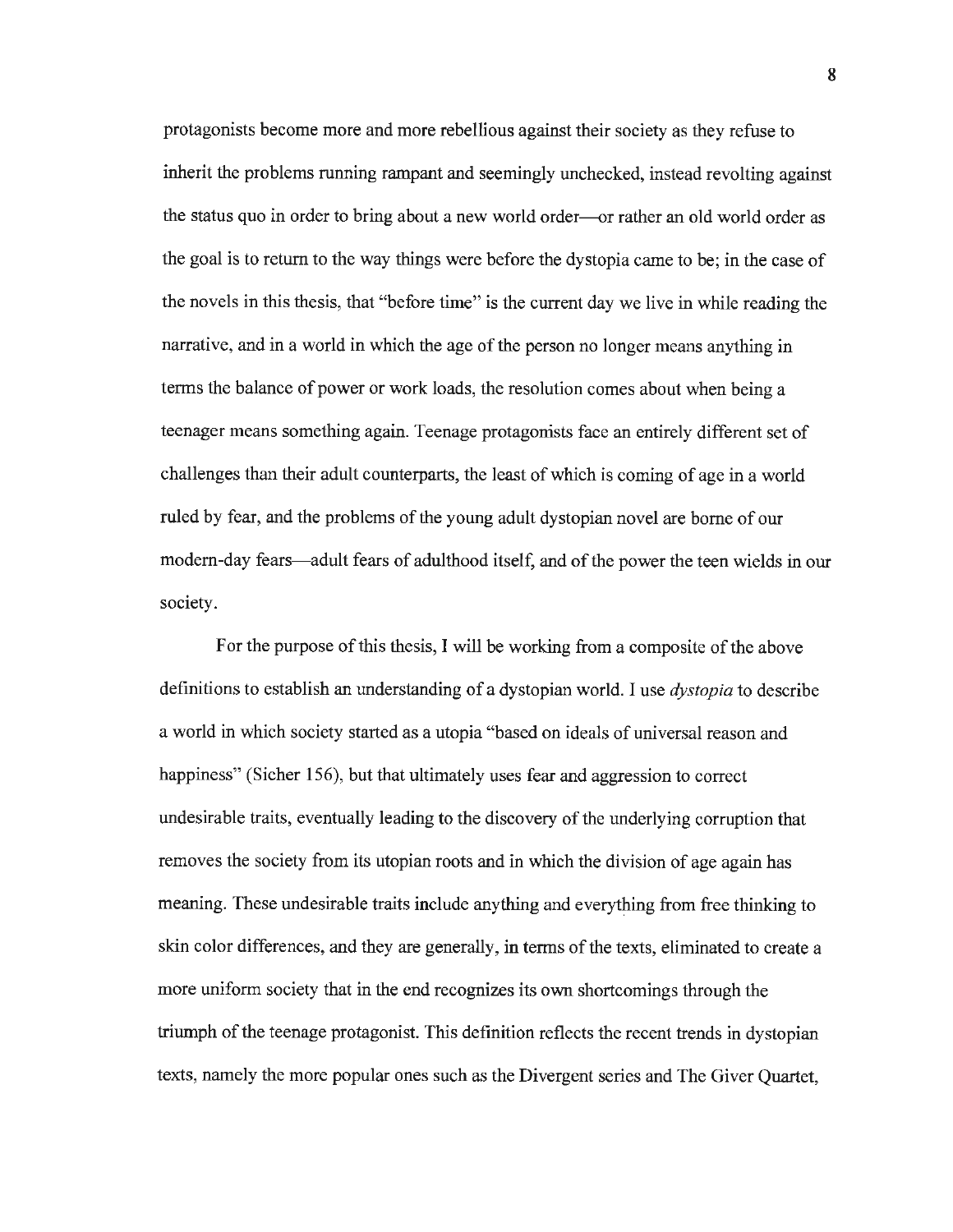in which these societies are established to eliminate the supposed ills of our present world but that ultimately take a turn for the worse in their pursuit of perfection.

In my research I have discovered that many of the texts that are touted as featuring positive and progressive teenage leads actually take away much of the young adults' agency by reducing him or her to a shell of their former self. This regression is what I have termed *Ruckwartsroman,* or a novel that travels backwards in the maturation of the protagonist, and is found more often in dystopian Young Adult texts than critics and fans admit. Regression, at its core, requires that the protagonist lose a piece of himself or herself, reverting them to a fractured state far removed from where they began the series or narrative. There is not a term for those texts in which a character dies **in the**  end or becomes a drug addict or becomes mentally unstable; these texts are not *Bildungsroman,* hence the need for the *Ruckwartsroman.* For this thesis, I will use this term to describe those texts that do not fit the *Bildungsroman* model of maturation and growth, instead presenting protagonists who revert to a more fragmented state of being, including the possibility of a protagonists' death. In creating these texts and characters, the authors of these fanciful worlds present questions of what it means to be a teenager in the dark times they have created, often mirroring our own real world events and presenting terrifying portraits of the negative side effects of being a strong female in a male-dominated landscape or an independent teenager under the "evil" adults' rule. Further, I will be working from the premise that the *Ruckwartsroman* must come from a dystopian text; this is not a problem novel that is solved by the adults of the narrative but it is a text where the problems are created by the adults, rectified by the teenager, and in which the adult again regains control once the teen has righted the ills of the world.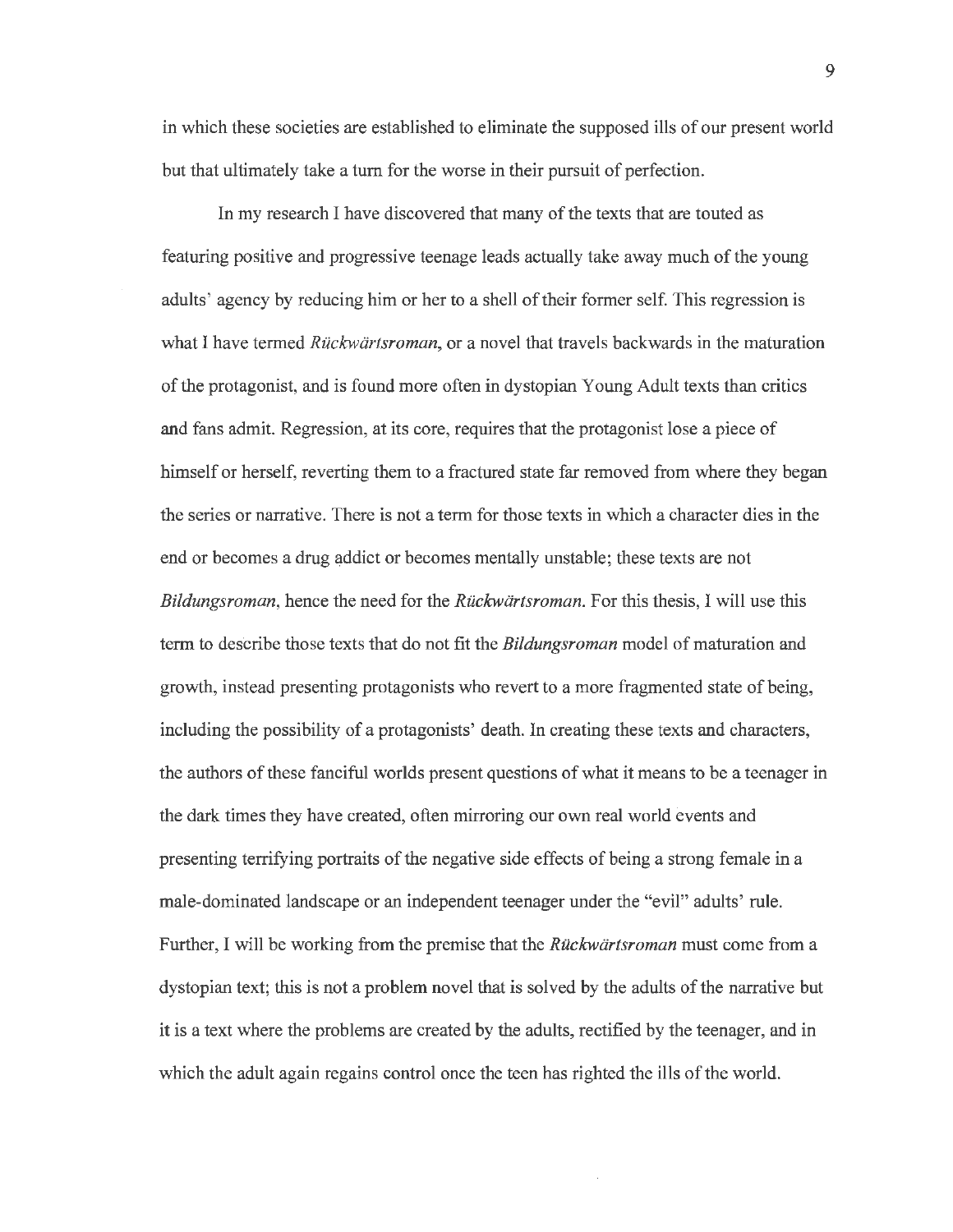Beyond all of this, the *Ruckwartsroman* is a text that either participates in or comments on adult fears of teenagers, justifying the need to end the novel with the adults back in a place of power and the teenagers returned to a subservient role. To be sure, this relinquishing and reclamation of power can only take place within the confines of a fantasy novel as this is the only place where teens or females can experience the sort of freedom that comes with a dystopian world; it is only in these novels that the "abnormal" protagonist can experience liberation and agency, but in the end this must be surrendered back to the adults in the texts.

According to Britain's Institute for Public Policy Research (IPPR), paedophobia, or the fear of young people, is on the rise as violence and drugs flood the media. A recent report from the IPPR found more than one million British adults considered moving because of a high population of teenagers in the area, and many admitted to being afraid of physical violence and verbal abuse at the hands of teens (Verkaik and Akbar). But is this why we do not trust present-day teens? Is this why we must rely on imaginary futuristic young adults to clean up the messes that present day adults and teens leave behind, forcing the next generation to clean them up? Why do we feel as though modernday teens are incapable of solving the problems of the world? Or does this adult fear of the scary teenager stem from the adults' own fears about the world around them? Setting these tales in a futuristic society allows the reader to say, "At least we aren't this bad off," interpellating teens into adult ways of thinking and behaving while still recognizing that the problems of the fictional world are a result of current societal habits. Ames argues that Young Adult dystopian texts "present fictional fear-based scenarios that align with contemporary cultural concerns... [in that] they all provide social commentary that is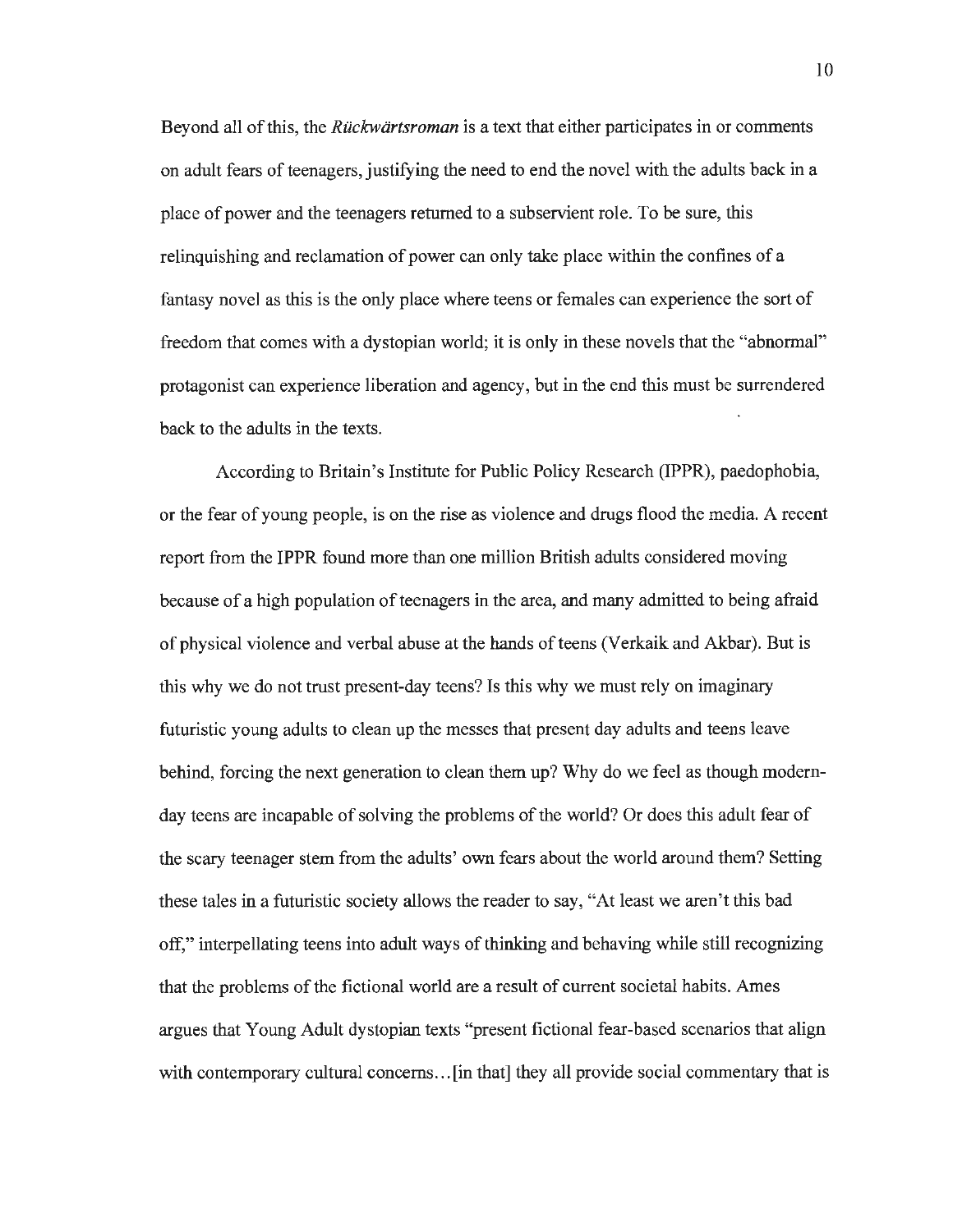relevant to society today" (4). Future woes caused by natural disasters are the result of our disregard for global warming, and theocratic government rule stems from an inability to curb religious extremism. The adult author is constantly confronted with images of war and death in the news, and these texts take an adult centered subject and attempt to explain it to teens, including an ending that says that the problems of the world can be solved when all is said and done. Creating these stories with their hopeful resolutions acts as a form of catharsis, soothing the worries the adult author has about their own inability to control anything around them as they become another cog in the wheel.

The near future seems an odd place to raise questions about present trends in our society, but setting these wildly popular texts in a world that once mirrored ours says quite a bit about the author's fears of modern day teens. One of the first things we learn to recognize in our readings of literature is the setting, the place and time that the events of the story take place, and how these shape our understanding of the story, but when an author chooses to set his or her narrative in a futuristic world we are forced to find parallels between this imaginary world and our own, calling attention to the future woes that stem from current failures. Ames again argues that dystopian "narratives play upon deep, unresolvable fears from 'reality,' exaggerating (and sometimes solving) them in fictional scenarios...it is the young people—willing or not-who must confront these fears and ultimately solve the problems that spawn them" (6). The young adult's confrontation of these plights, both inside and outside the text, is not a desire for a return to incorruptibility, for as Sicher and Skradol state, "there is no return to innocence because there was none (154)," rather the young adult is seeking a world where they are able to choose who ultimately holds the power--both physically and emotionally.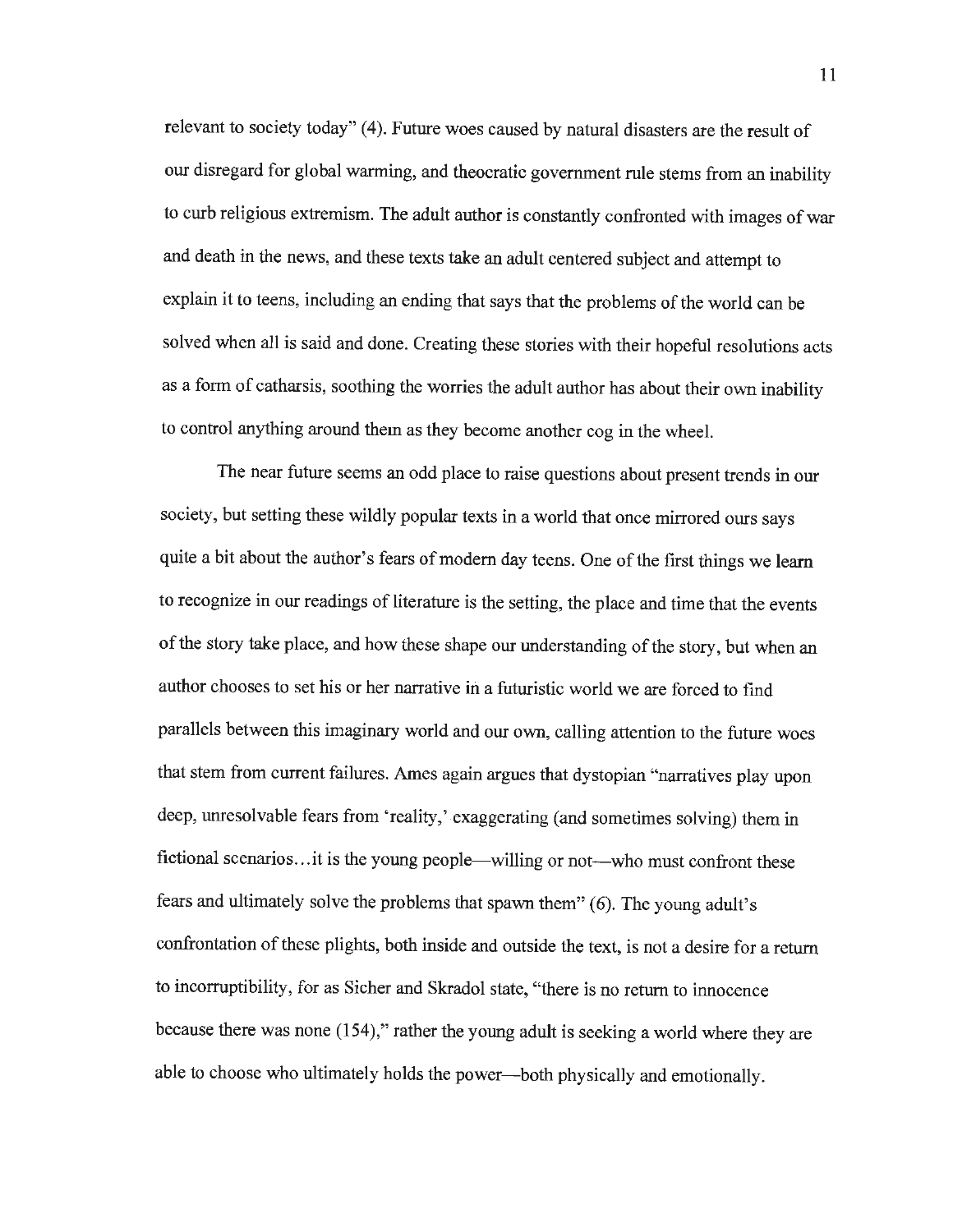Eventually, the adult authors create these now dystopian worlds in an effort to return to a sense of normalcy, to remove the "evil" adults from the equation and allow teens to be teens again once the "good" adults are back in charge. This is, once again, the adult author using the teen protagonist as a metaphor for his or her own life to create meaning in adulthood. Our teen years are an especially complex time fraught with feelings of maturity and childhood at once—while we like to believe that we are old enough to make our own decisions, we are still consciously aware that we are helpless without the support of an adult figure. As adults, we realize that we must become somewhat responsible but that there is little in our lives we are able to control for ourselves. The adult author, in creating the teenage protagonist, is passing along their fears of adulthood as they try to grapple with them in real life, creating a symbolic stand-in for themselves; with their fear of inadequacy in the face of adulthood, the adult author creates a teenager whose life is just as restricted as they feel in adulthood to attempt to wrestle with their feelings of incompetence. Using a teen protagonist is a way for the author to not only perpetuate the belief of an uncontrollable life, but by the end of the narrative the metaphorical adult is able to overthrow the forces that seek to represses them, thereby allowing them to fully embrace the freedom that we are told comes with age and giving both the teenage reader and adult author the satisfaction that comes with a positive narrative resolution.

The author of the Young Adult dystopian text portrays the world as an inherently bad place and in doing so instills in the teen the fear of adulthood and the feelings of inadequacy that it brings. In this ploy, the young adult fears the destruction of modern day society, but the end of the novel or series tells them that the problems of the world are reparative and reconciliation comes at the hand of the teen protagonist. These texts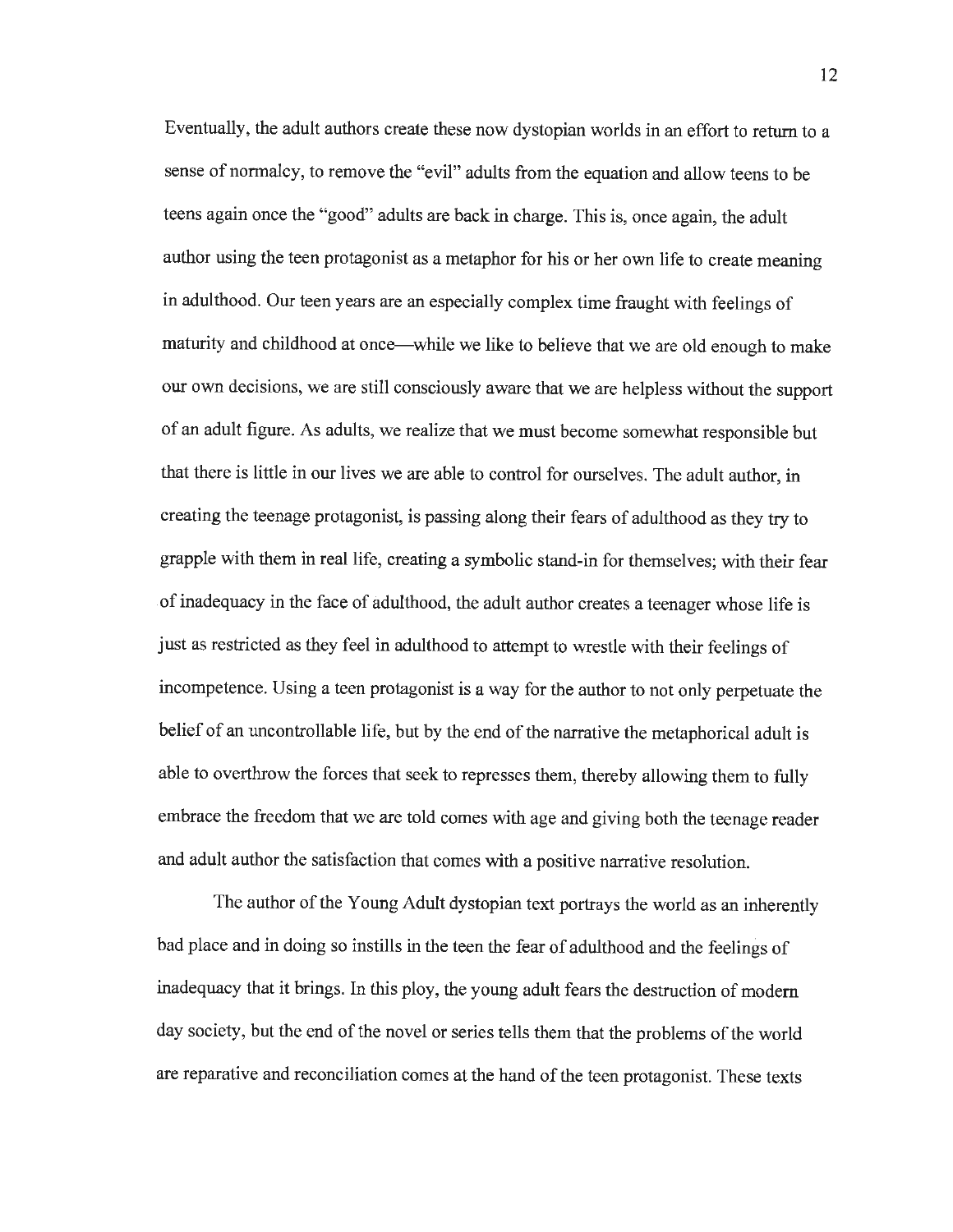provide hope that the young adult, usually unwillingly, can and will remedy the problems of adult society. In the case of most of the more recent dystopian texts, given that many of the authors are females, these texts likewise speak to underlying fears of being a woman, both today and in the future. More importantly, being an adult female in a society dominated by males or a female author in a field dominated by males, the fear of invisibility is transformed in the texts into a teenage hero who, though generally marginalized, is able to overcome the hurdles that come with being a woman that society has placed in front of her. In this, the adult author is using the young adult protagonist as a metaphor to represent their own fears and anxieties of adulthood and their inability to control the world around them. One of the ways that these teens must learn to deal with the inequalities in their world is to mature and grow into an adult outside of the established pattern of adulthood that surrounds them while reestablishing a division between adulthood and the teenage years.

In a fantasy world dominated by male heroes it is often difficult to stand out as a strong, independent female, but recent Young Adult dystopian novels aim to present a new sort of hero for our future society, thereby attempting to empower the youth of today. Stuart Hall notes, "there are heroines, but the very concept seems to operate on decisively masculine terrain" (qtd. in Jones and Watkins 1). Dudley Jones and Tony Watkins argue that what we know as "heroines" are "defined by their difference from heroes ... [Texts have historically] offered girls models of passivity and subordination: They were depicted as pretty adornments, enduring suffering passively and waiting to be rescued by the courageous actions" of their male love interest (1). More recent texts such as Suzanne Collins' The Hunger Games and Veronica Roth's Divergent trilogies, along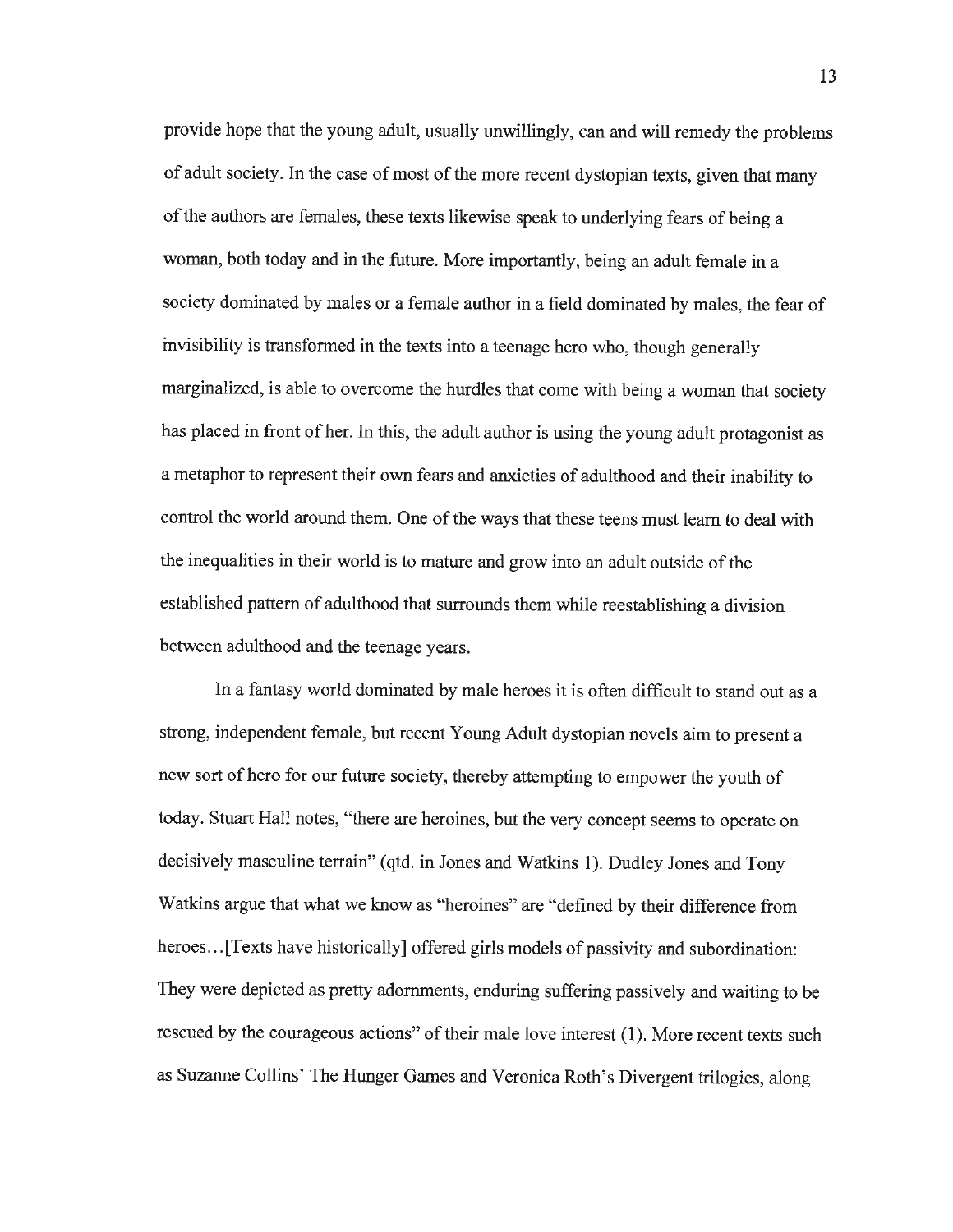with various other series and stand-alone texts, present readers with a young adult female who is not only able to think for herself, but who is ultimately the one able to bring down the totalitarian government she was born into. In doing so, the adult author is imagining a world in which they, themselves, are able to overthrow the "higher powers" that seek to restrict their agency and freedom.

I take my argument of the *Ruckwartsroman* one step further by exploring how gender is performed in the various narratives I analyze in this thesis. Sure, dystopian texts are directly connected to the social issues and threats felt by average citizens, but I also contend that the popularity of these texts goes far beyond the need to appeal to societal fear and nihilism by acting largely as an arm of third wave feminism-a call to arms, in fact, for young girls to take control of their lives and reach beyond what society tells them is expected of women. These texts function as a way for female readers to grapple with the disparities between men and women in a safe environment where everything is resolved by the end of the novel while the male reader is confronted with an Other outside of his scope of experience. The adult male author is thereby using the feminized protagonist to create a safe place to confront the horrors of a world they themselves cannot comprehend, while the young male reading the female protagonist is asked to imagine himself as someone he can never be—someone born female and thereby automatically Othered. Martha Nussbaum asserts that,

> Identifying with a woman in a drama, a young male spectator would find that he can in some sense remain himself, that is to say, a reasoning human being with moral virtues and commitments. On the other hand, he discovers through this identification much that is

14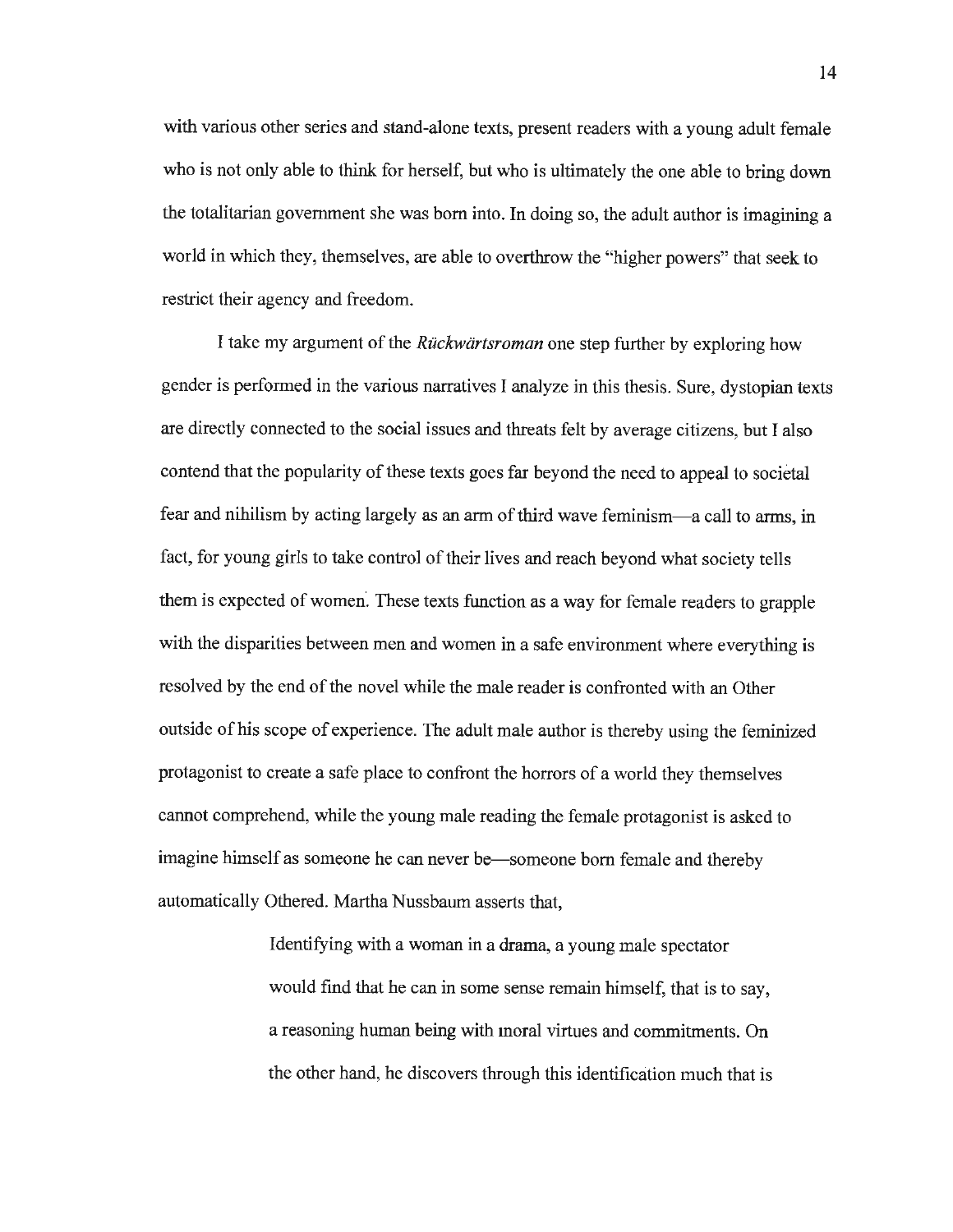not his own lot: the possibility, for example, of being raped and being forced to bear the enemy's child; the possibility of witnessing the deaths of children whom one has nursed oneself; the possibility of being abandoned by one's husband and in consequence totally without social support. He is brought up against the fact that people as articulate and able as he face disaster and shame in some ways that males do not; and he is asked to think about that as something relevant to himself. (94)

The male, in identifying himself as the One, is forced to acknowledge the plight of the Other when reading literature. As he reads the texts, the male reader is required to confront the fact that the world is vastly different for women than it is for men; the male reader can leave these texts knowing that the difficulty of being a woman is not something he will ever experience, but the female reader is forced to live in this place of fear everyday of her life. In creating these female characters, the author is not only presenting the young reader with a strong voice for female readers to emulate and male readers to empathize with, they are also using their texts as a platform to attempt to inspire social change ... at least on the surface. The *Ruckwartsroman* endeavors to dismantle this idea by creating a text that acknowledges the problems inherent in reaching adulthood and commenting on the fallacy of adult fears.

But are we, to borrow Anna Altman's phrasing, "welding brass tits on the armor," creating characters who are only titular women (143)? In creating female characters, the authors of these texts must recognize that,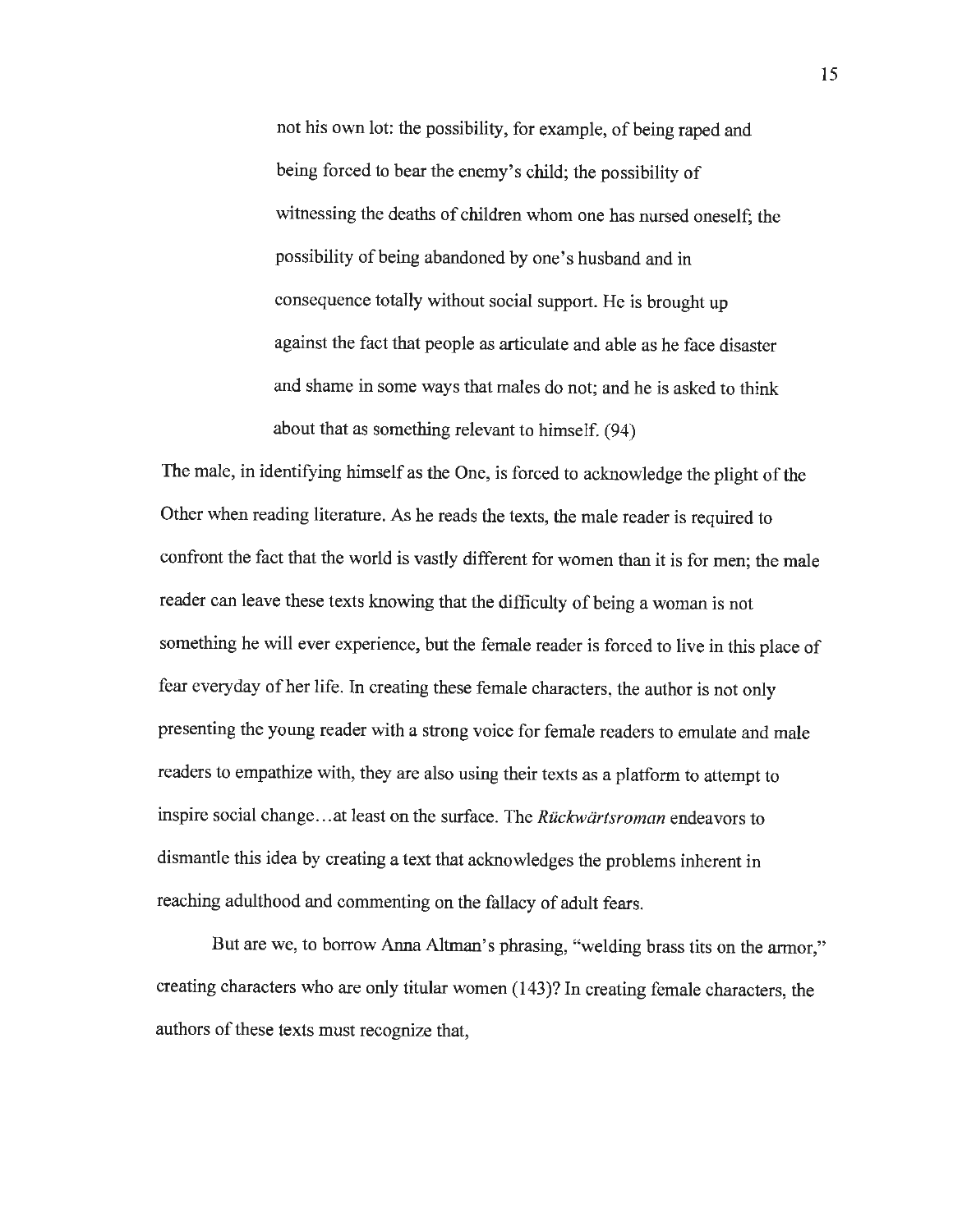... for the male hero 'society itself provides the map which charts the route' of the quest. A woman hero has no such map of established symbol and ritual: She may choose to travel the accepted routes to selfhood marked 'men only' and face ridicule, hostility, and in many cases a dead end precisely because she is a woman; or she may be forced to find a different route altogether. (Altman 151).

Many recent YA texts are choosing to follow the second route, creating female characters that buck tradition and strike out to create an independent identity, but more often than not, the departure from the "men only" path weaves its way back to this starting place, removing the protagonist's agency and ultimately leaving her with very few options upon the completion of her quest. The *Ruckwartsroman* addresses these lack of options by pointing out that, although it may seem progressive throughout the narrative, the end of the text leaves the protagonist **in** a more regressed state than the one when he or she began their quest.

While I agree that the ever-present specter of domestic terrorism looms large in the background of our collective unconscious, even as young adults try to figure out where they belong amidst the chaos, I contend that the ubiquity of dystopian young adult novels has more to do with marketing stratagems and the need to keep young readers in a place of panic about what *could* happen than offering truly subversive stories to fight a corrupt system. When the unimaginable comes to life, it is "an intrusion of the real that [makes] it impossible to un-imagine dystopia as nightmare" (Sicher 152), leaving us in a state of perpetual fear of the worst-case scenario because we have seen it come to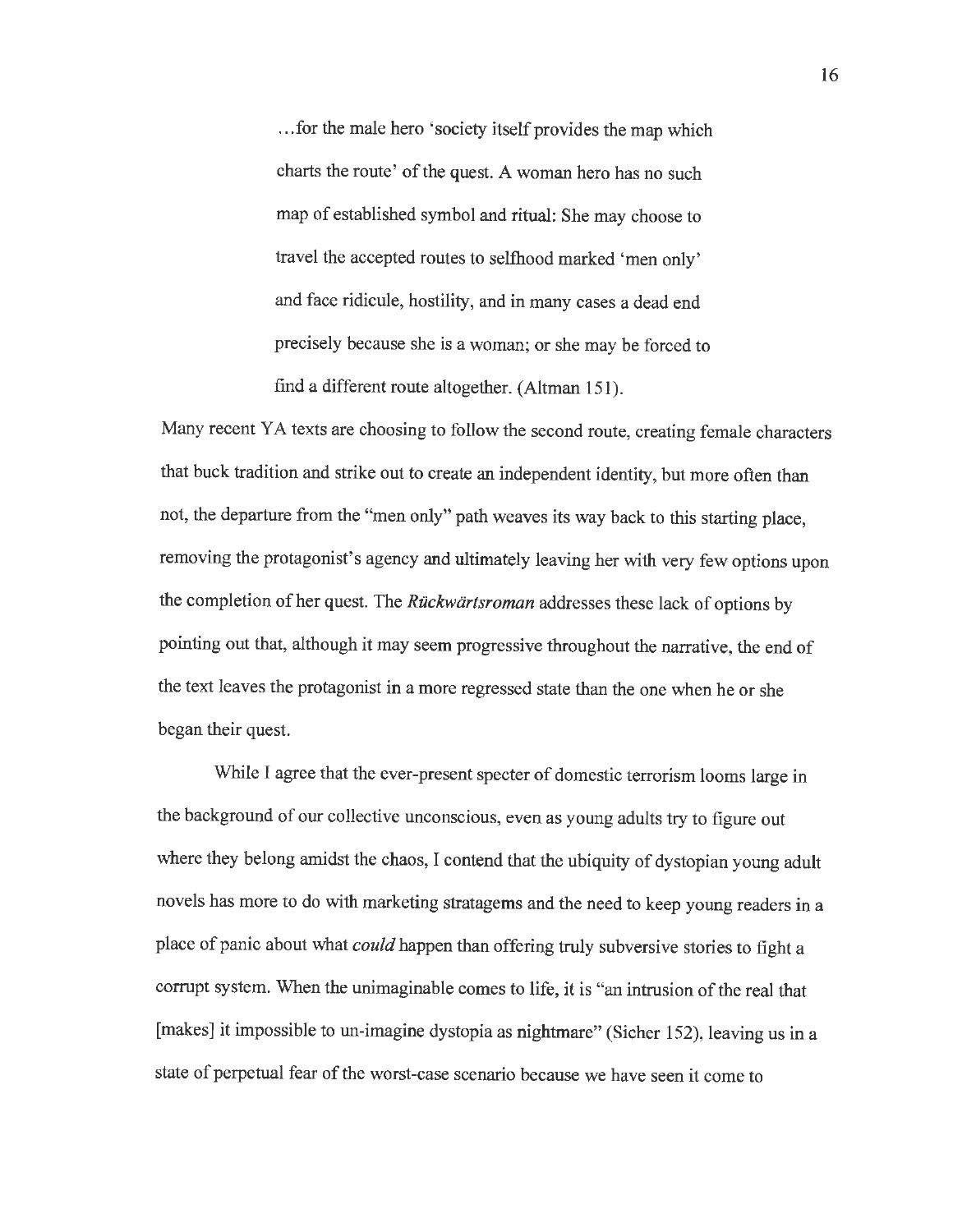fruition. Authors of Young Adult texts feed on this fear, asking us to ponder what would happen if this tragedy were to occur on a global scale, or how we would cope in the face of a natural disaster; would we come together and turn to religion as so many did post-**9/11?** Would we wage war on those who wronged us? Or would we rebuild our world in an attempt to create a utopian society? These questions, and many others, have kindled the resurgence of dystopian landscapes in YA literature, but amid these inquiries is an underlying current of fear that permeates the genre, both of the female and of the teenager himself or herself.

In this thesis I argue that, although popular critics may argue otherwise, recent Young Adult dystopian narratives do not offer the *Bildungsroman* model that is popular in many text, rather they present a regressive *Ruckwartsroman* that diminishes the power and maturity that the protagonist gains throughout his or her journey to save the world from itself while reaffirming adult fear of teenagers and the threats they can pose to the social order. In "Suzanne Collins' The Hunger Games and the Fear of Female Empowerment," I investigate Katniss in her role of female protectress as I track her descent from fierce huntress to drug-addled teenager in order to reestablish the good adults of the novel as the center of power. "Wildin' Teens in Neal Shusterman's Unwind Dystology" looks at the relationship between the three main protagonists of the novel and how the adults' fear of teenagers influenced the choices that brought us to the time of the narrative. Finally, in "Meg Rosoff's *how i live now* and the Didactic *Bildungsroman,"* I look at what an actual *Bildungsroman* set in a dystopian future looks like and how these characters both regress and grow into a different version of themselves in order to teach a lesson to the reader about self-harm and the potential benefits of teenage sex. In the end, I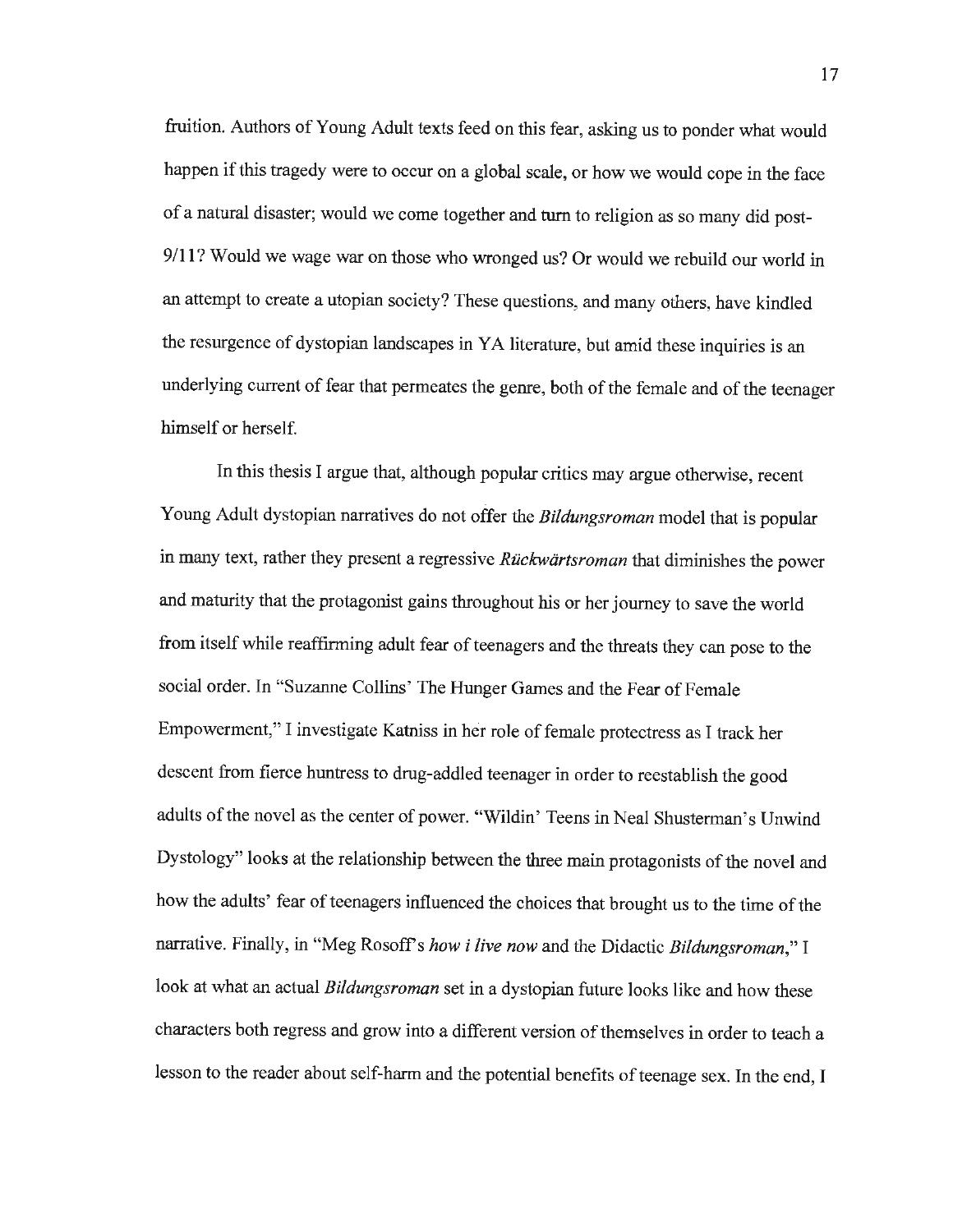argue that more popular texts such as The Hunger Games series and the Unwind dystology reinforce both female and teenage submissive narratives by providing their protagonists with a temporary sense of agency before removing it through death or a fragmented mental state, while the less popular texts such as *how i live now* are able to offer a different outcome for a strong female protagonist because they do not have to appeal to the societal expectations for women in the world.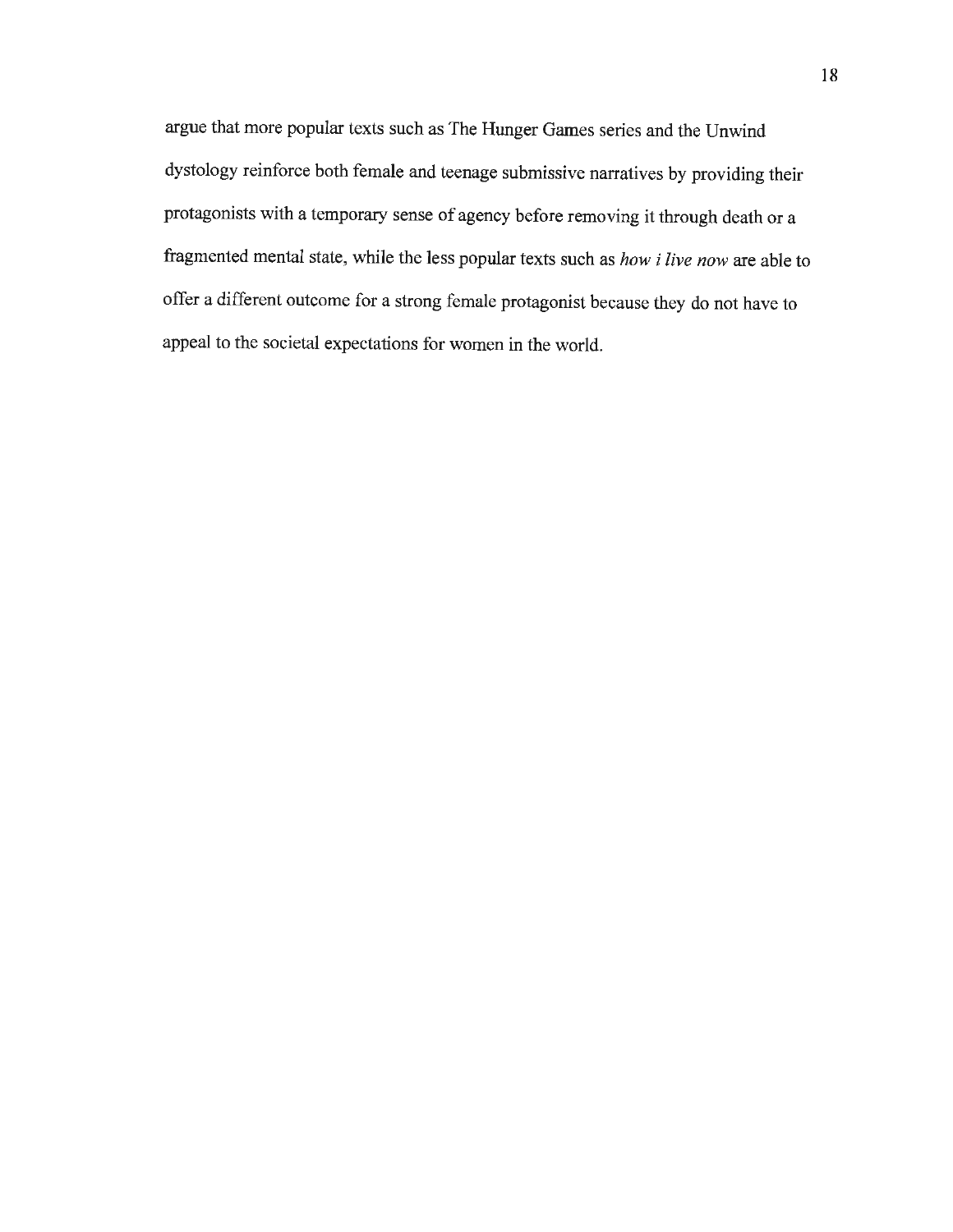### Suzanne Collins' The Hunger Games and the

### Fear of Female Empowerment

One of the most popular YA series in the last five years is, without question, Suzanne Collins' The Hunger Games series. Equal parts adventure, action, and romance, the books in the *trilogy-The Hunger Games, Catching Fire,* and *Mockingjay -- explore* what it means to be a teen growing up under political turmoil and strife while trying to maintain as much of their childhood as possible, a childhood that would be as close to our current idea of innocent and protected as possible. This is not a new story for dystopian fantasies, but Collins' texts are ubiquitous because the novels focus on a teen girl who defies stereotypical depictions of women as she uses her wit and lack of charm to bring down the authoritarian government. As is the story of almost all YA novels, it is the protagonist of Collins' tale, Katniss Everdeen, who is responsible for carrying the weight of the rebellion against the evil and oppressive Capitol and ending the tyranny the Districts have endured for decades. More than telling the tale of a society saved by a young teen—as is the overwhelming trope found in recent YA novels—Collins uses the text to examine her own fears concerning the fear of the female mind and body that are still prevalent in society.

Despite how far feminism and the "modem woman" have come in the last fifty years, some still believe that women should be the submissive, passive partners in any romantic relationship, and Katniss attempts to destroy this stereotype head-on. Strong and independent, after the loss of her father Katniss becomes the protector and provider for her mother and sister, taking to the woods to hunt and gather enough food to feed them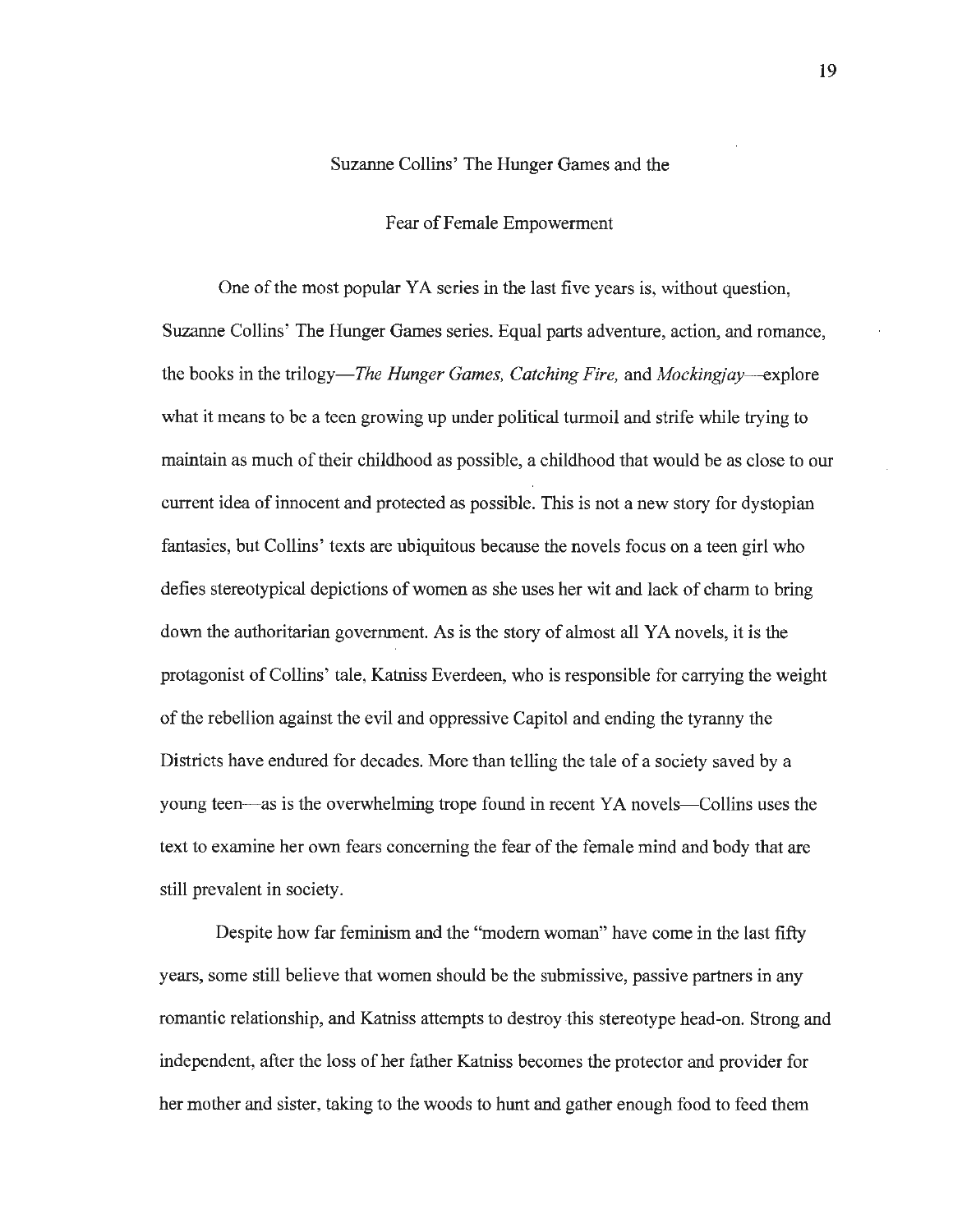and trade at the local black market. Her ability to hunt, and hunt well, becomes Katniss' calling card as she uses her skills with a bow to hunt the other tributes in the Arena, recalling images of the mythical Amazons who were the epitome of strong women. She is able to anticipate where her target will move next and kill them swiftly and efficiently, with Peeta even noting that his own father buys squirrels from her because she kills them right through the eye without tainting the precious meat *(The Hunger Games* 89). It is her ability to use this masculine image of the bow and arrow to her advantage that sets Katniss apart from the other girls in her district and impresses the judges in the final round of pre-game testing, forcing them to provide her with a bow in the arena just so they can see what she can do. Katniss uses the feminized image of the Amazonian women to take as much control of her life in the Games as she possibly can. In contrast, Peeta passively accepts his role as the spectacle in the Games and thus embraces as more "womanly" role.

Not long after the release of the second movie in the franchise, *Catching Fire,* an interesting article emerged that labels Peeta as the perfect Hollywood boyfriend, with Katniss acting as the dominant, more masculine partner in the relationship. The author of the piece, Linda Holmes, notes, "one of the most unusual things about Katniss isn't the way *she* defies typical gender roles for heroines, but the way Peeta, her arena partner and one of her two love interests, defies typical Hollywood versions of gender roles for boyfriends" (Holmes). By turning the gendered norms on their heads, Collins creates a world in which the physically strong and mentally sharp man must defer to his female counterpart to figure out how to save themselves and their families from the Capitol and President Snow. Holmes further argues that because Peeta is inherently good and knows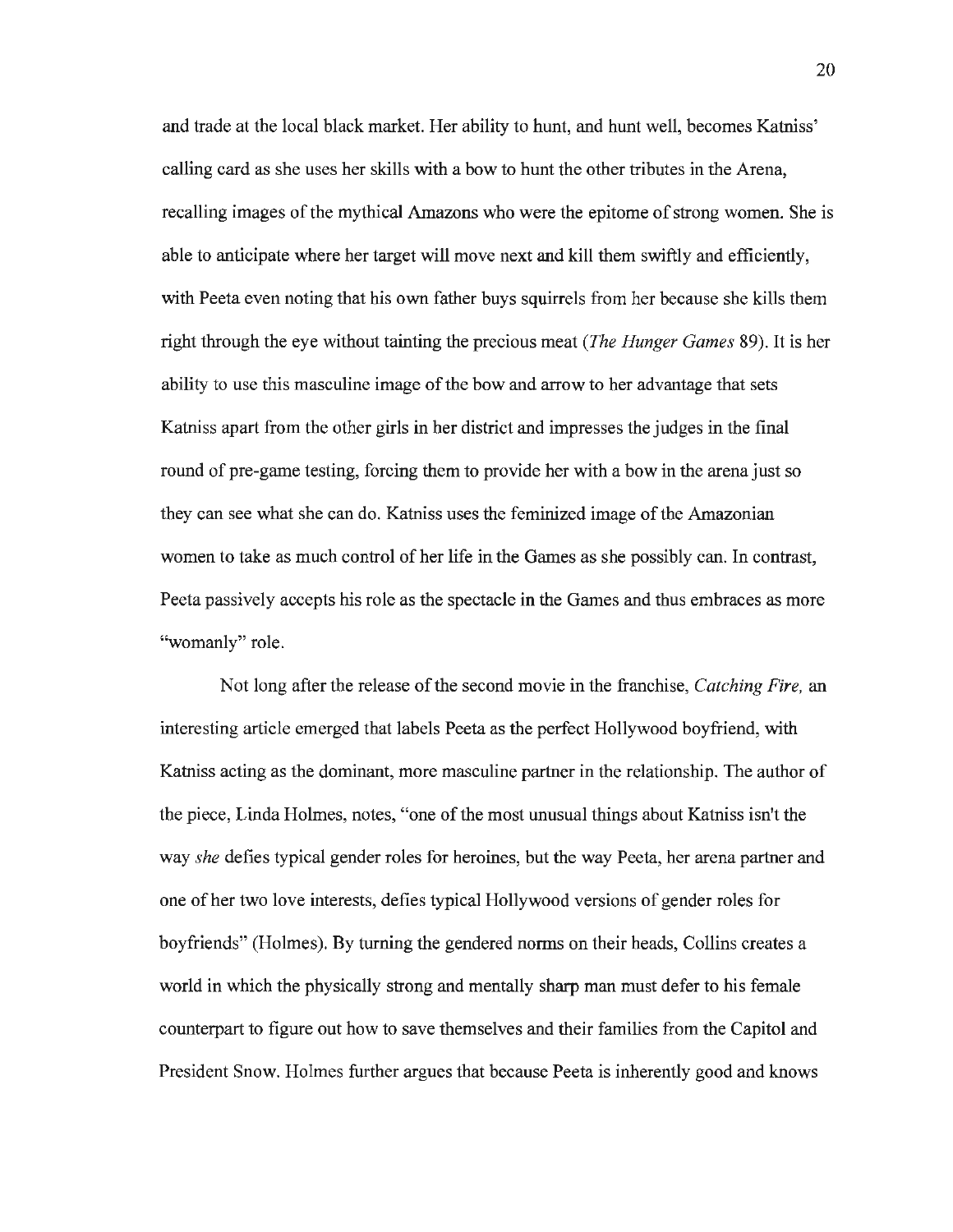how to bake he is somehow less masculine than his leading lady, despite his physical strength and mental acuity. This, of course, presupposes a set of written rules governing the way that we see men and women in "traditional" relationships, something that Holmes fails to acknowledge as being inherently problematic. Kathryn Strong Hansen notes that the "... act of finding herself through her father's guidance finds potent expression in the many pieces of her identity that come from him; indeed, Katniss' gender identity has been more strongly shaped by stereotypical masculinity than by traditional femininity" (163). Katniss only has male friends—really just one friend, Gale-and she was taught to hunt and survive by her father, so when he passes she must take on the masculine role of provider and hunter to ensure the survival of her mother and sister. So are we then, to borrow Anna Altman's phrasing, simply welding brass tits on the armor that is the male hero? Are we simply using the male form and turning Katniss into the feminized hero young girls "need" in today's society?

Altman notes that we usually see female heroes who are only "nominally women," those who are simply playing the part of the female but who, underneath it all, are men pretending to be women. I tend to agree with Altman's assertion that we are simply feminizing a masculine role, and Katniss lacks the stereotypical markers that would make her female. While this is not necessarily a bad thing, it does complicate the matter because we are only told that she is female rather than *knowing* she is. In order to make Katniss into the perfect woman who sponsors would want to spend their time and money keeping alive, Katniss must be stripped down to the bare bones and rebuilt into the female ideal. One of the requirements leading up to the actual games is the forced interview on live television in order to attract sponsors who will donate gifts to keep the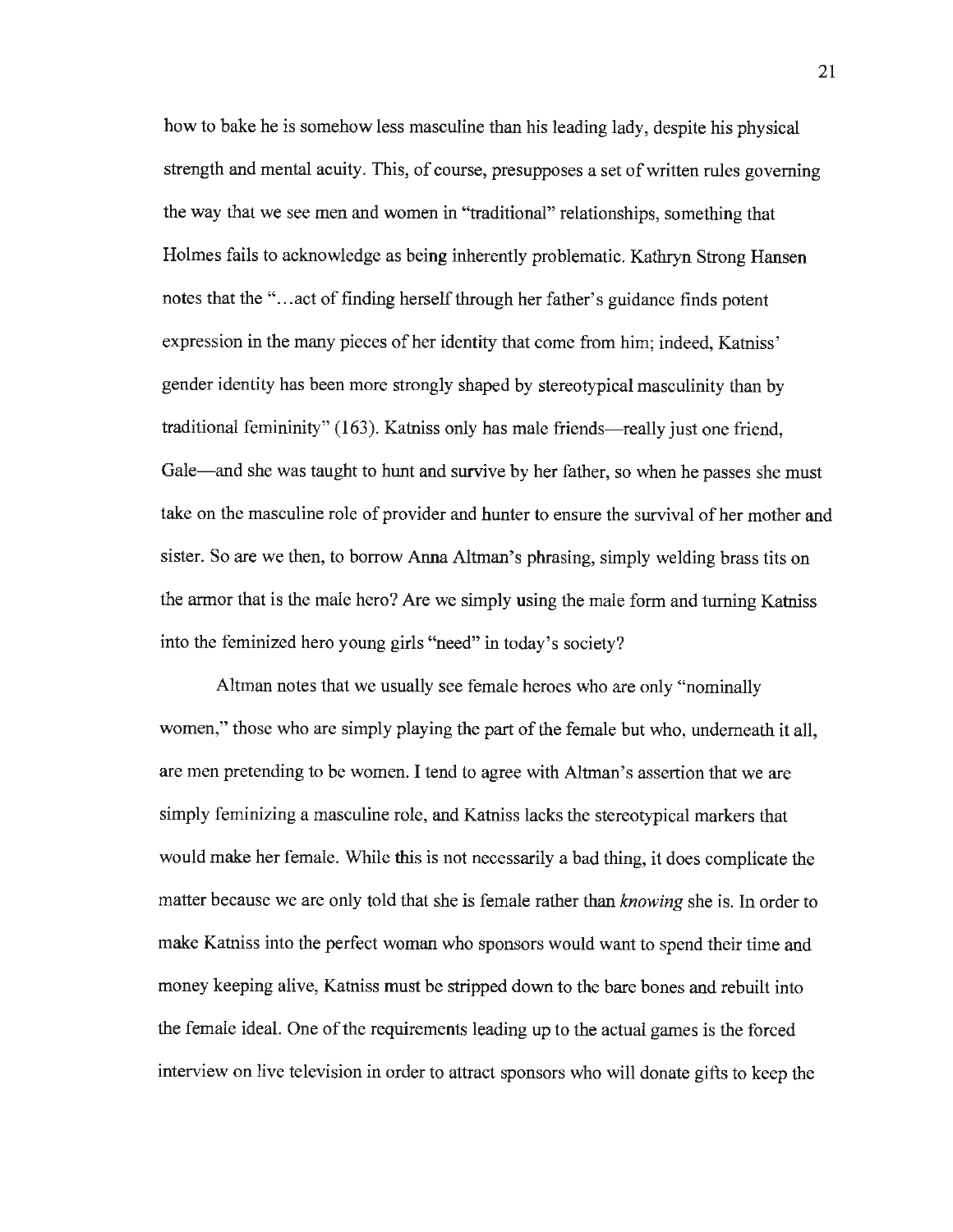tributes alive in the arena so her handlers must make her as attractive as possible in order to draw in as many potential sponsors as she can. One of the first things noted about Katniss as they prepare for these interviews is how much work her prep team must do to get her ready-lots of waxing and shaving and scrubbing is necessary to make her seem less manly *(The Hunger Games* 61-2). Next, Cinna, her personal stylist, puts Katniss in the most delicate of pink dresses, making her look like a young girl who is innocent and girly-pretty far from who Katniss really is. As she is forced to go through the lessons of how to act and speak, Katniss notes, "By the end of the session, I am no one at all" *(The Hunger Games* 118). She is no longer the girl who hunted and gathered to provide for her family, and she has not yet become the mockingjay who will act as the symbol of the rebellion; rather she is no one, a girl who is a blank slate and can be molded into whatever shape her handlers deem appropriate. Maybe what Holmes is actually arguing is the fact that, despite how far we believe we've come in terms of female empowerment, we are still shocked to see a woman take the lead in saving the world that is assumed to be our very near future after she has been broken down into nothingness and rebuilt into a visually striking young woman, because obviously we cannot have just any average looking woman save the world. While Holmes does make an interesting argument about the fierceness of Katniss and her ability to take on the corruption of the Capitol, she fails to acknowledge the broken Katniss we meet in *Mockingjay,* the Katniss who is eerily distant and drugged to the point of numbness.

Upon my first reading of The Hunger Games trilogy, I was so proud that young female readers would have a heroine to look up to who is not afraid to stand up to the injustices in her world; it wasn't until I read the books again with a critical eye that I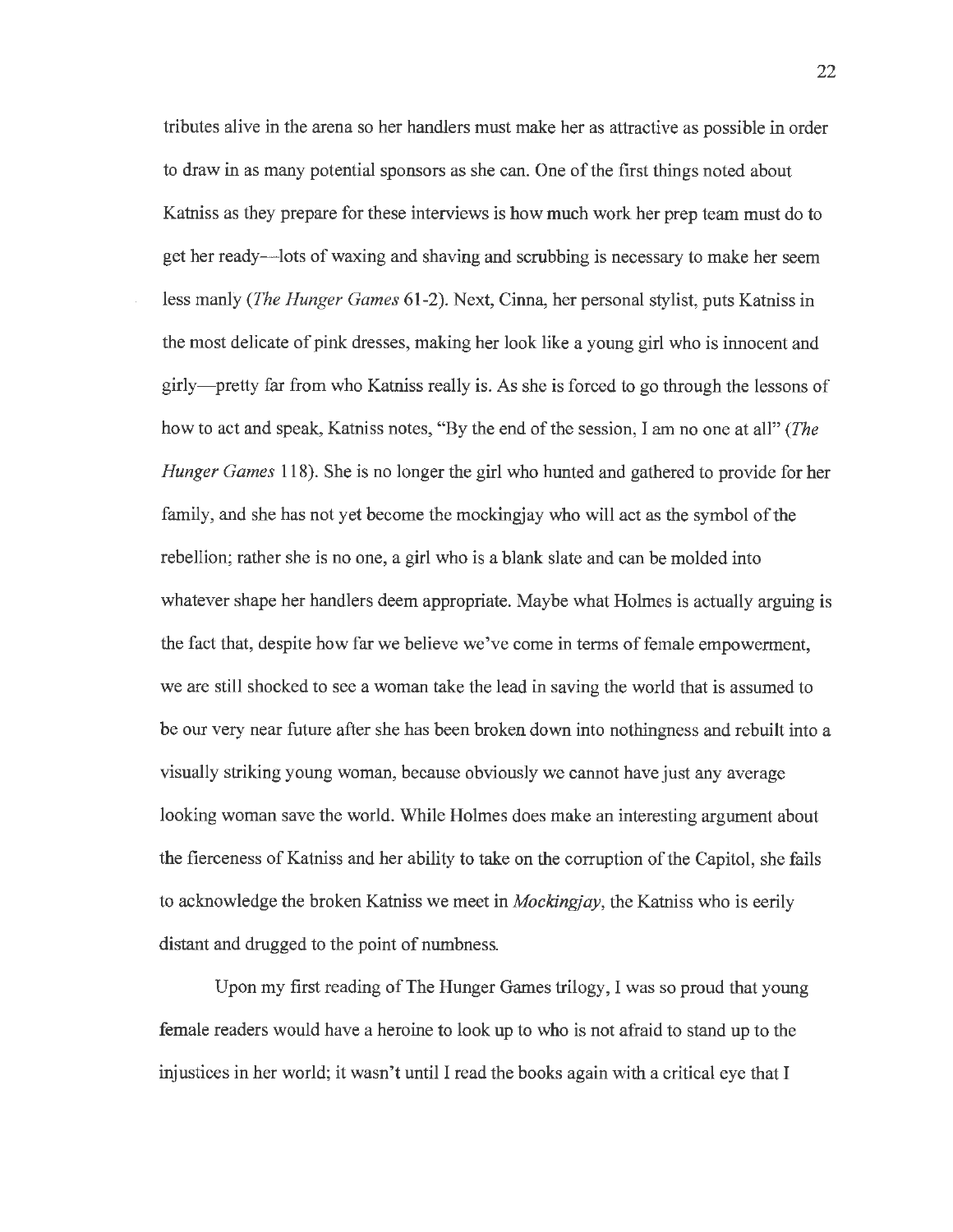noticed they were rife with problematic portrayals of women and that our supposed heroine was really just a pawn in a larger game the adults were playing. After surviving the 74<sup>th</sup> Hunger Games and the Quarter Quell, it is understandable that Katniss bears some emotional scars, but she makes a change from the radical girl who snuck out into the woods to hunt for her family to one who accepts her role as the mockingjay with only a few concessions. In the final installment of the trilogy, Katniss is asked to be the mockingjay, the symbol of the rebellion against the Capitol, In return, Katniss asks only that the rescued victors not be tried for any crimes committed while under Capitol control and that she be the one allowed to kill President Snow. Outside of these demands, Katniss passively accepts the fact that she has to become the one to speak for the rebellion, limiting her ability to speak for herself and, in some cases, even taking away her voice completely. In fact, Susan Shau Ming Tan argues:

> Katniss has become a subject of the Symbolic, accepting her desire to live while acknowledging the more complicated desires that dwell alongside this more primeval one: the desire for others to live, the desire for expression, the desire to define herself. It is this self-knowledge, this voice, that leads to her own unexpected role as revolutionary symbol. Katniss becomes a figure of enormous power, a power nebulously described. (58-9)

Here, as in the text, she is not described as a person, as a human being capable of higher thought or speech, but rather as a symbol, as an object to own and manipulate; she has regressed into a shell of the girl she once was. Plutarch tells Katniss that they rescued her because "you're the mockingjay, Katniss... While you live, the revolution lives" (386), to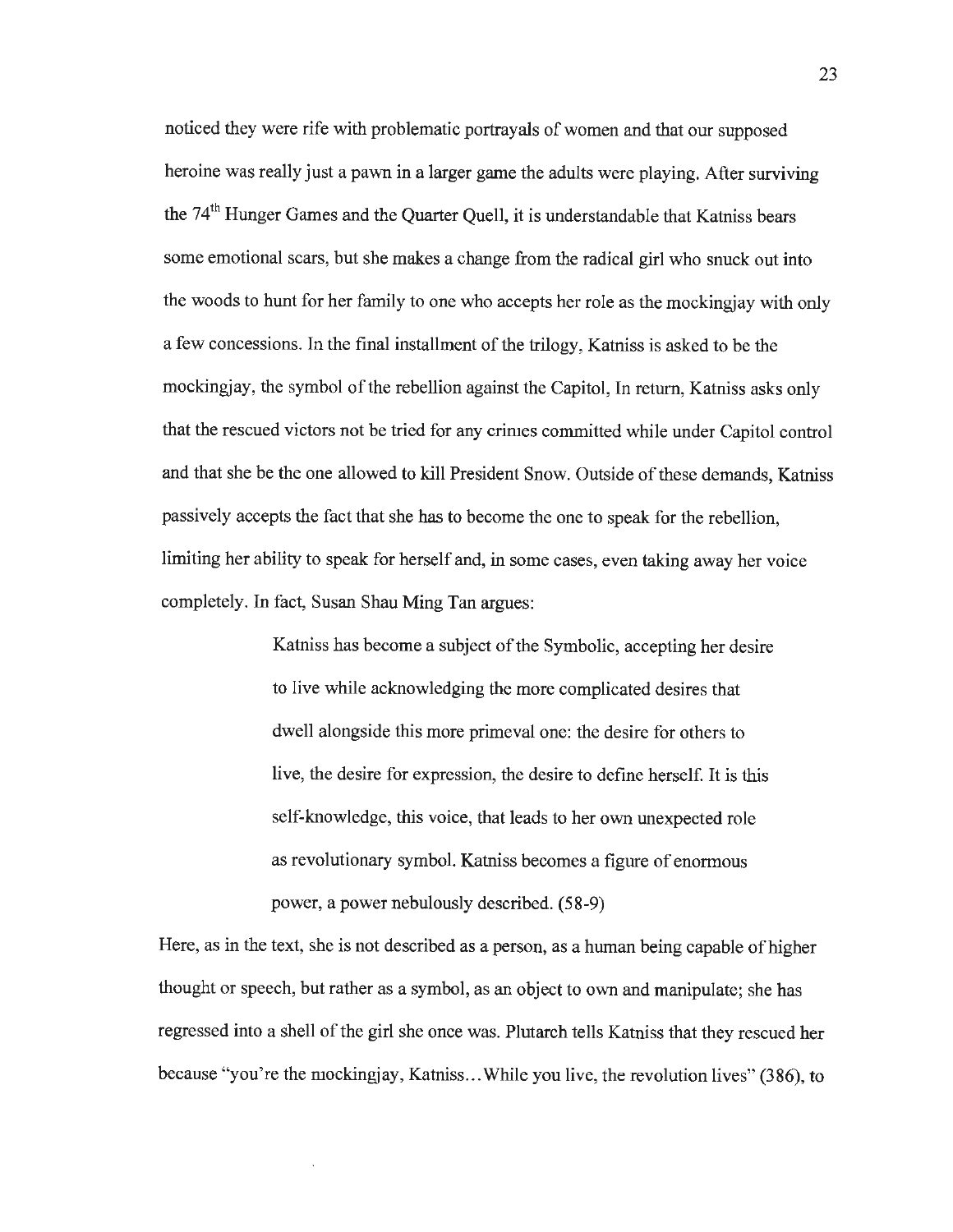which her only thought is "I am the mockingjay. The one that survived despite the Capitol's plans. The symbol of the rebellion" *(Catching Fire* 386-7).No matter how she may wish to define herself, Katniss is only able to think of herself as the symbol of something larger rather than being a person in-and-of herself; she acknowledges that she is merely a pawn in the bigger game. In her desire to allow others to live, such as Peeta and Gale, Katniss loses herself to the larger picture and thereby loses her ability to speak for herself.

As is the case in nearly all adolescent novels, the main focus of Collins' text is power: power over, power to, who has the power, and who wrests the power away. According to Roberta Trites, "In adolescent novels, protagonists must learn about the social forces that have made them what they are" while simultaneously trying to break free from the powers that be (3) Baccolini and Moylan note " ... the process of taking control over the means of language, representation, memory, and interpellation is a crucial weapon and strategy in moving dystopian consciousness to an action that leads to a climactic event that attempts to change the society" (6). The power in The Hunger Games trilogy comes from the ability to oppress individuals with fear of destruction and by limiting their access to basic necessities such as food and water, and because of this the rebellion is able to play on this fear and use it to show the people of Panem that the way they are fighting the Capitol is the only way to fight. Katniss is drawn into this power struggle because she seems to be the one who gets under President Snow's skin the most since she outsmarted him with the poisonous berries in her first Games. In these first games, Katniss is a smart, outspoken girl who will do anything to save Peeta, but she is unable to maintain this version of herself as she is constantly beaten down by President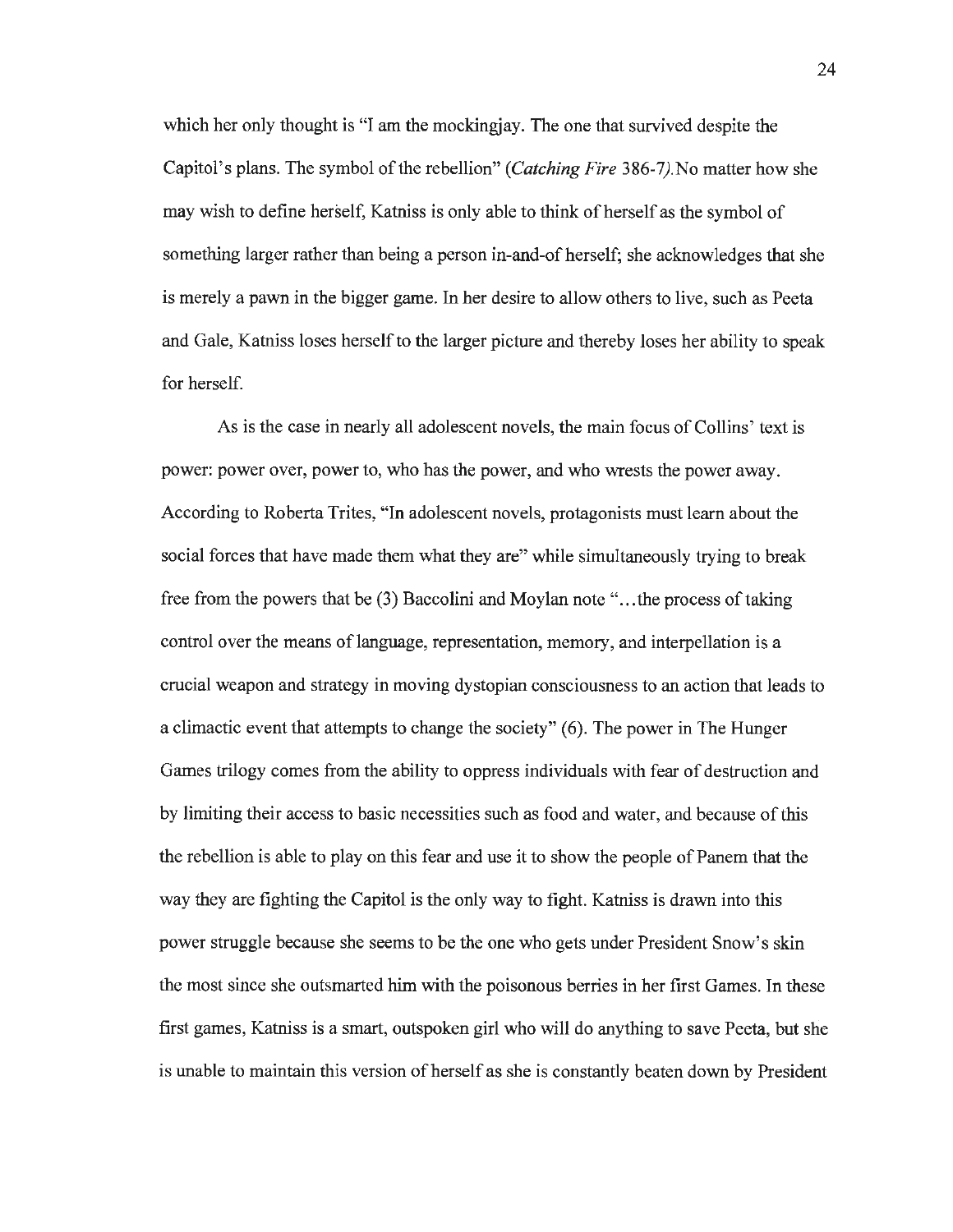Snow's regime. Because of Snow's hatred for Katniss and the rebellion, the rebellion leaders use her as a tool to anger the Capitol as they work to bring down the tyrannical administration, using her mostly as a figurehead who spouts propaganda on the national television networks. We like to believe that Katniss is a leader because she wants to be, because she wants to save her family, and while this may be true for a portion of the text, she eventually is forced to do the bidding of the adults in charge of the rebellion instead of constantly trying to please President Snow. This regression is what, in my mind, shifts these texts from a tale of growth to *Ruckwartsroman* as Katniss is unable to grow since she is constantly shaped into another weapon the rebellion can use against the Capitol, relinquishing any power she has over her own self or body.

In many dystopian fantasies, the protagonists are facing social forces in the form of adults yearning for the ultimate power and, in the end, the teen must be the one who fends off the total subjugation of their people-a story not unlike the actual (or perceived, depending on who you're talking to) feeling of being a teenager forced to listen to the adults around you. The Hunger Games then becomes increasingly attractive to teen readers because "the teenage audience for these novels and films is primed to respond to stories of resistant individuals (a stand-in for oppressed teens)" (Schmidt), but, says Kimberley Reynolds, the "wounded child may symbolise a damaged self... it may equally stand for a damaged culture" (91). In light of this, The Hunger Games then forces us to question what it means to be a teen, as well as to reflect on the culture that produces these damaged teens in the first place. Katniss not only represents our fear of our spirit being broken, she also highlights our fear of a culture that is beyond repair while still simultaneously providing hope that the problems of our world can be fixed. We are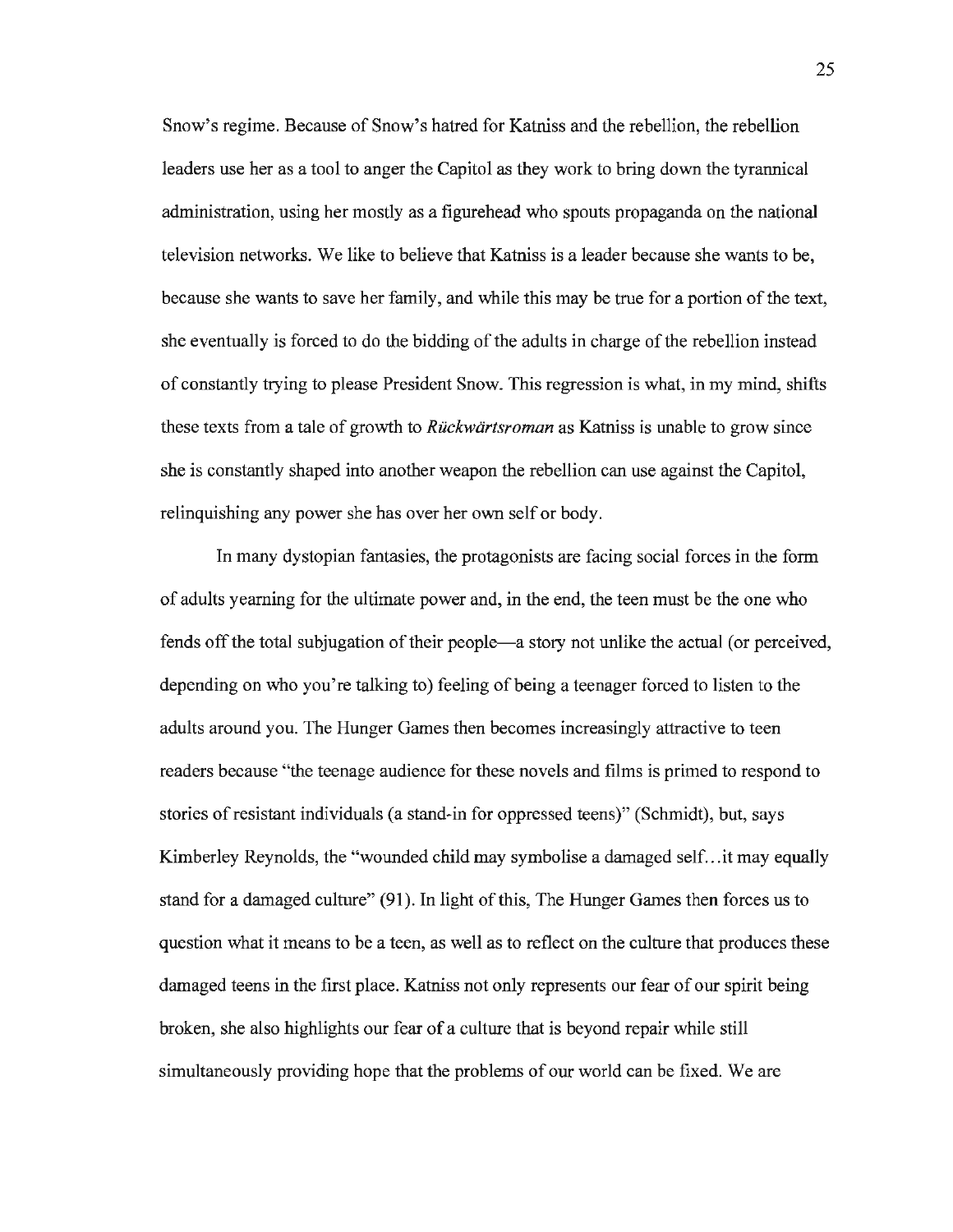presented with a young girl who cannot maintain her own identity as she must conform first to the Capitol ideal then to the rebellion's symbol, and as a result she regresses to a state of fear and anger that she hasn't experienced since her father died.

Strong, fierce, and independent, Katniss is everything society is beginning to teach women we can, and are allowed, to be, yet despite Katniss' phenomenal strength and fortitude, Collins is unable to escape the traditional view of women as mentally delicate creatures who are unable to cope with daily life and the world around us. Now, this is not to say that what Katniss endures is an everyday adventure for the rest of us, but by the end of the series Katniss is far from the woman we met at the beginning of the narrative, and not in a positive way. After enduring the Games, Katniss notes, " .. .I can interrupt [Peeta's] sleep two or three times on a bad night [of nightmares]. [I think] about how long it can take to calm me down" *(Catching Fire* 86). The Katniss we meet in *The Hunger Games* is no stranger to a nightmare, often dreaming of her father's death in the coal mines or loosing her sister, Prim, but for a long time she has never needed anyone to help her through the night, she simply woke up and went back to sleep once she reassured herself that everything is as it should be. Now that she has supposedly "won" the Games, she is unable to sleep on her own, wracked with dreams and guilty about killing other children in the Games, and requires Peeta, a man, to calm her back to sleep. Holmes' argument, then, becomes invalid as she ignores this Katniss and Peeta who seemingly fit the traditional roles society has ascribed to the genders-women as delicate and mentally unstable and men as the strong protector and shield. Granted, Peeta also suffers from nightmares, but his do not wake him screaming and crying as Katniss' do, rather he is paralyzed when he wakes and is unable to move or make a sound, reaffirming his manly,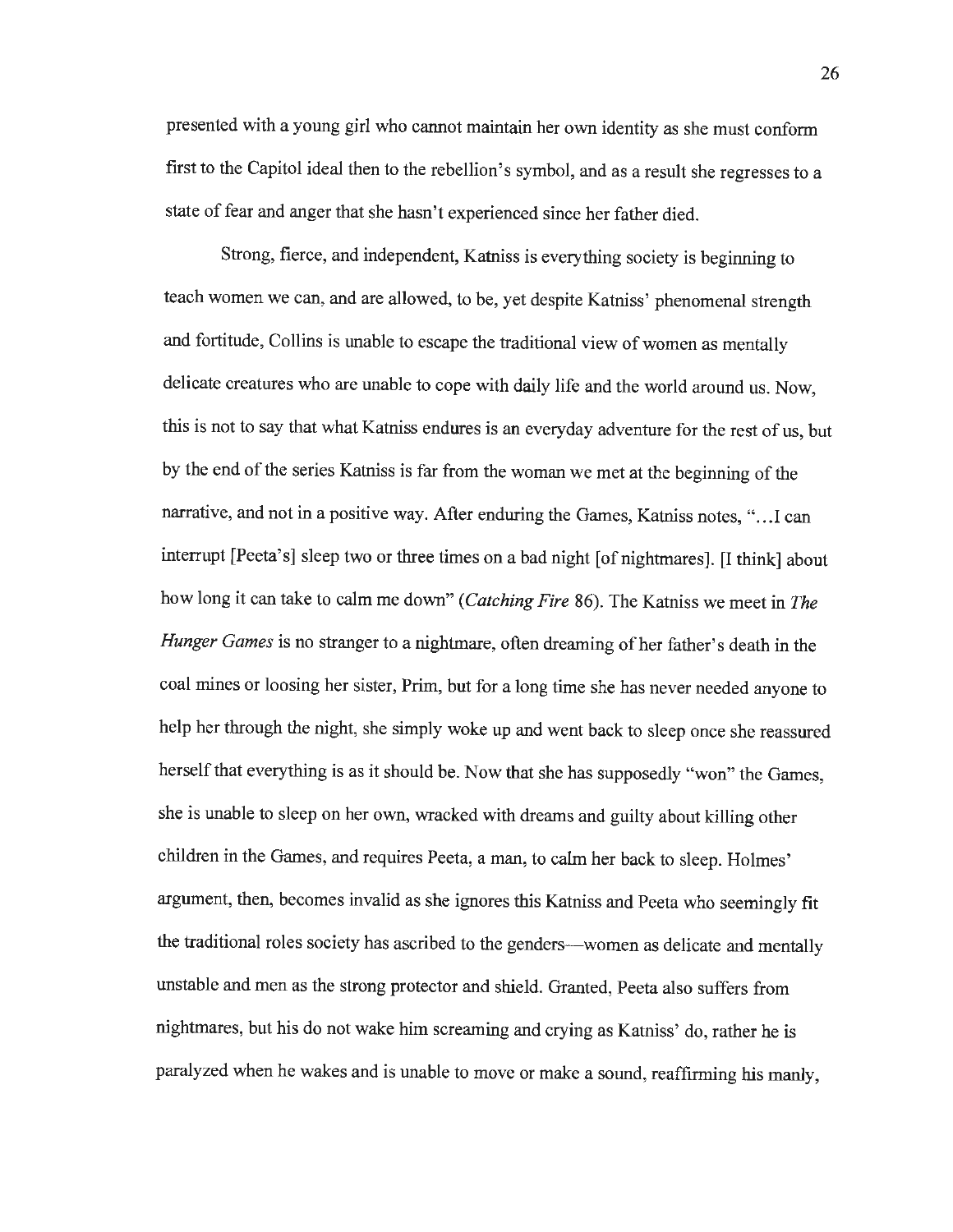stoic nature. While I am no medical expert, I think it is safe to say that anyone who survives/wins the Hunger Games would suffer from Post Traumatic Stress Disorder, including Katniss. PTSD is a disease that affects those who have been through enormous traumas and is often untreated and/or unrecognized in the world of Panem, given that her mother was unable to deal with the loss of her husband and became catatonic, forcing Katniss to care for Prim by hunting and gathering. By the end of the second book in the series, *Catching Fire,* Katniss begins to show serious signs of her PTSD, including her inability to sleep and her quick temper, fulfilling the stereotype that the woman's mind is a fragile and delicate thing that must be protected.

Most Young Adult texts follow the pattern of the teen protagonist learning a lesson and growing into a more mature individual, the definition of the *Bildungsroman.*  Ming Tau notes, *"The Hunger Games* trilogy is ostensibly a *Bildungsroman,"* despite the fact that maturation is a difficult process in Panem ( 56). I disagree with her assertion that this is a coming of age tale given that Katniss does not mature so much as she simply ages. This text is far from being a *Bildungsroman* as Katniss does not grow or mature into her own; rather by the end of the series she has regressed into a shell of her former self, a term I call the *Ruckwartsroman,* or the relapsing novel that features a character moving in a backwards motion from their foundation, thereby ending in a more regressed state than they originated. Any change in Katniss that we see throughout the texts are all carefully orchestrated acts on the part of her handlers and the rebellion to either help her win the Hunger Games or to help the rebellion defeat the Capitol. She speaks up, when told to. Katniss fights the planes bombing innocent civilians, when told not to. Everything that she does and says is not an act of maturation but rather a regression or stasis, oft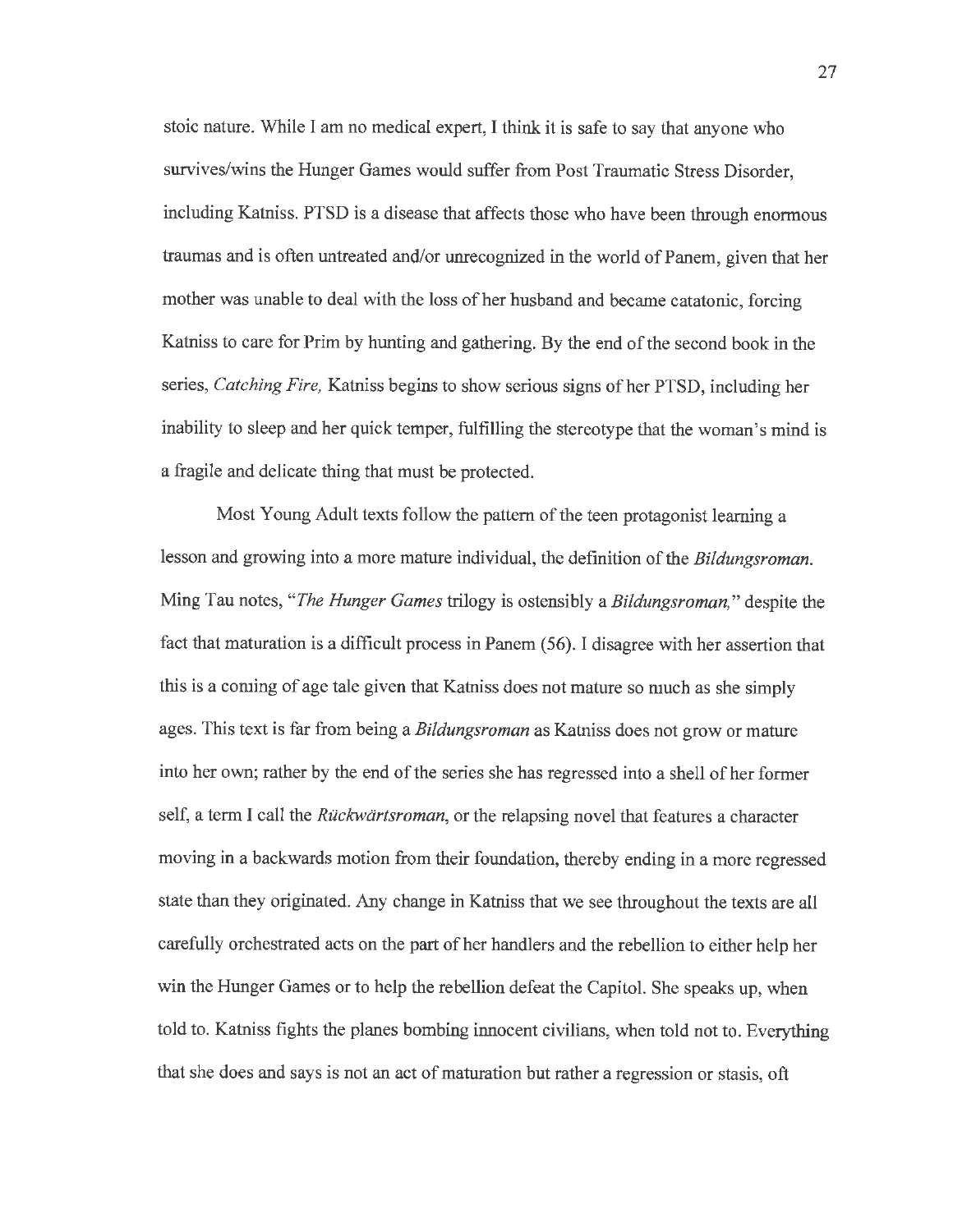reverting to a childlike state of insubordination and mistrust. In fact, Katniss becomes even more regressed when she becomes addicted to morphling, crippling her mind into only thinking about the drug and how she can possibly get more into her system. In her regression, Collins shares in the fear of the female that the text supposedly advises against. After Katniss outwits the gamemakers, she takes control of the Games and changes the course of the entire country, but once the wrongs have been righted, she must relinquish her power back to the "good" adults.

The fear of the female mind is easily enhanced by creating a woman who is unable to mentally deal with the circumstances in her life, and one of the main plot points in *Catching Fire* is Katniss and Peeta's return to the Arena to participate in the Quarter Quell, a match that happens every twenty-five years and is special from the others, as well as Katniss' emotional inability to deal with her return. After enduring the first Games and coming out mentally scarred, Katniss is forced to relive the trauma by participating in the Quell against Peeta and to keep up the ruse/not ruse that she is in love with him and has been for years. Playing on her delicate nature as a woman, Peeta confesses on live television that he and Katniss got married in secret and that she is pregnant, prompting a vicious reaction from the audience that a pregnant teen would be forced to fight to the death. This game ends much differently than the others, though, as there is no victor in the end—only those who survive and those who do not when Katniss destroys the dome surrounding the Arena and is rescued by Haymitch and the other members of the rebellion. We cheer and are excited that we do not lose our main character to the arena, but the rescue is not without sacrifice-Katniss is severely injured

28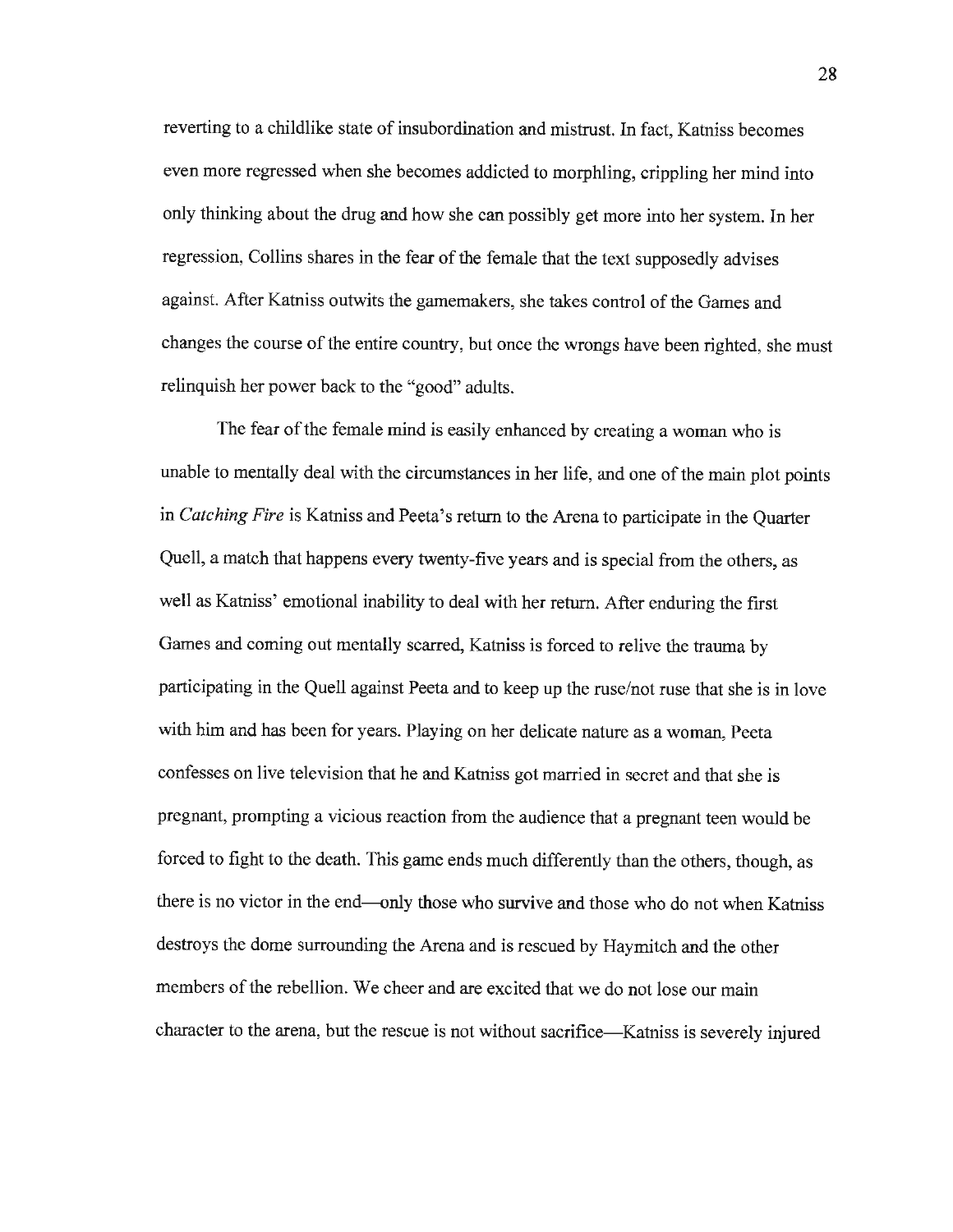and Peeta is unable to be saved, a fact that sends her into a tailspin of anger, hatred, and depression.

To combat her rising panic, Katniss is given a heavy dose of a sedative that renders her nearly unconscious. Once she realizes the loss of Peeta, Katniss receives an injection that "causes sedation, not sleep, so I am trapped in fuzzy, dully aching misery for what seems like always ... Maybe I'm already going crazy and no one has the heart to tell me. I feel crazy enough" *(Catching Fire* 388). It is her welcoming dull numbness that begins Katniss' addition to morphling and changes her from a pawn of the Capitol to a pawn of the rebellion. Katniss' anger and rage is kept under control by administering a heavy cocktail, initially against her will, making her all the more susceptible to the will of the adults surrounding her. Katniss' belief that she is also going crazy plays into the old adage that no one recognizes their insanity if they are actually insane—is she actually losing her mind or is Katniss just reeling from the loss of a loved one? To everyone around her, and to readers, it is fairly obvious that Katniss is starting to lose her grip on reality as she becomes much more angry at the world around her, the gamemakers, and the Capitol itself. Her anger drives her out of District 13 to fight the Capitol, but Katniss can often be found after hiding in small closets or in her room, safe from those around her but not from herself. This sort of anger is not a part of her growing up, as we generally like to believe that we are better able to control our anger as we age, but Katniss is unable to reel in her feelings and often lashes out at those who are doing their best to help her, again a sign that this is a *Ruckwartsroman* as Katniss reverts to a less established state of adulthood and the course of the novel is again dictated by Collins' involvement in the fear of female agency.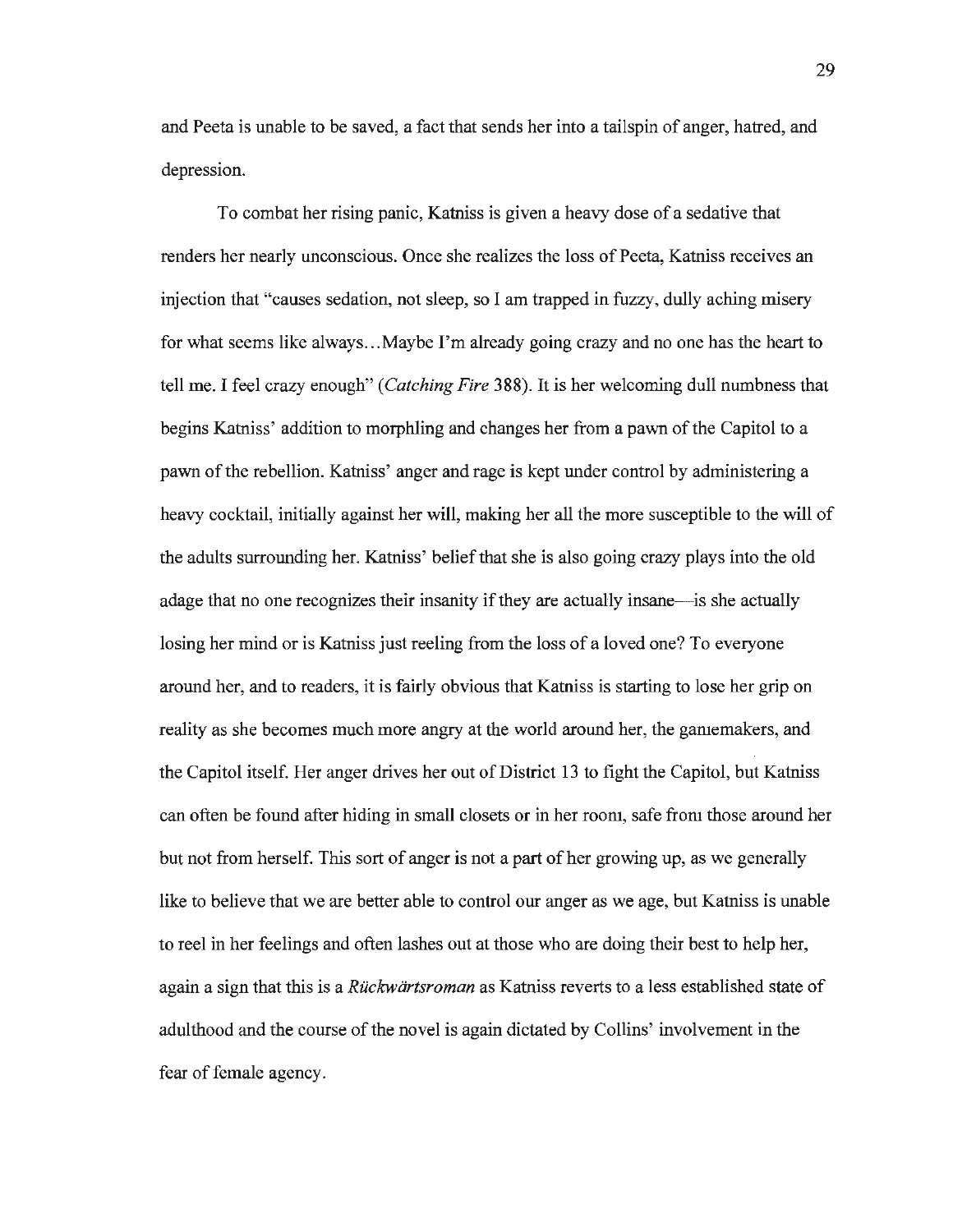If we base our beliefs about females on fiction writers' ideas, then women would need to remain indoors as docile, beautiful creatures, and in writing Katniss' eventual downward spiral, Collins is only reaffirming the model of the weak woman locked indoors for her own safety and mental stability. The above scene of Katniss questioning her own sanity is reminiscent of the short story "The Yellow Wallpaper"; each tells the story of a woman who is trapped within her own mind with no hope of escape, and when she does find freedom from her confines, she fears for the world outside and seeks the comfort of her own space. The unnamed protagonist from "The Yellow Wallpaper" finds comfort in the patterns on the wall in her small attic room, while Katniss is at peace in the confines of the woods, boxed in by the trees and streams, safe from the watchful eye of the Capitol with its eyes and ears everywhere in town. When Katniss leaves the confinement of the woods, she begins to unravel at the expanse of the world she knows nothing about, at first astounded at the vastness of Panem and later terrified of the world outside her small bedroom. In both stories, the young woman is treated as if she is crazy, leading her to believe that she is actually going insane. One of the major differences, though, is that Katniss is forced into her insanity through the overuse of morphling, a drug that is administered both intravenously and orally and sounds much like our modem day morphine, a drug known to be highly addictive, coupled with her trauma at the hands of the Capitol. In fact, Katniss develops an addiction to morphling so strong that "when the craving for it hits, accompanied by tremors and shooting pains, and unbearable cold, my resolve's crushed like an eggshell. I'm on my knees, raking the carpet with my fingernails to find those precious pills I flung away in a stronger moment" *(Mockingjay*  376). In her moments of clarity, Katniss recognizes that she does not like the feeling of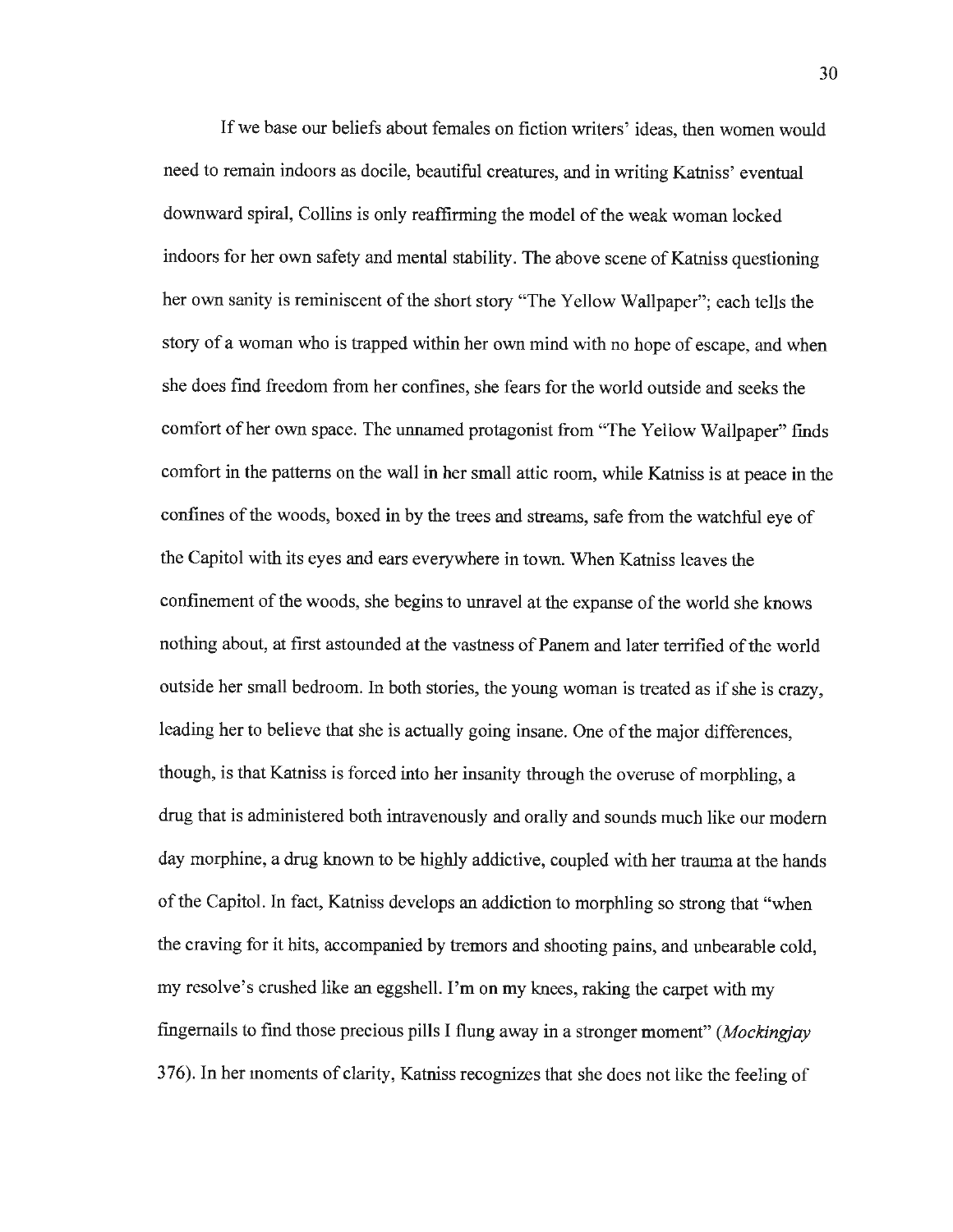the morphling or the way that she craves them to go about her daily life, but when she starts to feel the withdraws hit her she must have the drug immediately and will do just about anything to get it. Like any good addict, the disease comes with moments of strength and weakness, moments when the body and mind want to quit and ones in which the mind and body will do anything they can to score another fix. The only way to control Katniss is to drug her, and when the drug becomes too much, she must rely on the adults of the rebellion to supply her with the only thing that keeps her going on as the mockingjay.

From the beginning of *The Hunger Games* throughout the rest of the series, Katniss is forced to say and do whatever her handlers see fit, though she does sometimes struggle with this. For their very first appearance for the audience, Peeta and Katniss agree to do whatever their handlers tell them to, even if it means wearing a cape of fire that will surely kill them, sitting like a lady like Effie demands, or speaking to the crowd like a friend the way Cinna advises *(Hunger Games* 68, 125, 127). As soon as she is forcibly conscripted into the Games, Katniss' language is restricted to that which is deemed appropriate by Effie Trinket and the Capitol, removing her ability to voice her own opinion like an Avox, a tongue-less servant who is physically no longer able to speak for himself or herself. The main conflict of the text, then, comes back to Trites' belief in the power of power and the power over; in this case it is the power over language and who has the right and the ability to use it that drives the action of the third book in the series. In order to keep teen subjects in line, "discursive power, exercised in the reproduction of meaning and the interpellation of subjects, is a complementary and necessary force. Language is a key weapon for the reigning dystopian power structure"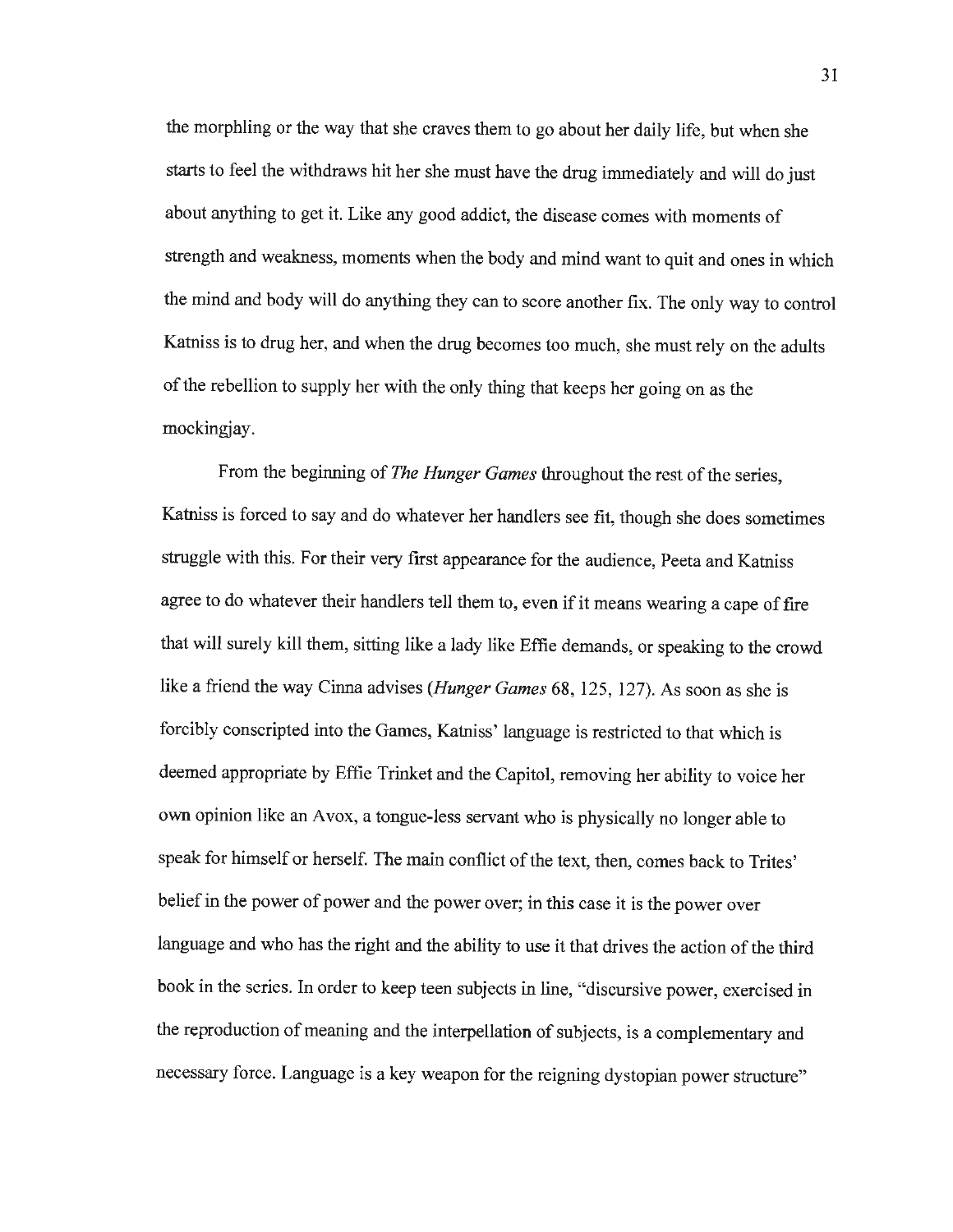(Baccolini and Moylan 5-6). Thus, the idea of power in dystopian texts, and The Hunger Games specifically, directly links back to who can speak and who cannot, who is the One and who is the Other. And while these novels are far from a postcolonial text in which the non-white character is unable to speak<sup>1</sup>, they do represent a class of people (teenage women) who are unable to use their voices for their own benefits, who are unable to say what they think and how they feel without someone telling them they are crazy or that they are too young to understand. Again, Katniss reverts to a state before the loss of her father, before she was able to barter and trade for the survival of her family.

Beyond her inability to speak, when Katniss is given the opportunity to speak to the masses it is as the voice of the rebellion, quoting line by line the propaganda District 13 wants spewed about how they are still alive and well. During one of these Propos, as Haymitch calls them, Katniss uses her own words to convey her feelings after the Capitol bombs a hospital filled with injured civilians. As she turns to the camera and yells to the Capitol, "If we burn, you burn with us!" (100), in both the movie and the novel there is a sense of power in her words, an anger that has been unleashed that was once tamed by the morphling. Here, Katniss is able to use her words to send a message to the Capitol that "fire is catching," letting them know that her group in District 13 is not the only rebellion fighting back. But the words are not exactly hers, as she has often been called the Girl on Fire by both the media and her own prep team, and with the use of the mockingjay symbol Katniss is telling the Capitol that people are beginning to listen to the Girl on Fire and believe that the mockingjay is a symbol of hope they can cling to. Katniss is

Katherine R Broad makes a very interesting connection between Thresh, a contestant in the first Games with Katniss. According to Basu and Broad, Thresh is described as being anirnalistic, thus reducing him to the subaltern of the postcolonial era. (117)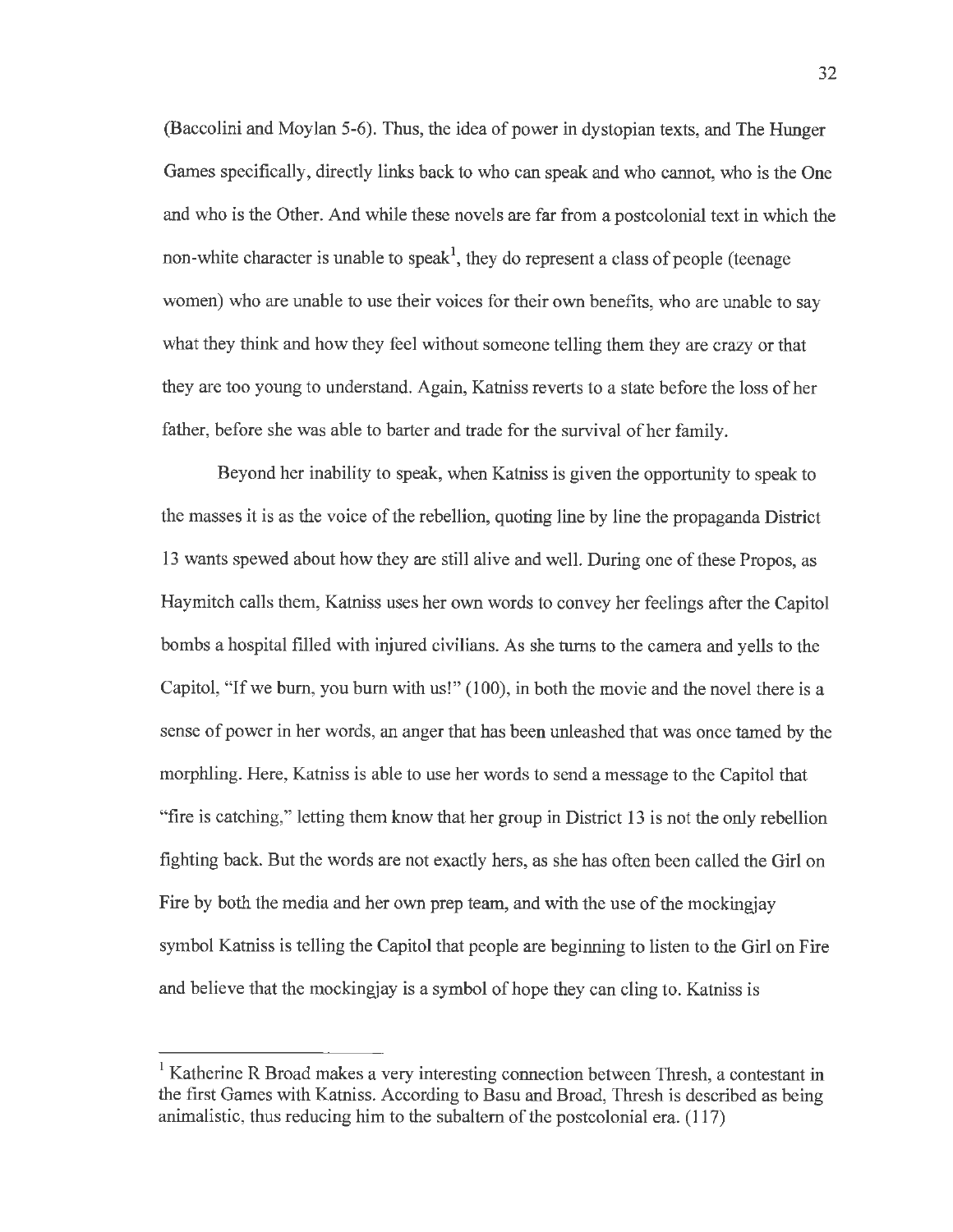essentially saying that *she* is catching, that the "symbol for revolutionary power" is doing exactly what she was designed and groomed to do (Tan 59). So, once again, Katniss' words are not her own, thus the power of the novel still rests with the adults calling the shots.

After reading the text for a second time, I began to wonder if Katniss is ever able to speak for herself or make any decisions for herself. For me, the answer is noeverything she does is predicated by a negative event that drives her motivations: when her father dies her mother becomes catatonic, forcing Katniss to learn to hunt and trap so that her family does not starve; when she finally kisses Gale Hawthorne, her supposed cousin who is in love with her, Katniss must pretend to be in love with Peeta to appease President Snow; and when a plot engineered by Gale to finally break into President Snow's living quarters by killing small children with bombs disguised as gifts kills her younger sister Prim, Katniss must end her friendship with Gale to maintain her last shred of sanity. It is this last event that then leads to Katniss' eventual marriage to Peeta, and while I once argued with my friends that the only reason she and Peeta are together is because they are broken in a way that only the other understands, I now believe that it is *only* because Gale killed her sister that Katniss marries Peeta. Throughout the series Gale and Peeta are the only two potential love interests introduced to us-because we obviously cannot have a Young Adult text without the obligatory love triangle-and when she rejects one, she must pair with the other. Katniss and Peeta must rely on each other because neither is a complete individual on their own, and Katniss' reliance on a man removes her agency as a strong, independent woman and places her back in a more stereotypical female role.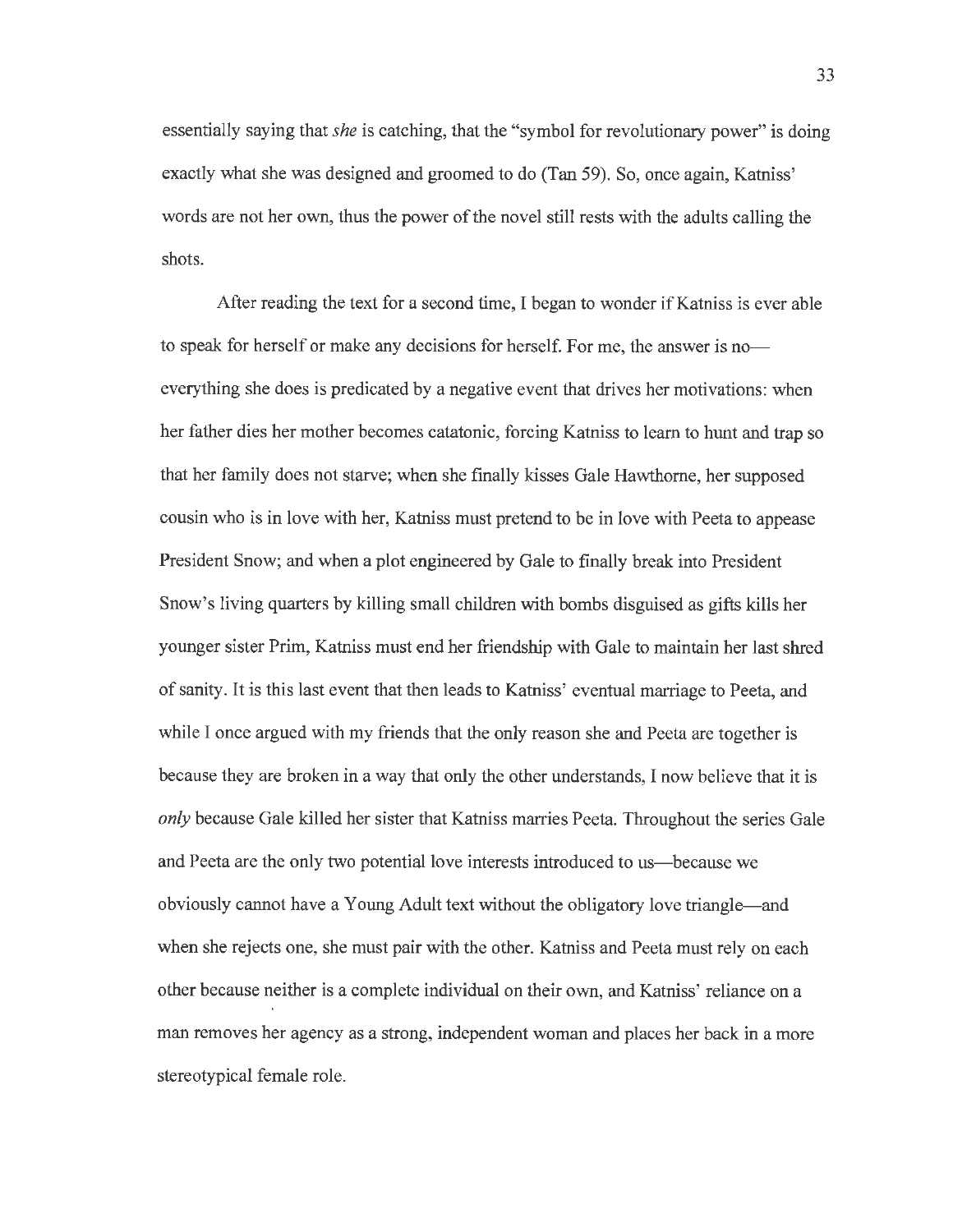At the end of the text we are presented with a strong Katniss and a weak Peeta, as he often suffers from flashbacks to his time in the Capitol and is forced to ask Katniss if her love is "real or not real" *(Mockingjay* 388). Peeta again becomes the "Hollywood girlfriend" who is constantly questioning whether the love of his partner is a real love or not. And while Katniss will always tell him that it is real, she does so because telling him the real reason behind their relationship would ruin him. In the end, Katniss, though free from the Games and the oppressive regime of the Capitol, is still unable to speak for herself, reaffirming her place as a cog in the metaphorical wheel and her position and the subjugated female in this *Ruckwartsroman.*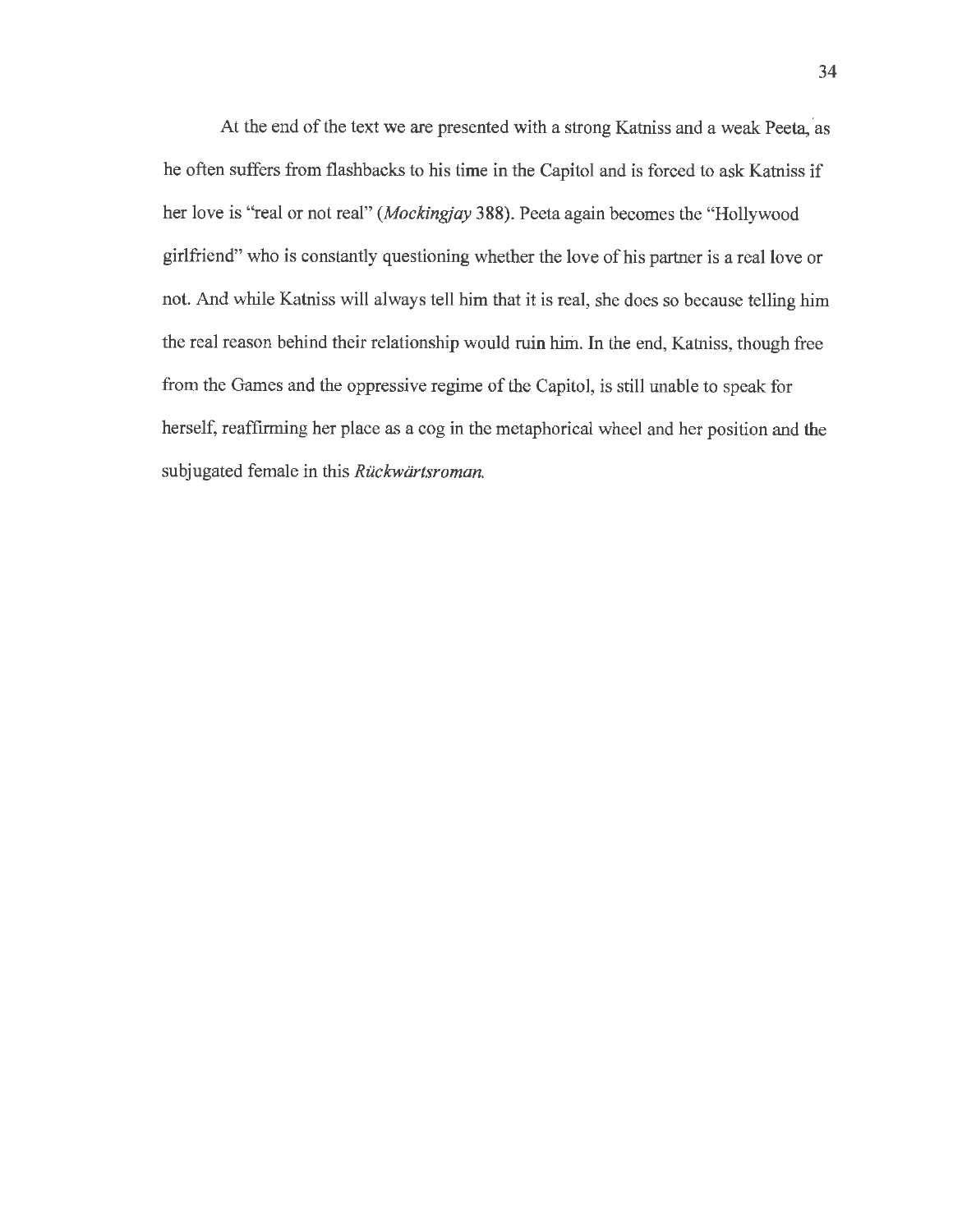# Wildin' Teens in

#### Neal Shusterman's Unwind Dystology

There are numerous books and movies that depict how the US will rally when faced with an attack on our nation, but the most recent dystopian Young Adult novels create an insular world that is not created by an attack from the outside, rather it is borne of unrest inside our own borders. As a good Southern girl, I learned about the Civil War throughout my K-12 years, and being a native Richmond-er I learned to take pride in our part in the Civil War, nefarious though it was. So what, then, given all of the destruction and death that the war brought about, would cause our nation to go to war with itself all over again? If we believe Neal Shusterman, the possibility of our country going to war with herself comes from the question of a woman's right to an abortion, and ultimately her own life. In deciding a woman's right to choose, the future United States creates a policy that would allow children to be undone, to be erased from public records, creating the literal regression of the *Ruckwartsroman* by physically erasing the teens from their own history. As a whole, the entirety of the text fights back against this unwinding, but the end of the series removes the power of the teen by establish adults as the head of power over the teens' lives.

In the world of Shusterman's novels, Pro-Life and Pro-Choice advocates have finally come to an agreement that satisfies both sides' position on life by creating a policy that allows a child to be both born and un-born in the same lifetime. This agreement, known as the Unwind Accords, mandates that if a woman conceives, she must carry the child to term and raise him or her until the age of thirteen. If at that time the parents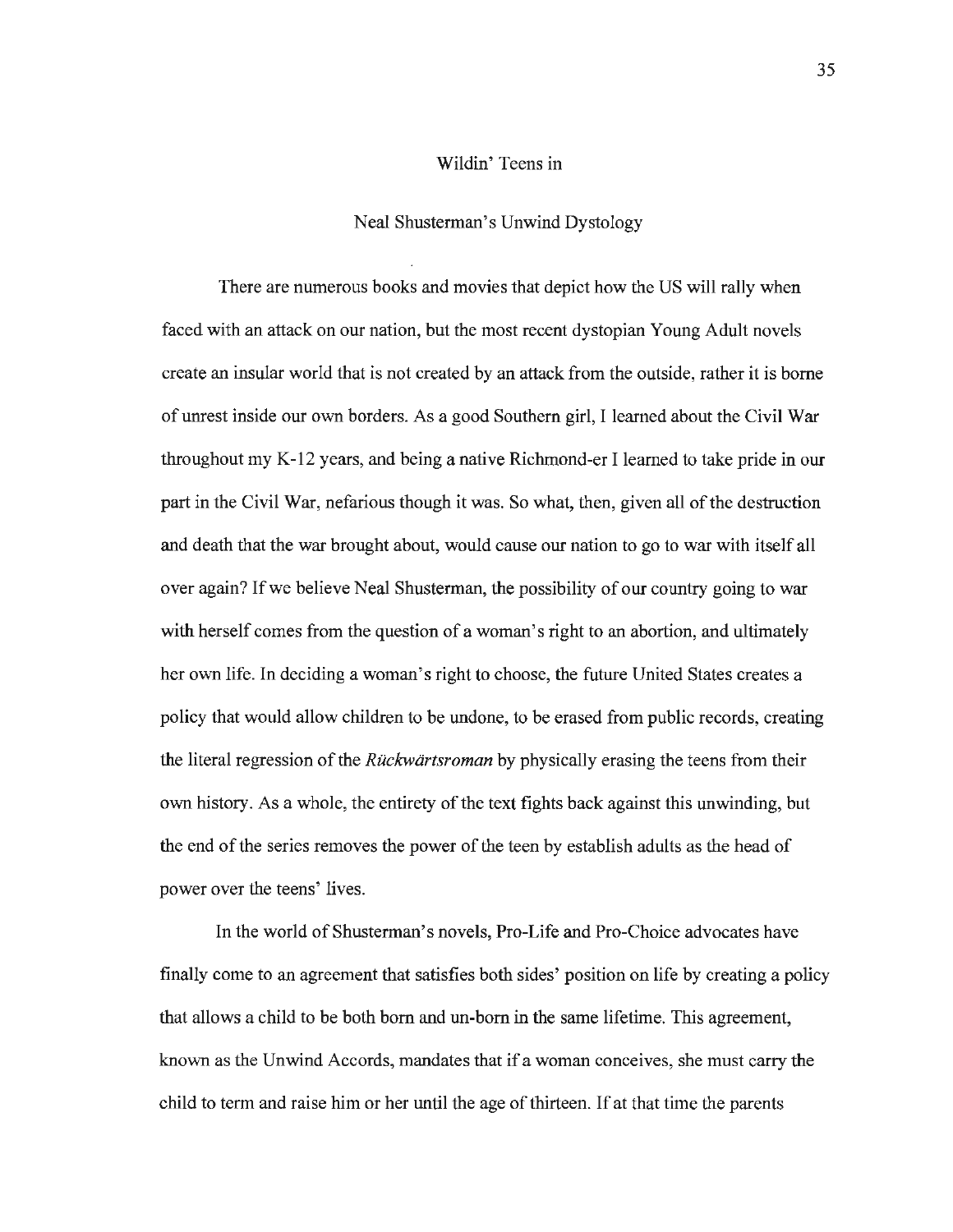decide that the child is no longer wanted, they are able to Unwind their own child, removing all traces of him or her from any public record beginning six days preconception, all the while using nearly all of their body parts to help others who are willing to pay for the unwound organs and limbs. Thus is the basis for the *New York Times* bestselling Unwind dystology, a series rife with political underpinnings and power struggles that are both old and new to the field of Young Adult dystopias. These texts wind up as political propagandas warning against the damages of a conservative agenda. In the end, these struggles boil down to the author's own fear and sense of inadequacy in the face of adulthood, ultimately winding up far from the adult the protagonist may have hoped to be as they struggle to find their place amidst the new world order and undermining the progressive narrative the rest of the series promotes.

*Unwind*, the first book in the dystology, a portmanteau of "dystopia" and ''tetralogy", introduces us to the three main characters we follow on their individual journeys throughout the series: Connor, Risa, and Lev. All three teens are supposed to head to Happy Jack Harvest Camp to be unwound, though they are all headed there for different reasons, but as is the case of most YA novels in general things do not go as planned on the teens' way to camp. Throughout the series, it is frequently noted that many teens are sent to the Harvest Camps because they are simply too much for their parents to handle-delinquency, drug usage, and disrespect are among the top reasonsand that is how we are introduced to Connor. Connor's parents feel they can no longer control his disruptive behavior and sign the Unwind Order, scheduling his removal one day before they go on a family trip to the Bahamas. Unlike Connor, Risa never had a family to call her own; as a ward of the state, she simply became Risa Ward, a girl who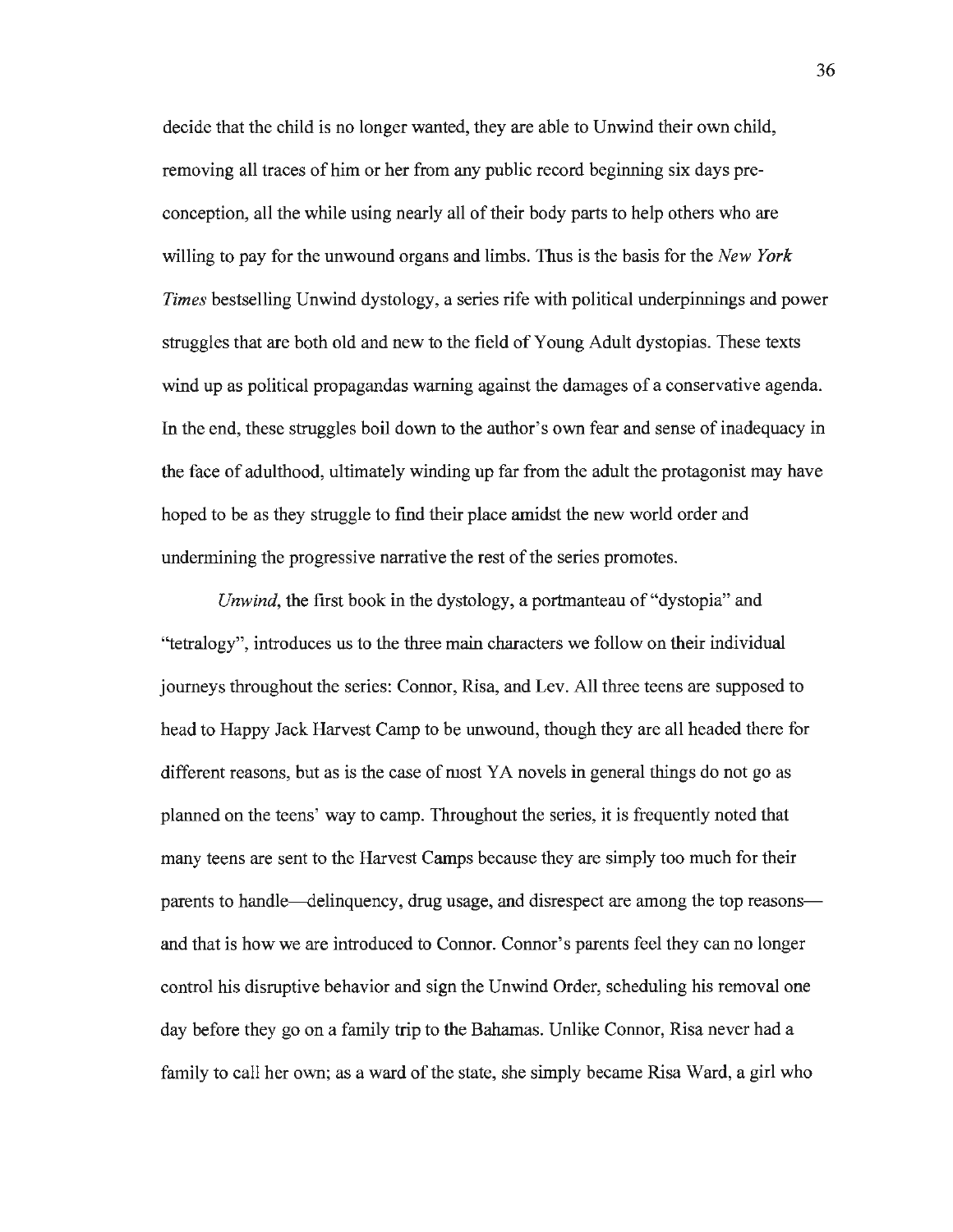was forced to literally play for her life in a piano recital. If she played perfectly, they could do something with her and save her from harvesting, but she misses a single note in her performance and is loaded onto a bus full of other Wards who failed to impress. The character most separated from the worlds of Connor and Risa is Levi, Lev for short, who comes from a large family of ten children. As the tenth child in his extremely religious family, Lev knows from the beginning that he is to be a tithe, the ten percent given back to the Lord that the Bible demands. Though their backgrounds may be different, the three main characters are on the same path as they are shipped off to be unwound. Through a series of events, the three teens are thrown together and must learn to navigate a world that wants them gone, but in typical YA fashion, Risa, Lev, and Connor refuse to be erased without a fight.

Both adolescence and adulthood are fraught with confusion and stress that seem nearly insurmountable, and the texts written for teens by adult authors take these fears and translate them into a manageable medium that allows the readers to grapple with these stressors in a safe space. Roberta Seelinger Trites notes that the expected pattern in adolescent literature is the struggle for power. After all,

> Without experiencing gradations between power and powerlessness, the adolescent cannot grow. Thus, power is even more fundamental to adolescent literature than growth. During adolescence, adolescents must learn their place in the power structure. They must learn to negotiate the many institutions that shame them: school, government, religion, identity politics, family, and so on. They must learn to balance their power with their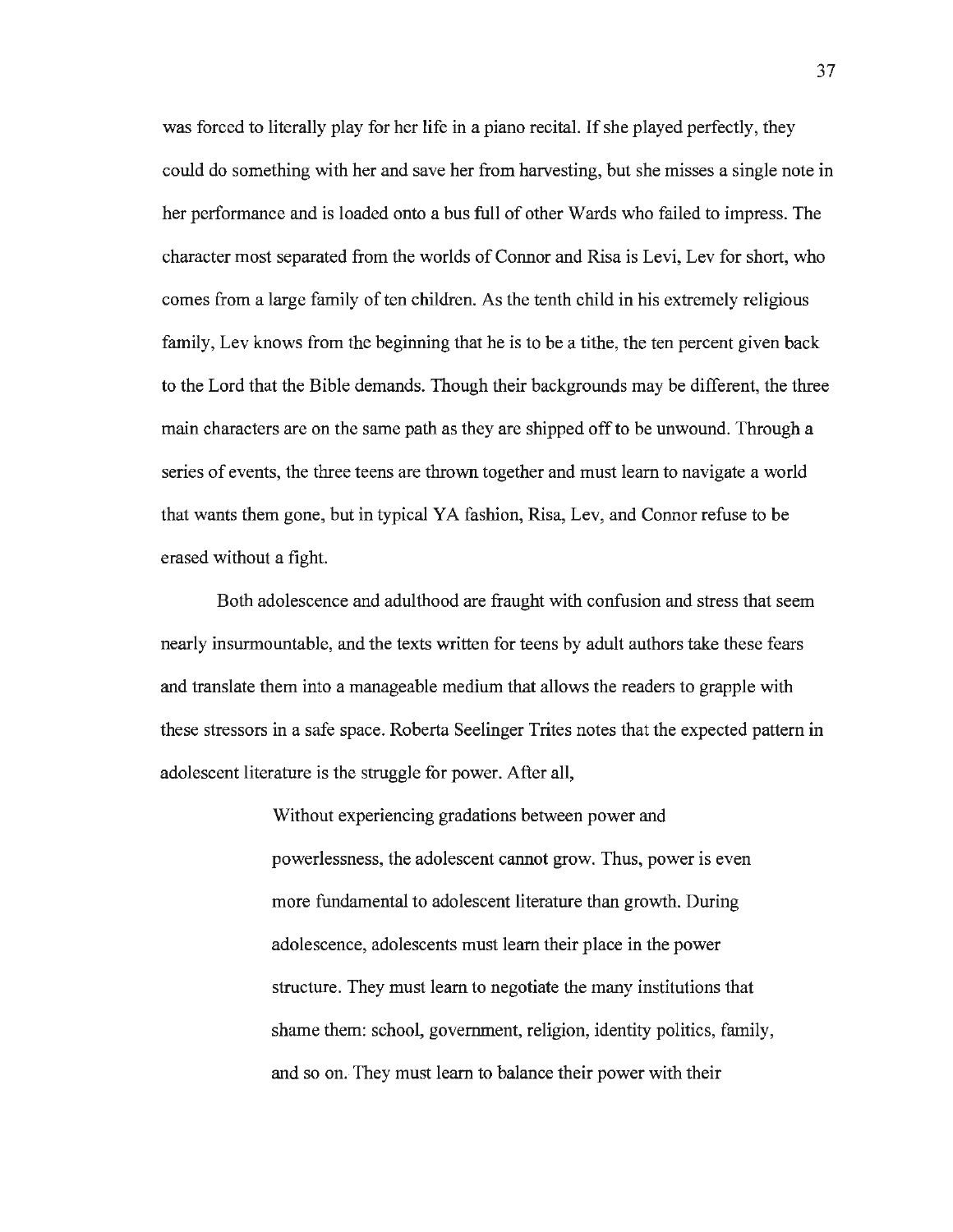parents' power and with the power of the other authority figures in their lives. And they must learn what portion of power they wield because of and despite such biological imperatives as sex and death. (x)

Young Adult Literature, as a whole, works to establish the protagonist with his or her own power within the larger power structure at play in the text. In my Children's and Young Adult Literature courses we often discuss who has the power in the text, where that power comes from, and how the child/teen can access that power. Young Adult Literature authors use these power plays in their attempt to inculcate the child reader into the established world order. Once the teenager has matured and been interpellated into these structures, they will become the adult who then has the power over the next generation of teens, but as adults soon realize, the power is not really ours to give and take, that Althusser's Ideological and Repressive State Apparatuses control us long after Young Adult texts say they will.

One of the big talking points among Young Adult literature scholars is agency, especially when the adults give the teens the answers they need to solve whatever problems arise in the world of the novel. I read through the first novel of the series, *Unwind,* and was extremely confused about why this was the world that came to be; it was not until the second book in the dystology, *Un Wholly,* that we are told about the Heartland War, the second civil war to take place on American soil. As things begin to spin out of control at the Graveyard—the home of teens running from their own unwindings-the Admiral, the former leader of the Graveyard, returns to help Connor reestablish his authority over the rest of the unwinds. It is during their meeting that the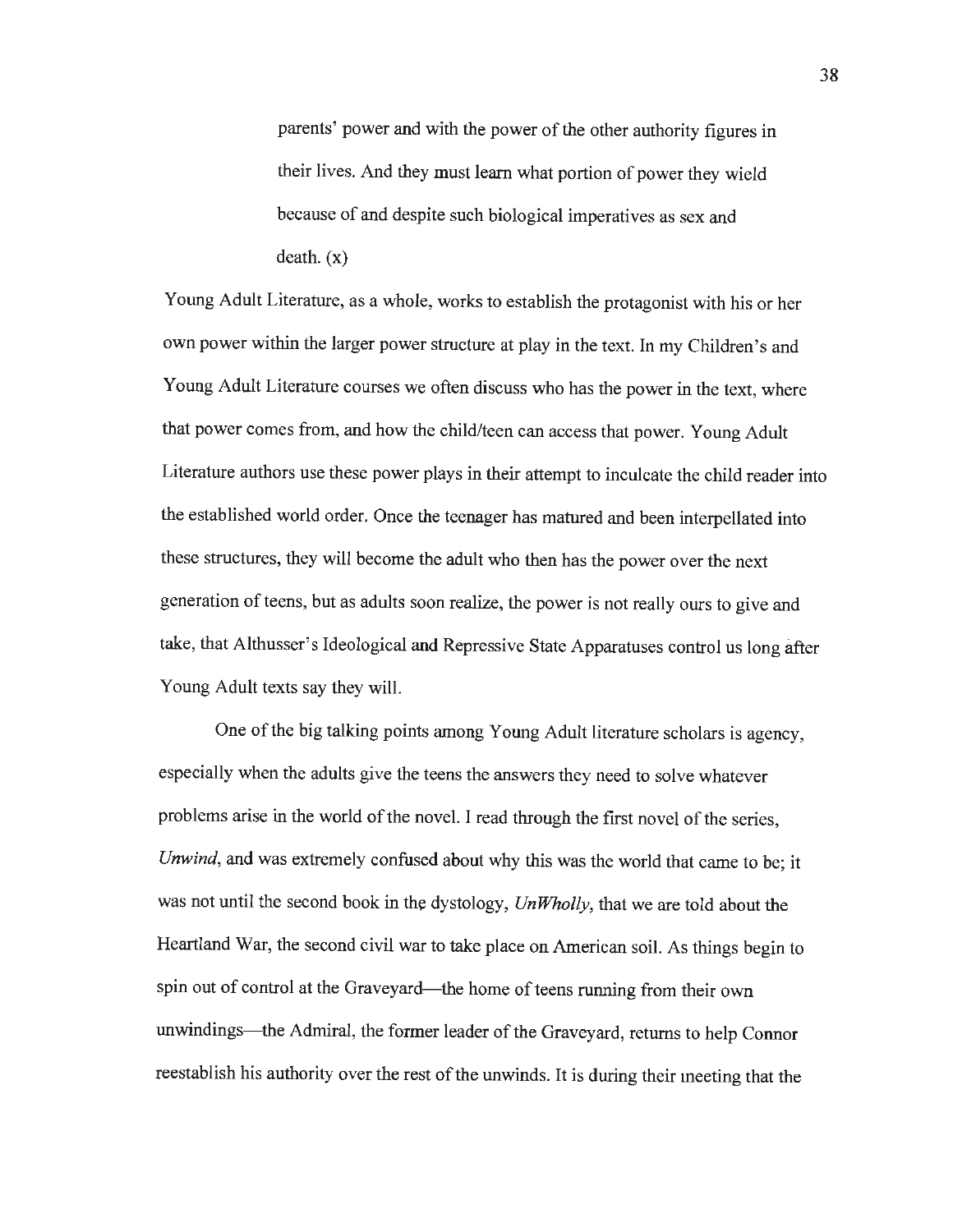Admiral first berates Connor for not knowing about the "terror generation," "the Teen Uprisings,'' or "the Feral Flash riots" (248), before giving him the information he need to look up on the Internet in order to find out what brought them to this place of moral panic. Connor quickly accesses the Internet once the Admiral leaves and finds stories of teens marching on Washington in protest of the schools closing. In one news clip, "The reporter calls it 'The Teen Terror March,' already putting a negative spin on the rally. *'This is by far the largest flash riot anyone has ever seen"'* in opposition to the schools closing *(UnWholly* 257). Another clip shows "some political pundit" discussing the economy and the failure of public education, noting *"A nation of angry teenagers with no jobs, no schools, and too much time on their hands? You bet I'm scared-and you should be too"* (257, emphasis in original); all-in-all a conversation that has been broadcast on our current news stations with increasing frequency as Millennials fear for their own future. More than the Millennials' fear, the adult's fear of the teen becomes a prevalent factor in Unwind as they try everything in their power to get rid of the problem generation they, themselves, have created. In expressing this fear, the adults are expressing their own shortcomings in raising said generation. In the end, the only way to deal with the problems they have created is for the adults to take the teens back to a primal state where they are able to control and regulate all parts of the teenager. In doing so, Shusterman' s novel becomes the defmition of the *Ruckwiirtsroman* as the teen is sent backwards to a place where they no longer exist so that the adults are able to maintain their tenuous control over all aspects of the teenagers' lives.

President Franklin Roosevelt is famously quoted for saying "the only thing we have to fear is fear itself," and while this is a noble idea that inspired many in the early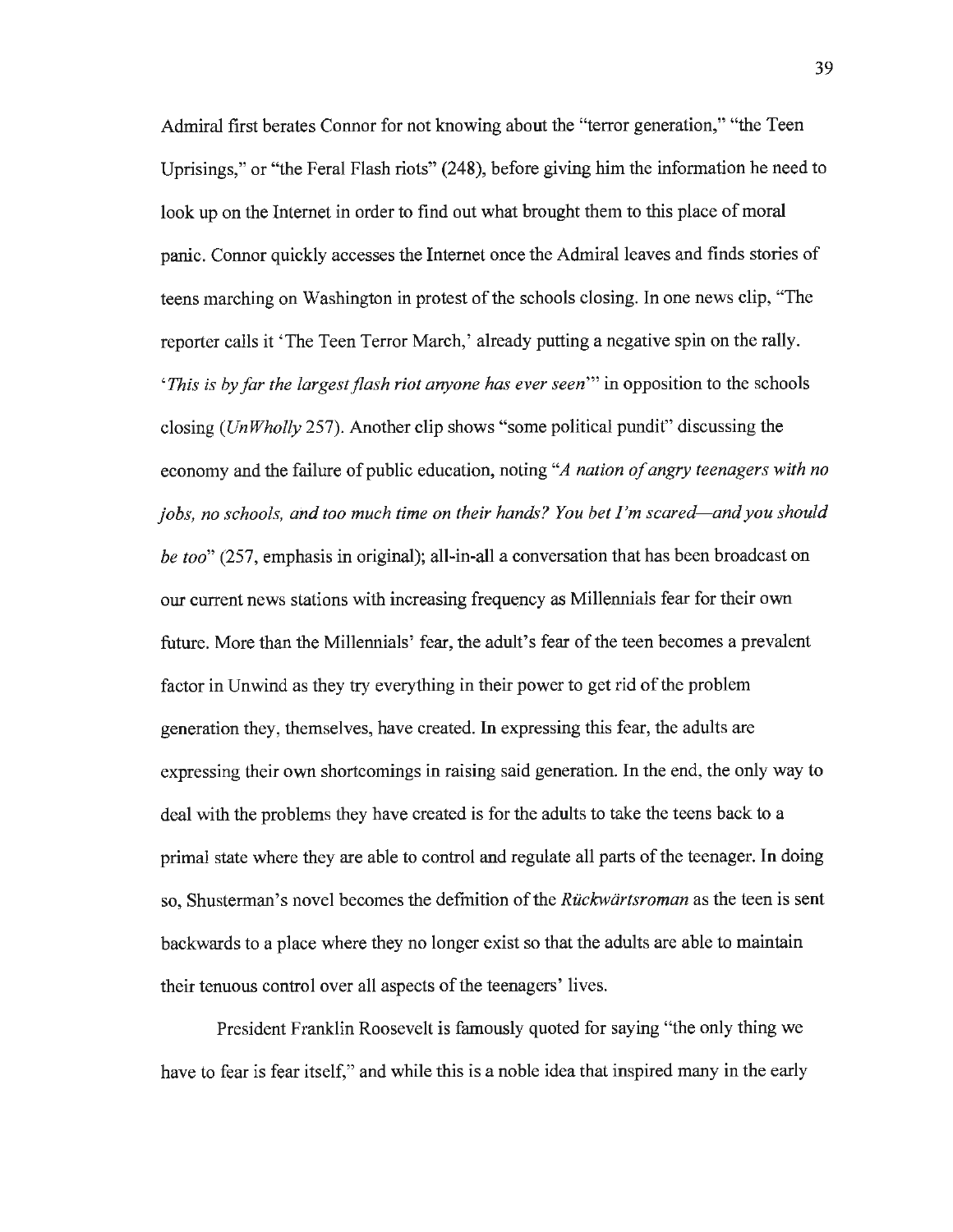$20<sup>th</sup>$  Century, Shusterman's novels point to a fear beyond that which Roosevelt spoke of, instead focusing on a fear of the teen and the power they are able to wrest from the adults in the text. Connor is the first protagonist we meet in this world, and as he is collected for transport to the Harvest Camp we are able to see him fight back against the Juvenile Authority, he even manages to shoot one of the officers with his own tranquilizer gun, incapacitating the man and further aiding in his escape. In his flight Connor is able to rescue Risa and Lev from the same fate, sending them all on the run from the Juvies. This daring getaway lands Connor the title of the Akron AWOL, someone of near mythic proportions who inspires others to try and fight back against their own unwindings. A WOLs are a wanted class in the novels and everyone from Juvenile Officers to Parts Pirates want to collect them for rewards, but none is as widely publicized or hunted as the Akron AWOL—his very existence endangers the precarious balance that the adults have on society because he was able to wrest power from the adults. This realization hits Connor and his friend Hayden like a ton of bricks because, "Once education was restructured and corporatized, [the adults] didn't want kids knowing how close they came to toppling the government. They didn't want kids to know how much power they really had... The Unwind Accords wasn't just about ending the war—it was also a way to take down the terror generation" *(UnWholly* 258). As Connor notes, the adults of the novel do not want the teens to know how close they came to changing the future of the nation so they censored the very education the teens were resisting. By standardizing the education that the teens receive, or do not receive as the case may be, the adults remove any mention of their own misdoings in shaping the teens' futures, instead whitewashing the past to make the adults the one who hold all of the power.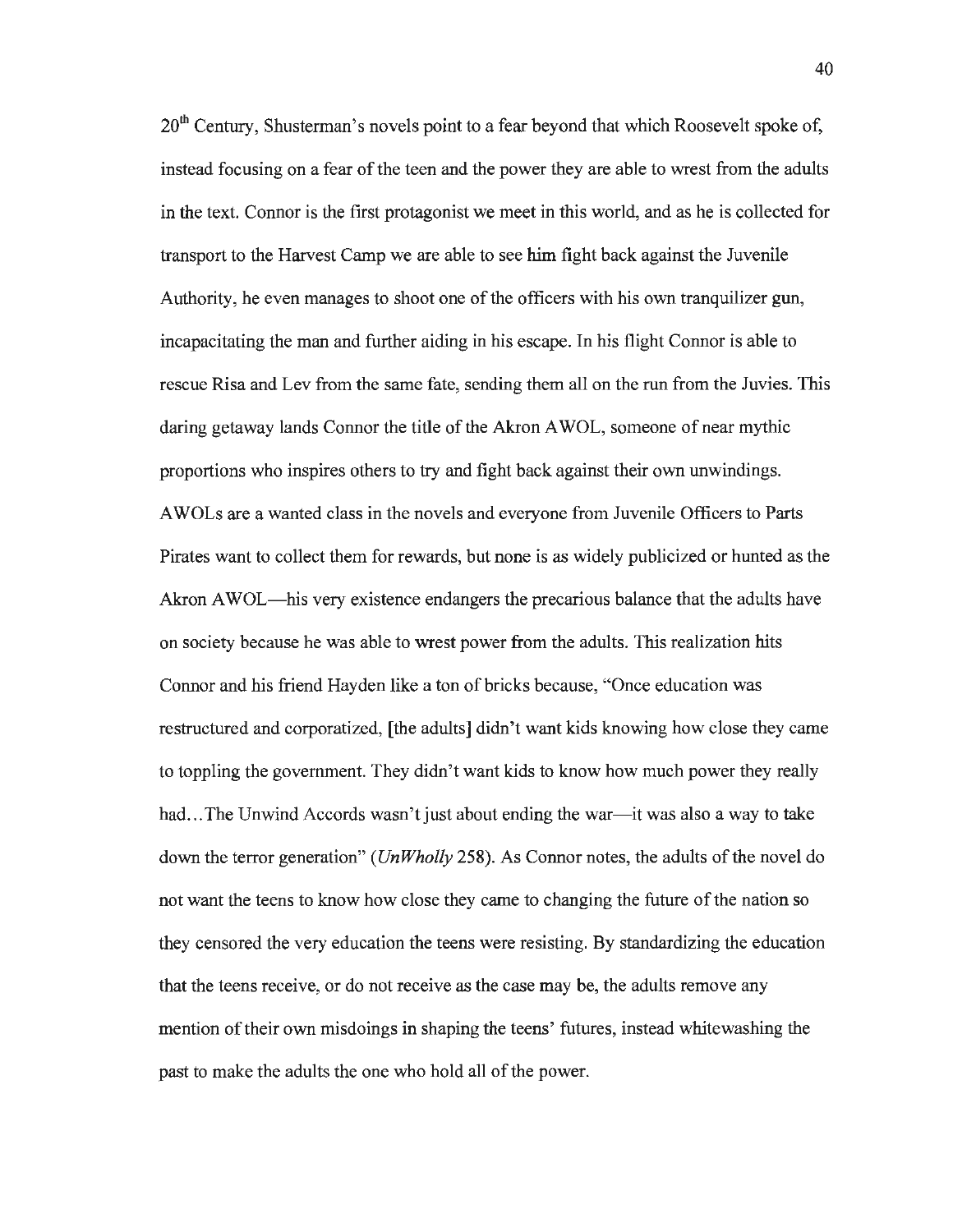The entire premise of the Unwind Accords is that once a child reaches the age of thirteen, the first year of their teenage years, their parents can decide whether or not they want to move backwards in time and erase the child's existence, but this seems to be the only way that adults can wrest power away from the teenagers and take back control over their country. Whenever teens are able to escape from their unwindings, the teenagers become de-facto adults that have no real idea how to be the grown ups in a town filled with runaway teens (though, to be fair, none of us really knows how to be an adult). In acting as the adults in their world, the teens become nothing more than the "bad" adults that were in charge to begin with, reverting to the only method of control that they have been shown their entire lives. The control exercised by the teens circles back around to the fear that adults have of the teens and again justifies their need for unwinding, but through the process of unwinding the teens, the *Ruckwiirtsroman* is made real and the fear of the teens is able to be erased from the collective conscious, calling attention to this very fear in the current world.

For the authorities, the only way to maintain their power is to terrify the teenagers into submission; as the teenagers enter puberty and begin to find out more about their own power and the world around them the adults must constantly dangle the threat of unwinding over their heads in order to produce the model citizen. From the ages of thirteen to eighteen there is the chance that the teen can been unwound for any reason the parents see fit, but to minimize this risk the teen should always remember that, while their parents and the government cannot technically kill them, they can be erased from history and broken down into the smallest of parts for use on another human. The only way to control these teens is to convince them that they are replaceable but still necessary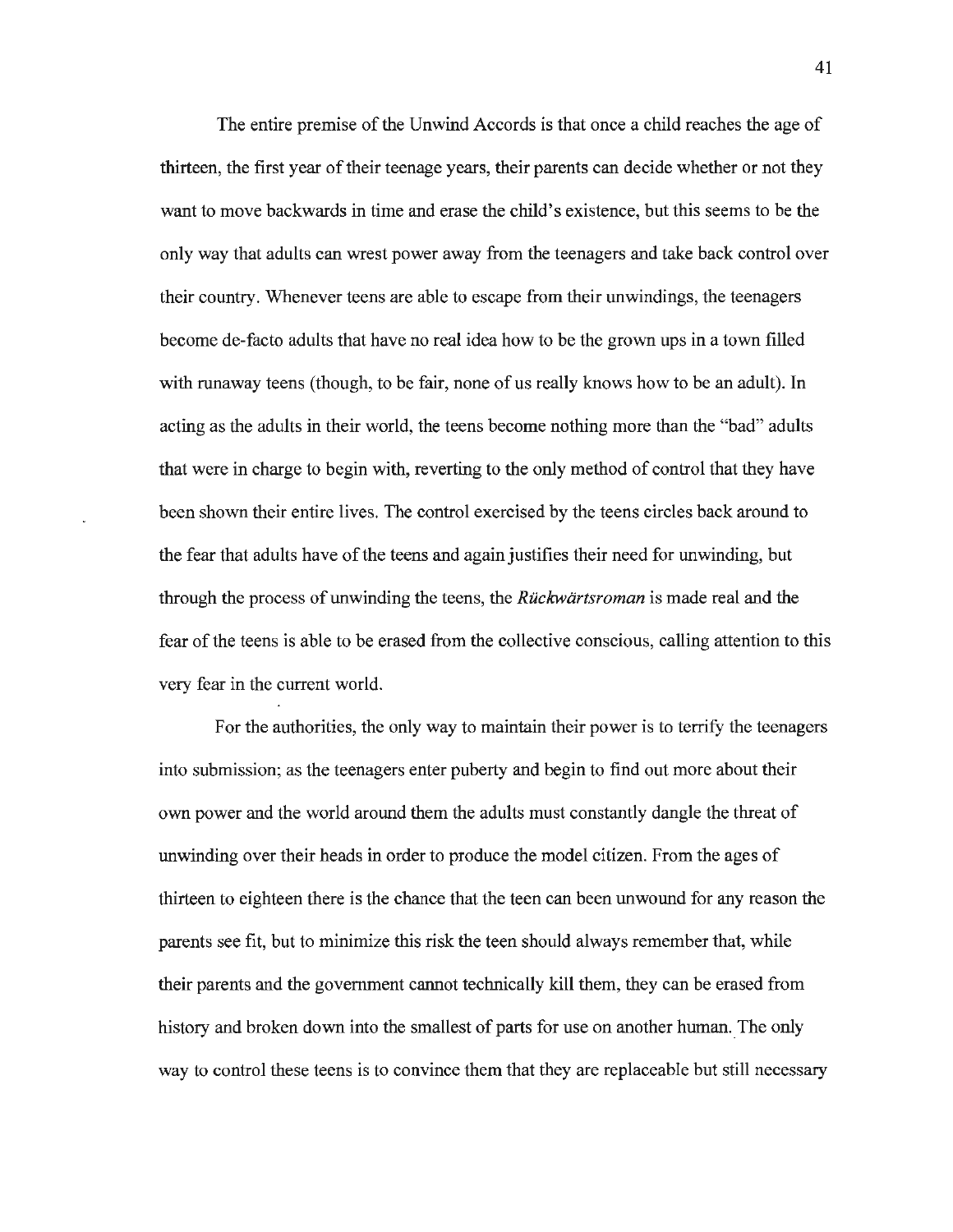to the order of the society. While our society likes to place unfair expectations on women, in the world of the Unwind Dystology the fear of the teenager is more prevalent that the fear of the female that Suzanne Collins' The Hunger Games explores.

With Risa there is, as with Katniss, a fear of the female and her potential power and agency, but overall Shusterman's texts speak to adult fears about teens and the power they can potentially tap into. Whether it is the fear of the teen's power over the adult, the power over their own futures, or the power to cause mayhem, the adult author is projecting his own fears about teens onto his text. In calling these teens feral, the authors of the news articles, and Shusterman himself, diminish the power that the teens have over their own identity, thereby reverting them to a more retrogressed condition. The Unwind dystology feeds on the fear that adults have of the teenage years while also creating a didactic lesson that teaches children to behave ... or else. The *Ruckwartsroman* goes far beyond the practice of unwinding as Shusterman frequently calls out this practice as a negative one, instead he attempts to bring to light the problems inherent in culling teenagers to promote ideal citizenship. The *Ruckwdrtsroman* comes into the picture due to the ending of the series that presents a child-like happy ending in which the protagonists are back together and the "good" adults are back in charge of the society, an ending in which the problem of unwinding is erased because of the discovery of stem cell research.

Risa begins her journey as a ward of the state who is literally unable to perform up to standards so she is sent to the harvest camps. Risa is left paralyzed as the result of a terrorist attack from the waist down, rendering her unable to walk and in a wheelchair for the foreseeable future. She is, as Altman says, "singled out, marked" as Othered from the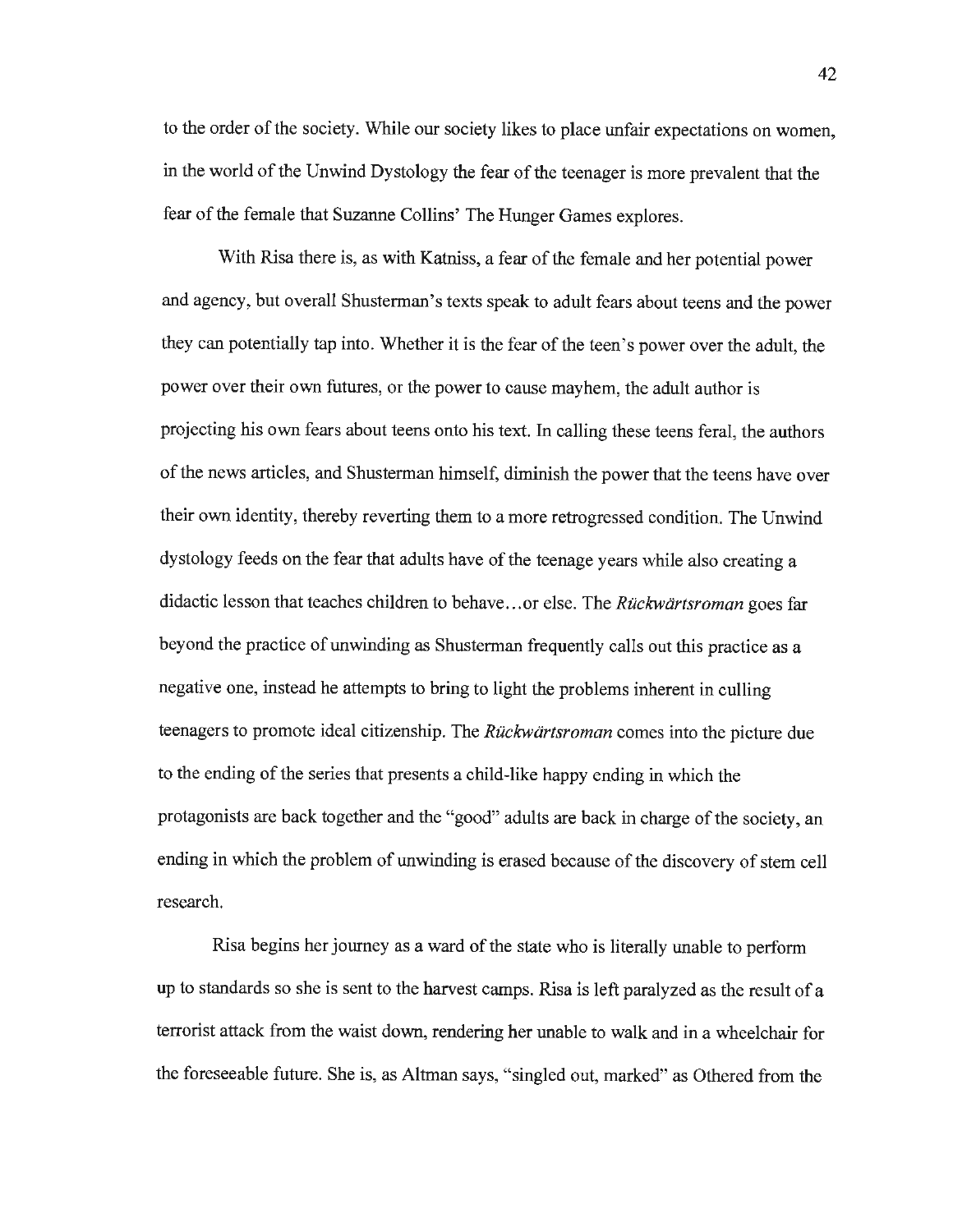rest of the characters in the novel, setting her up to be the perfect heroine (146). She is seemingly irreparably damaged in the first novel of the series, *Unwind,* but in the second novel, *Un Wholly,* she is forced to accept an unwound spine that allows her to walk again. In exchange for her spine, Risa must fake a relationship with the reconstructed boy, Cam, who is nothing but the pieces and parts of other unwinds. For the majority of the second novel, Risa is used only for her status as a woman in order to make the unwound boy seem more human. In this instance, as in many others throughout the texts, Risa is only used as a means to an end, she is only good because of her femaleness; she becomes a secondary character to the male dominated text.

For the entirety of the first novel, we hear all about the process of unwinding and how the teens imagine it happening, but it is not until the end of the novel that we get to experience, first hand, an unwinding. In the section titled "Harvest," we get the following description of what it takes to unwind a child: "It takes twelve surgeons, in teams of two, rotating in and out as their medical specialty is needed. It takes nine surgical assistants and four nurses. It takes three hours" *(Unwind* 288). The government has the harvesting down to a science, and the very next chapter we get to experience the unwinding of a boy named Roland. When Roland is on the table, he asks if he will be put under anesthesia so that he cannot feel anything, but the nurse that sits with him throughout the procedure tells him that "By law, we're required to keep you conscious through the entire procedure ... You have a right to know that's happening to you, every step of the way" (288). Oddly, Roland has a right to know about everything the adults are going to do when dismantling his body, yet he has no control over the fact that the will be unwound. Throughout the unwinding of Roland, the doctors are so nonchalant about what they are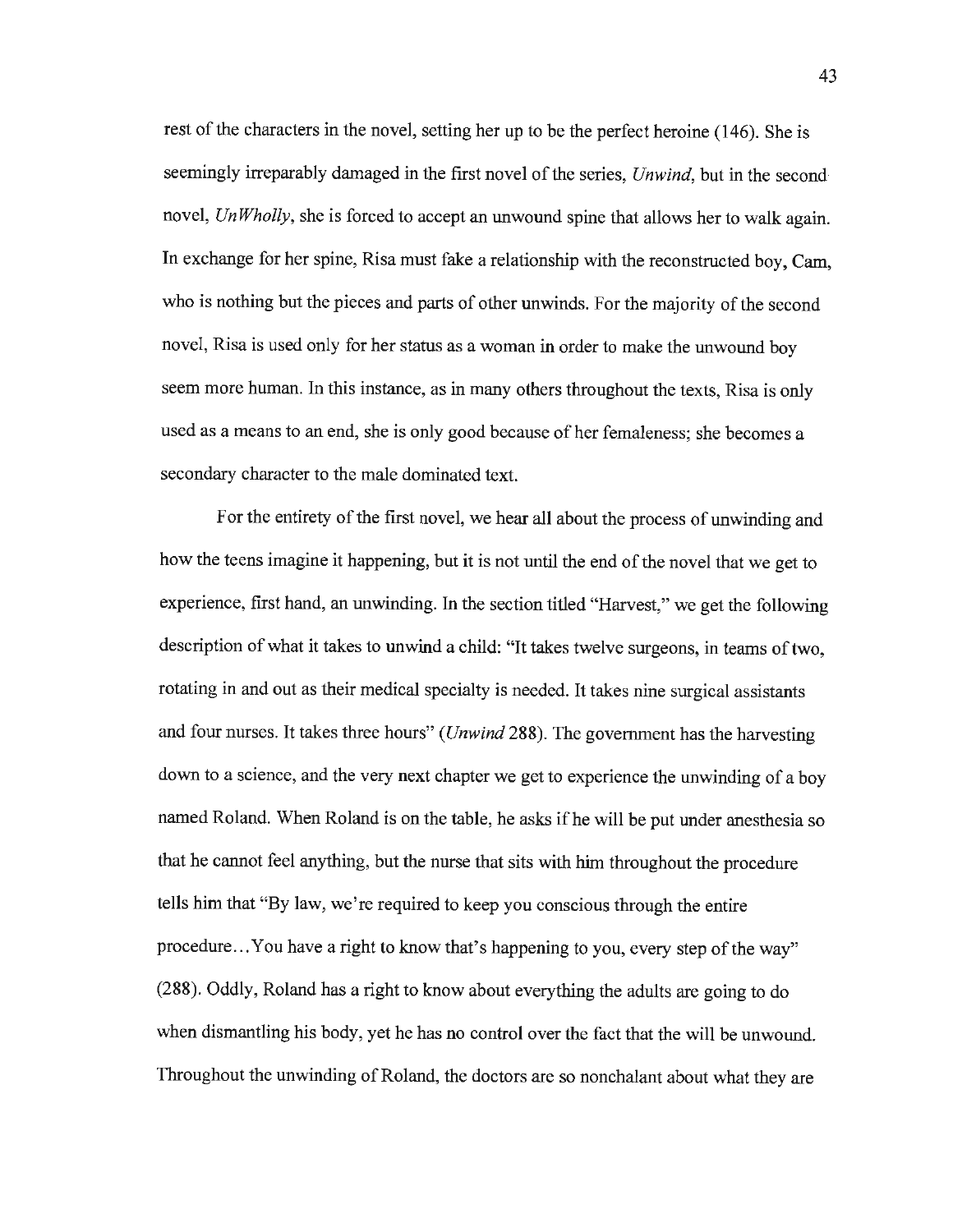doing that they have the time to talk about whether the Lakers or the Bulls will win the playoffs, completely detached from the job that they are doing *(Unwind* 293). This process is not what truly makes this text a *Ruckwiirtsroman.* Yes, the adults are literally turning time backwards in order to erase history and turning the teens from actual people to a commodity that are worth more for the sum of their parts than the whole. However, the real regression in this novel is, again, found at the ending of the narrative when the teens must tum their power back over to the adults. The unwinding process in the novel is merely a means to an end for the teens to oust the "bad" adults and allow the adults that "should" be in power to once again govern the society.

In many of the recent Young Adult dystopian novels there is a love story, usually a love triangle, which winds up at the center of the literary universe, and unfortunately the Unwind dystology is unable to escape this trope, though it explores love and gender in a rather interesting way. As is the story with most YA romances, the relationship often begins with a bit of distaste for one another, with Connor even quipping to Risa "When you met me, you accused me of not thinking enough" *(Un Wholly* 84). Early on, Connor is established as the stereotypically masculine teen, fighting whenever he feels like he is being disrespected and making sexual overtures towards Risa, and by contrast, Lev is introduced as the sweet, more docile male in the trio. Risa is a gentle, talented female who wants nothing to do with either Lev or Connor at frrst, only acting as Connor's girlfriend in order to avoid unwanted attention from the more aggressive males in the AWOL Underground Railroad. All three of our major characters undergo radical changes throughout the course of the novel. Lev is the more docile of the male characters in the novel, mirroring Peeta from The Hunger Games trilogy, and as a tithe, he accepts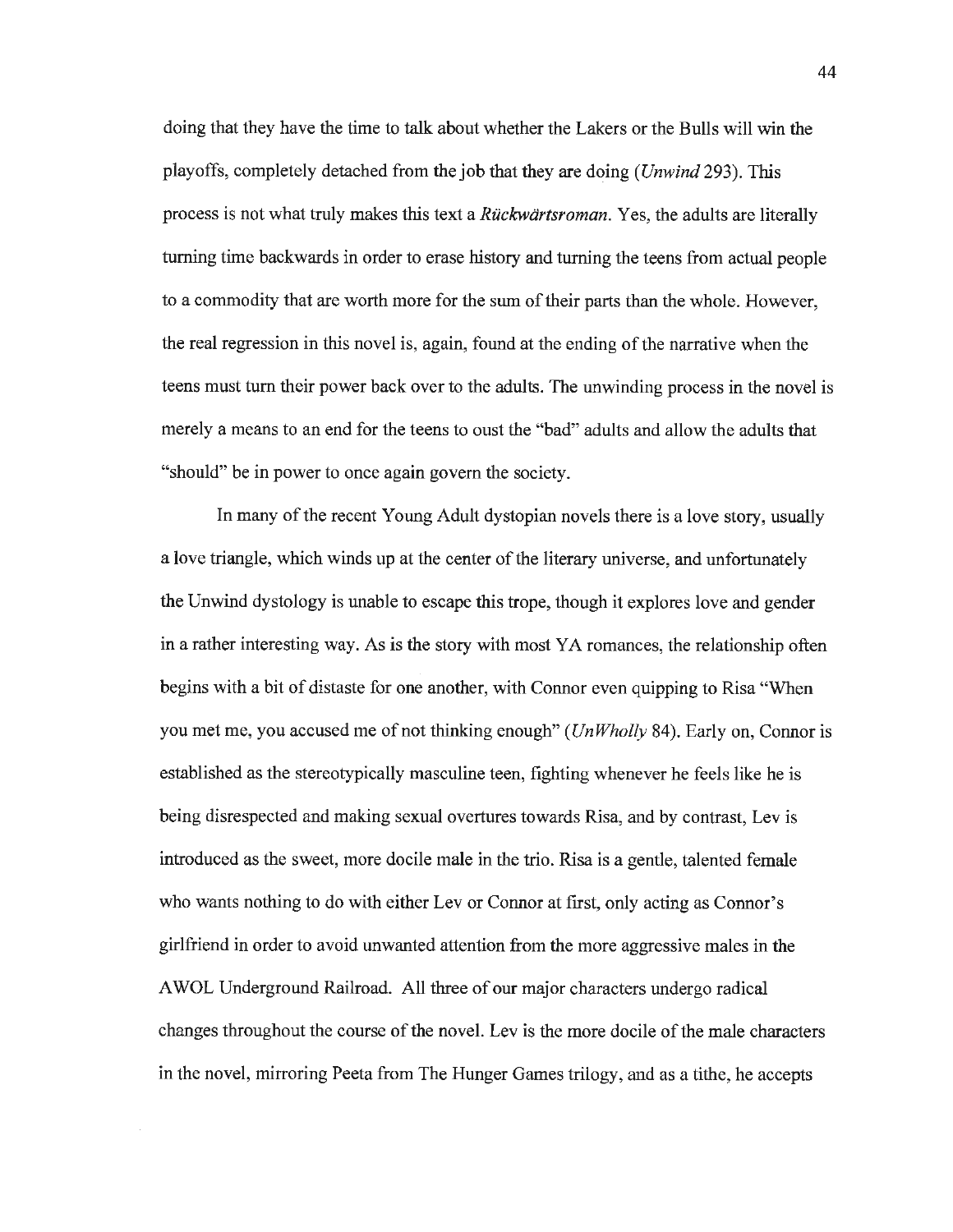his role as the sacrifice his parents must make to God as their ten percent. .. until he becomes one of the most feared teens in the nation.

When Connor sets Lev free from his escort to the Happy Jack Camp, Lev is initially outraged that anyone would take away his right to be tithed. It is not until he enters into the world of underground radicals who are hell bent on destroying the camps that he becomes the more "manly" of the pair. Lev joins a group known as Clappers, a bunch of teens and young adults who lace their own blood with highly volatile explosives that are set off when their hands are clapped together. Lev becomes the perfect convert, so dedicated in his beliefs that he breaks into the camp where Connor and Risa are in order to blow up a harvest center. Lev's willingness to die to defend his beliefs is not necessarily a masculine trait, rather it echoes the radical terrorist that we see on the news and in media reports.

The fear of teenagers is not a new phenomenon as news outlets have long been reporting that teens have taken to the streets and are terrorizing their neighborhoods, but what these reports are actually doing is re-instilling in adults the need to control the story that is told about teens in addition to the teens themselves. Around the time of the 1960s and 1970s, youth culture began to turn away from the established order of adulthood that dominant culture told teens was their inevitable future, creating a moral panic among adults. In the 1970s, Stanley Cohen offered the following definition of the term "moral panic":

> (It occurs when] a condition, episode, person or group of persons emerges to become defined as a threat to societal values and interest; its nature is presented in a stylized and stereotypical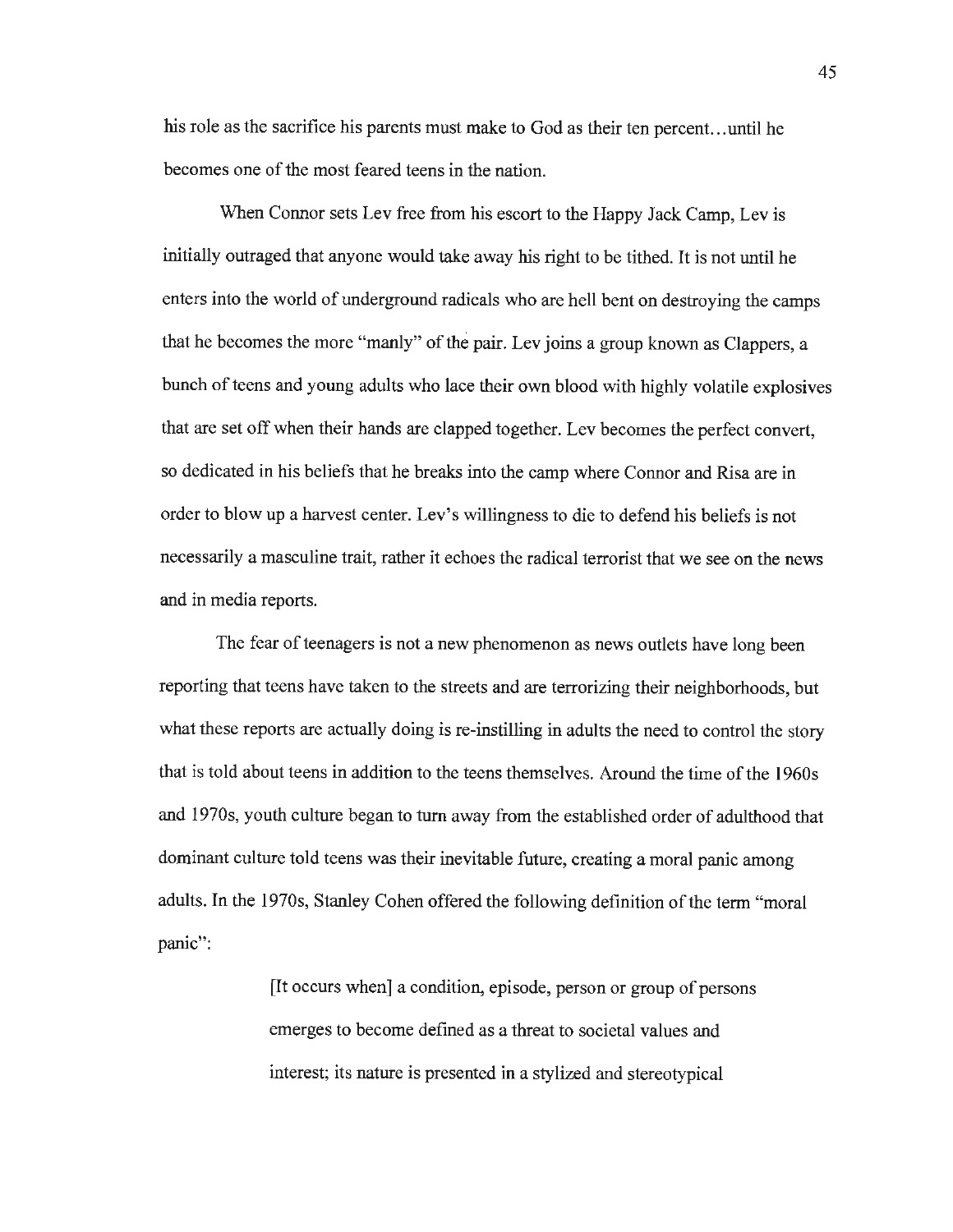fashion by the mass media; the moral barricades are manned by editors, bishops, politicians, and other right-thinking people. (qtd. in Welch 4)

This moral panic is a result of a larger group of individuals deeming another to be a threat to their well-established norm, of a group telling another that they are lesser-than in order to attempt to control their actions. Shusterman places this moral panic in a place not far into our own future, in a time when teens have been so beat down by the system that was supposed to turn them into productive citizens that their only recourse is to riot and strike back against the establishment. Instead of being relieved or happy when the government closed the schools and turned them into corporatized industries, the teens sought out the only option they saw: to use their power as "terrifying teens" to cause the moral panic that led to the Heartland Ward which predicated the novel and steals the teens' agency, reverting the teen to a state of nothingness. Because the teens began to recognize their own power and the power they had to control their own future, the adults of the novel created a way to eliminate their fear of the teen. In creating the Unwind Accords, Shusterman turned his novel into a literal *Ruckwartsroman* where the only solution the adults can come up with to battle their fear of the teenager is to regress them to a state of nonexistence, and in doing so Shusterman follows the pattern established by other Young Adult dystopian novels of using the adult fear as an excuse to control the teen. No matter how much power the teen has, once the world is righted the teen must return their power to the adults.

At the center of the novels is a thread of fear that is visceral in its intensity; meant to unsettle and unnerve, the actual process of unwinding points out just how plausible the

46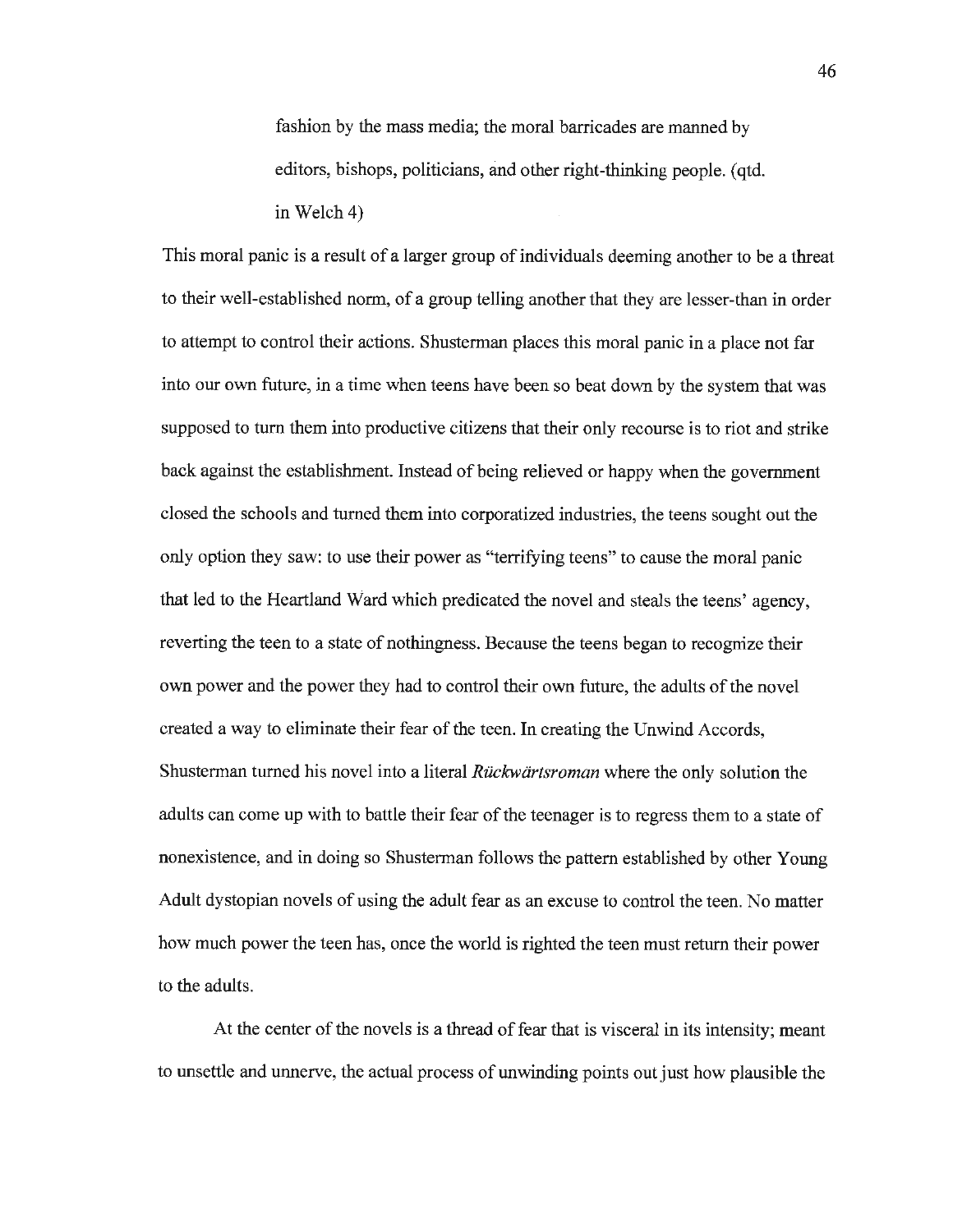entire system is amid the current political climate. When I first read *Unwind* I was unsure about how I was supposed to feel about the text; should I be engaged? Disturbed? Nauseated? This text is one that is not only entertaining with the multiple viewpoints and fast moving plot, but it also forced me to stop and think about the reason this could be such a plausible idea. The premise of Shusterman's novels may seem far-fetched on the surface, but each novel presents real-life cases that mirror the underlying plot of the texts, and he does not shy away from showing exactly what he used as a source, giving credence to the idea of Unwinding. Each novel is broken down into multiple parts, and while some parts begin with an epigraph that leads into the following chapters, some feature news articles from current times, complete with URLs that can easily be found online.

Shusterman divides all of his novels into separate parts, and Part Six of *Un Wholly*  is another case of his meshing fact and fiction in his novels. Part Six, entitled "Fight or Flight" begins with a brief list of news links acquired from a Google search of the term "Feral teenagers" (305). Shusterman notes that he returned roughly 12,000 results in 0.12 seconds, with headlines such as "Random rants about feral teenagers" to "'Feral' teenagers beat man to death" (305). I decided to conduct my own Google search of"Feral Teenagers," and my search, done three years after *Un Wholly* was published, returned  $395,000$  results in 0.38 seconds—this is over thirty-two times more results in just three years. Again, headlines include: "Feral youths: How a generation of violent, illiterate young men are living outside the boundaries of civilised society" from the Daily Mail, "Feral teen 'gang' continues to terrorise young family" from the Irish Independent, and "Groups Of Teens 'Wilding' Force San Leandro Police To Formulate New Game **Plan"**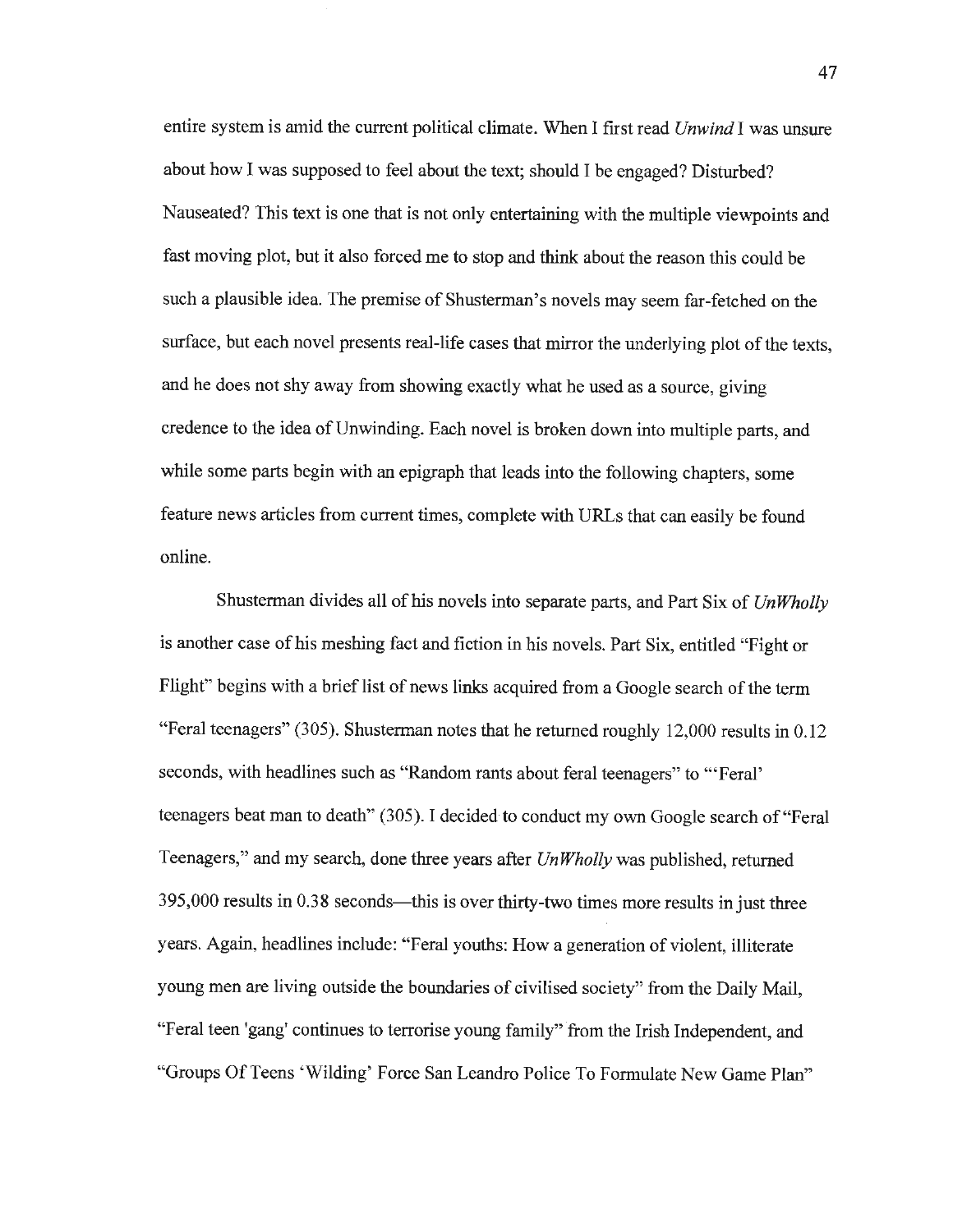from CBS San Francisco. It seems that in just three years teens have become more violent, but I believe that the adults are simply becoming more fearful of teenagers' power over their own lives—something they were seemingly unable to do when they were teenagers themselves. I remember many of these news reports from the summer of 2014 as teens would band together and violently attack random people on the street, all in the name of fun. There is something very animalistic, not only in the acts themselves, but also in ascribing the term "feral" and "wilding" to teenagers, and if we are going to debase them to the level of an animal, then the adult is responsible for properly training them or putting them down, as the adults do in the world of Unwind. Fear of these "very unruly" teens that the adults have created by closing the school and limiting their access to jobs is a direct result of the adults' "solutions," and by reverting to calling them animals, the adults are removing any agency the teens may have over themselves and turn their tales into a sort of *Ruckwiirtsroman* in which the regression is the fault of adults perception of teens. Connor notes that, "He should have realized things with the (Anti-Divisional Resistance) were not as they appeared as soon as they accepted the Admiral's suggestion that Connor be the one to run the [Graveyard], rather than installing a more experienced adult'' *(UnWholly* 88). In removing their power and reestablishing the adults as the authority figures, Shusterman places the blame on the adults' shoulders rather than blaming the teenagers.

The section titled "Transit" focuses on Connor, Lev, and Risa moving along through the Underground Railroad of Unwind safe houses and for the first time the epigraph has a connection to the story as a whole rather than the one section. Pulled directly from BBC News, the story of Ukrainian Maternity Hospital Number Six is the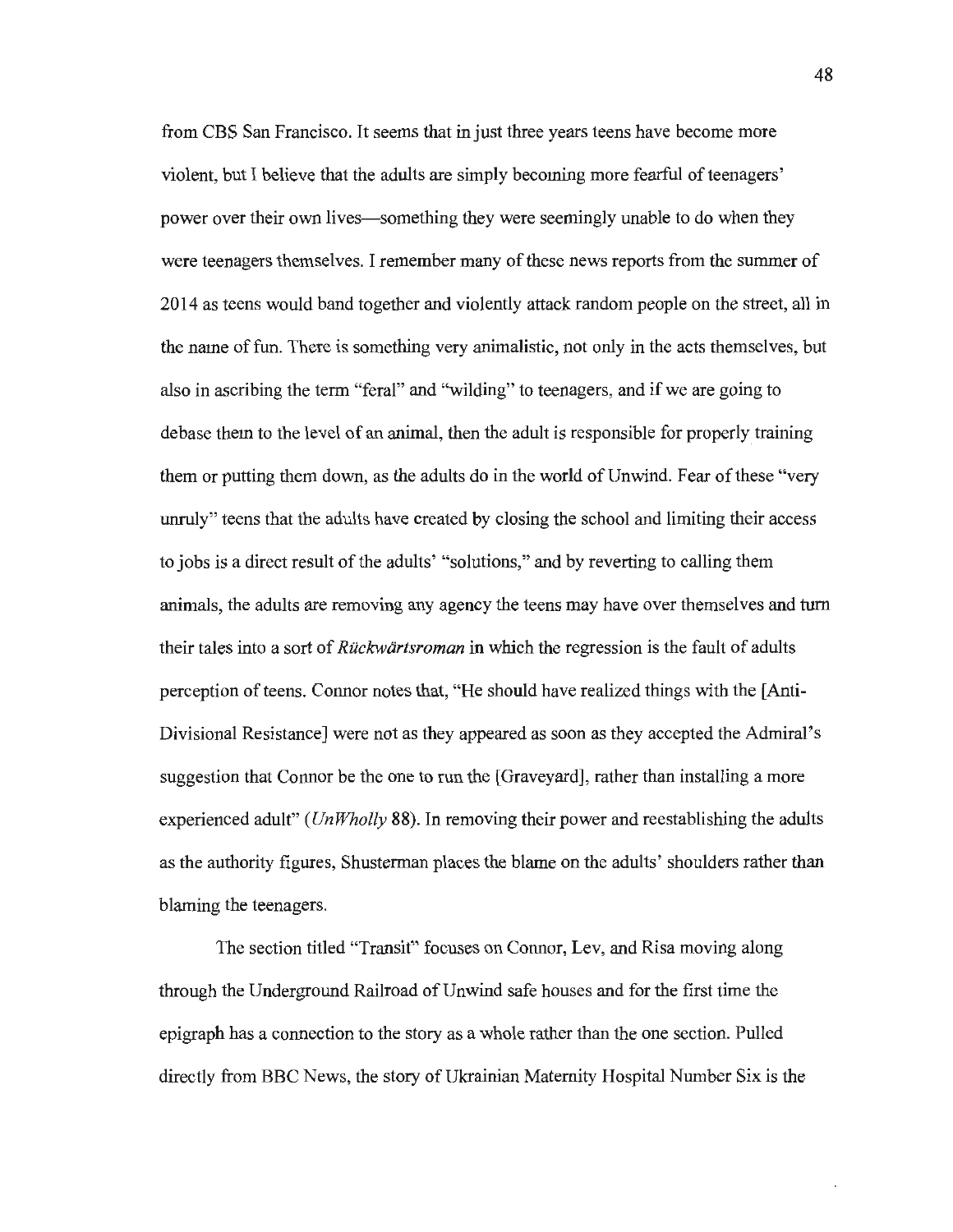perfect real-world parallel to Unwinding. The *story* noted that several mothers gave birth to healthy babies in Hospital Number **Six,** only to have them taken away and later told that the infants did not make it; the reality of the *story* is that the newborn organs were removed and the bodies were broken apart to access the stem cells in the marrow *(Unwind* 119). I did not want to believe that this was a real *story,* so I quickly opened my computer and plugged in the URL only to find that this was an ongoing investigation, with Ukrainian officials visiting the hospital and conducting interviews with staff and mothers. Once I read the full article, it all began to fall into place how easy it was for Shusterman to find supporting material for his work. In paralleling unwinding and the story of Maternity Hospital Number Six, Shusterman is able to take the fear of death and translate it into a fictional world, a space where is it much easier to grapple with the horrors found in our current times. As teens are presented with fact as fiction, the fear of the teens, and of the next generation as a whole, becomes self-evident, passing on the adult fears through narrative.

At the end of the final book in the dystology, *UnDivided,* the three main characters are reunited on their various journeys to take down the tyrannical government. In the forced happy ending, the teens, when they combine their collective bargaining and fighting powers, are able to put an end to the practice of unwinding once they figure out that the main antagonist, Proactive Citizenry, has been keeping the secret of stem cell research to themselves, a field of study that has the power render the need for unwinding null. Though it is quite obvious from the beginning of *Unwind* that this is a political callto-arms, by the end of *Undivided,* Shusterman is clearly using the teenage protagonists to make his own social commentary about the direction that our nation is headed in terms of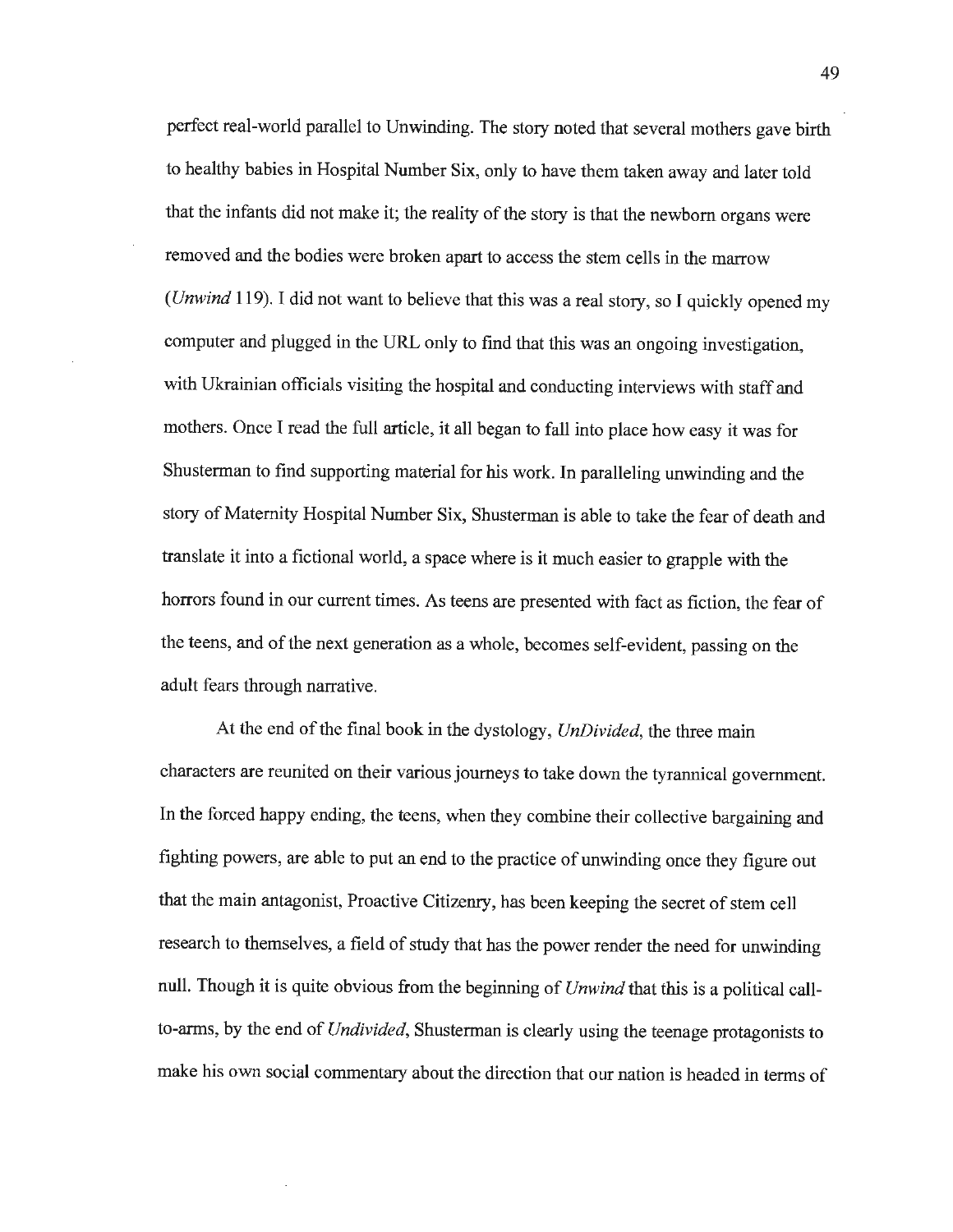political leanings. Using stem cell research, a liberal-backed idea, as his basis for saving the lives of teenagers across our nation, Shusterman seemingly puts an end to the *Ruckwartsroman* by removing our need to rewind history, to go back to a time when certain teens did not exist, but the teens end up back where they started, at a place with no agency and where the adults are in charge of the teens' lives, continuing the regressive narrative established with the process of unwinding.

When Young Adult authors create their texts with a teen protagonist in mind they are passing along their own fears of both adulthood and their own inadequacy as adults to the character, forcing him or her to deal with the problems that the author cannot solve. Because the Unwind dystology is set in the not-so-distant future, modem-day adults bear some of the responsibility for the problems they are now facing in the novel, but in the end the "children and young adults are generally in the center of the action or set of concerns, sometimes even bearing the major responsibility for the formation, survival, or reform of the society" (Hintz and Ostry 1). It becomes the responsibility of the young adult protagonist to fix a world that he or she knows very little about but, once it is fixed, the teen must relinquish their power back to the adults because this is the only way that a dystopian world can be repaired.

The teen has not been in the world long enough to know how things used to be or why they are they way they are, but the adults still rely on the teen to figure out where they went wrong in the past and find the solution to get them back to a place before the utopian archetype began to degrade. Following the same pattern found in Children's Literature, the teens in the Young Adult dystopian novel are able to see what the adults cannot—or will not—and it is their responsibility to pick up the slack that the adults have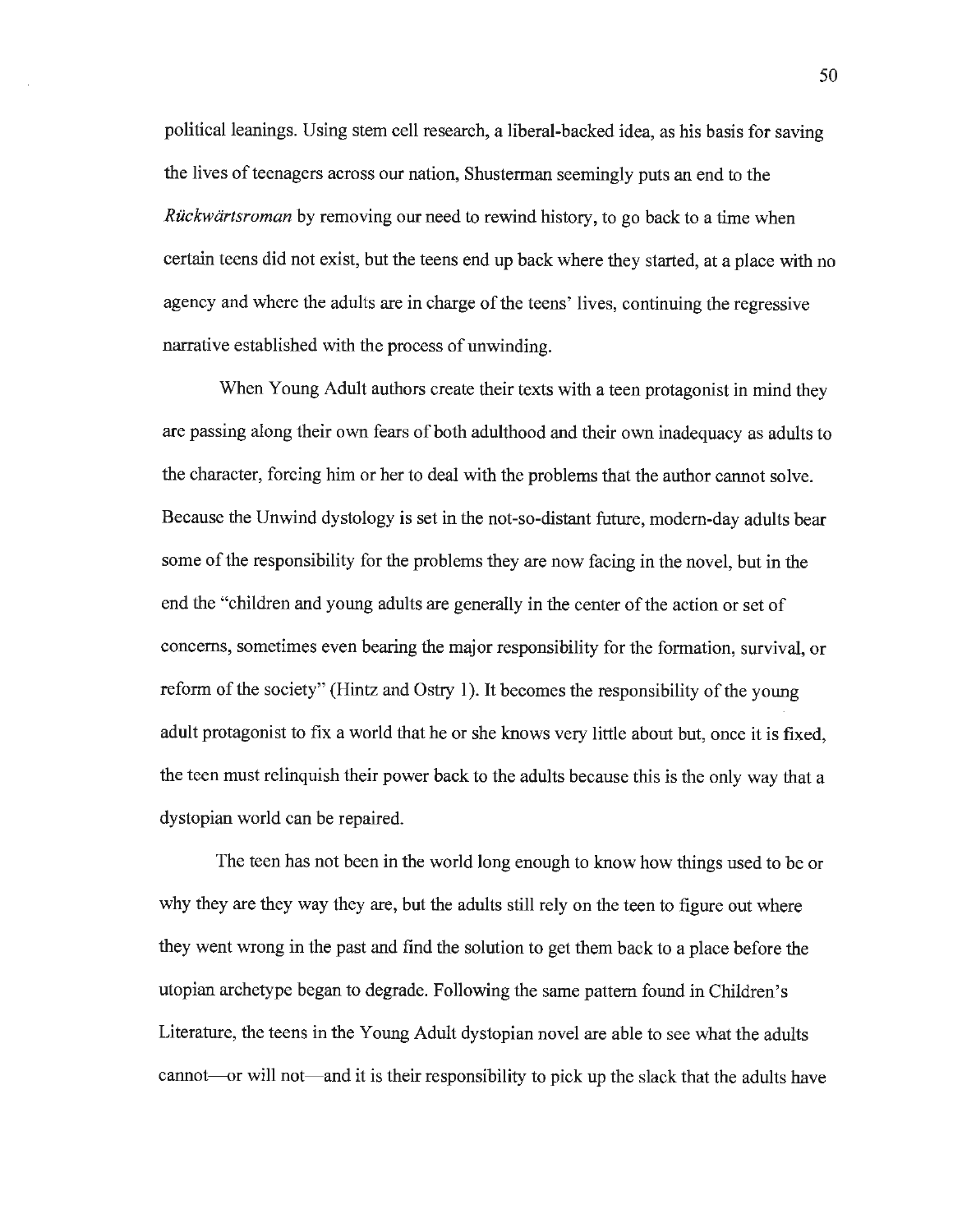created. In the future of the Unwind dystology, the adults have every right to fear that young adults will repeat the same patterns that brought about the Heartland War in the first place, yet by creating a subaltern class without their own place in the world, the adults are, in actuality, just setting themselves up for another battle with teens over their right to live the way they see fit.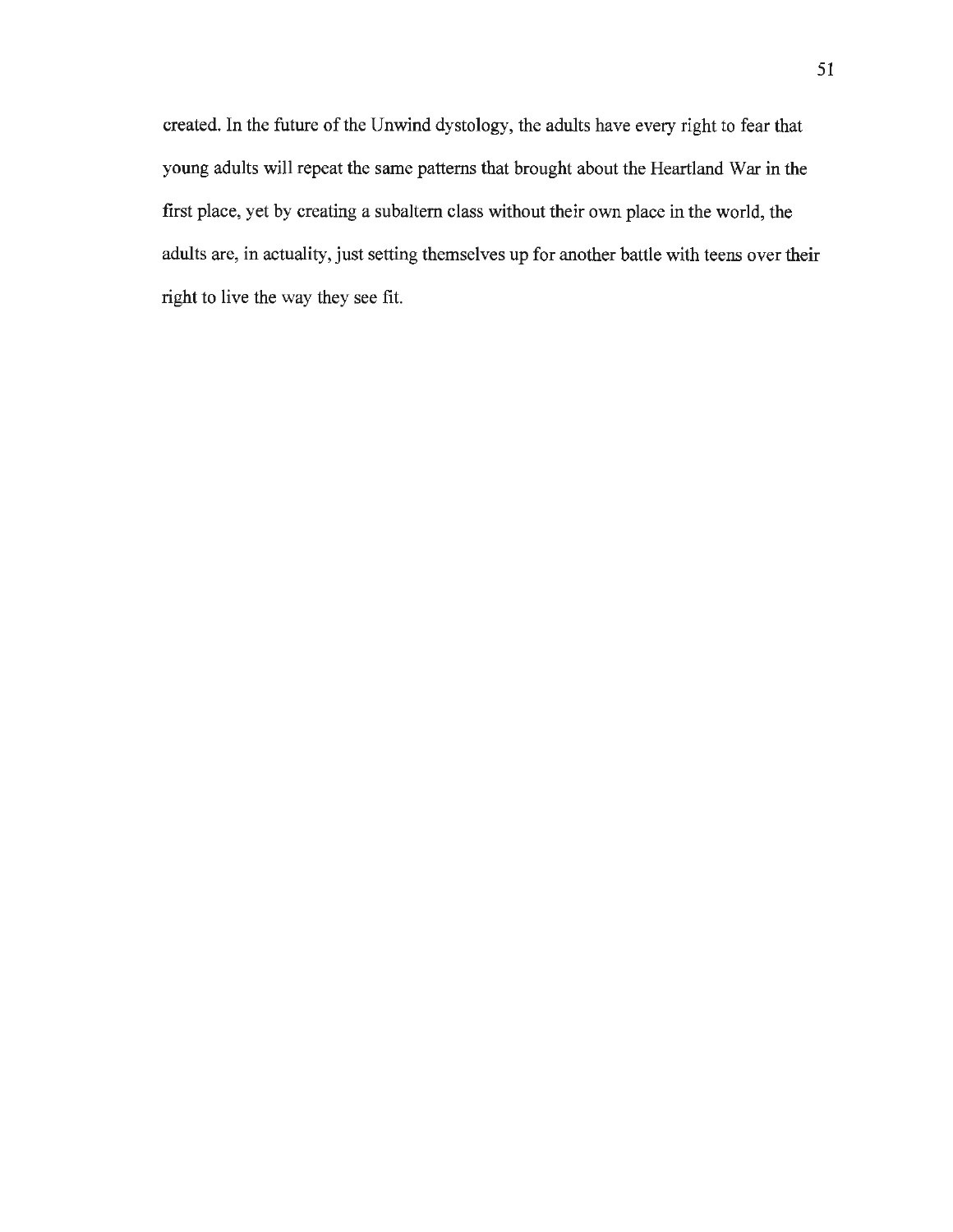### Meg Rosoff's how i live now and the

#### Didactic *Bildungsroman*

A commonly held misconception concerning Young Adult literature is that texts written for young adults should teach a lesson to the young reader dictating how they should behave while molding their minds in an effort to create the perfect global citizen. The fact of the matter is that the texts that most excite Young Adult scholars are those that shy away from teaching a lesson—the books written purely for literature's sake; texts that create for the reader a way to escape and enter another world without being didactic assume a reader who is capable of discerning fiction from reality. One such text that tries to achieve this is *how i live now,* Meg Rosoff's 2004 Young Adult novel that tells the story of Daisy, a fifteen-year-old New Yorker sent to live with her extended family in the English countryside as the world sits on the brink of World War III. Told from Daisy's point of view, Rosoff offers the reader a view of gender that does not assume a rigid dichotomy between male and female. Through Daisy's story of survival in war-torn England, Meg Rosoff presents gender as a liminal space in which her protagonist is unable to fully assimilate into one identity or the other and challenges how readers view the gender binary while they learn the sort of lesson typically found in the Young Adult problem novel. In creating characters who, to the very end, refuse to conform to societal expectations of gender, Rosoff avoids the trope of the regressive dystopian narrative explored earlier in this thesis, though she is unable to escape from the didacticism of the YA novel.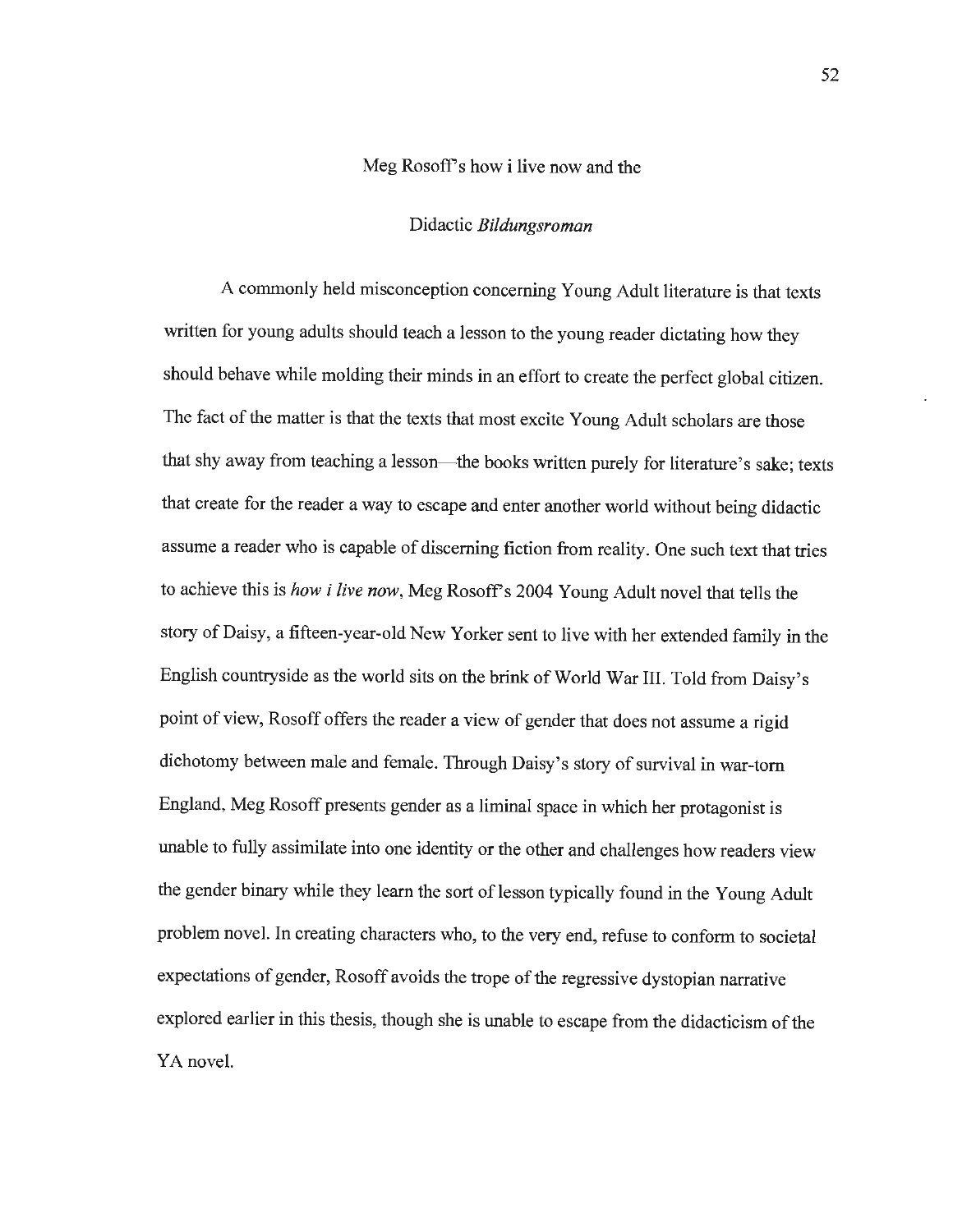When the story opens, Daisy arrives in London to discover that she has no cell service and therefore no way of contacting her best friend back home in New York, leaving her to actually spend time with her extended family that she does not know. Daisy finds that fitting into a family she has never met before is much easier that she originally thought after her father and stepmother send her to England to try and help her overcome some of her emotional issues. Daisy says that both the country and the people are so achingly familiar to her that it makes her dizzy (Rosoff 172), and she feels at home in this foreign country like she never did in New York City. The joy of her newfound family is short lived, as her Aunt Penn must leave the children to travel to Oslo, Norway, in an effort to diffuse the escalating tensions around the globe. Soon after she departs, Daisy says that the first act of the new war was when "a bomb went off in the middle of the big train station in London" (24) killing hundreds of people. At first, the cousins are able to live a carefree life sans adults, but inevitably the war catches up with them as the army commandeers their palatial estate to use as headquarters, sending the cousins in different directions across the countryside. It is the terrorist attack that sparks the events of the novel and the acquisition of their home that forces them into the woods, driving each of the cousins to embrace and grow in their individual gender identities as they toy with the boundaries expected from traditional gender norms while still maintaining their own ideas of what it means to be a teenager in a world tom apart.

For the characters in Rosoff's novel, constructing a personal identity in a time of crisis is paramount to the *Bildungsroman* model of maturity and growth, and Daisy manages to embrace her own identity amidst the war-torn countryside. Kristine Miller notes that, "the protagonists of children's war literature model the process of identifying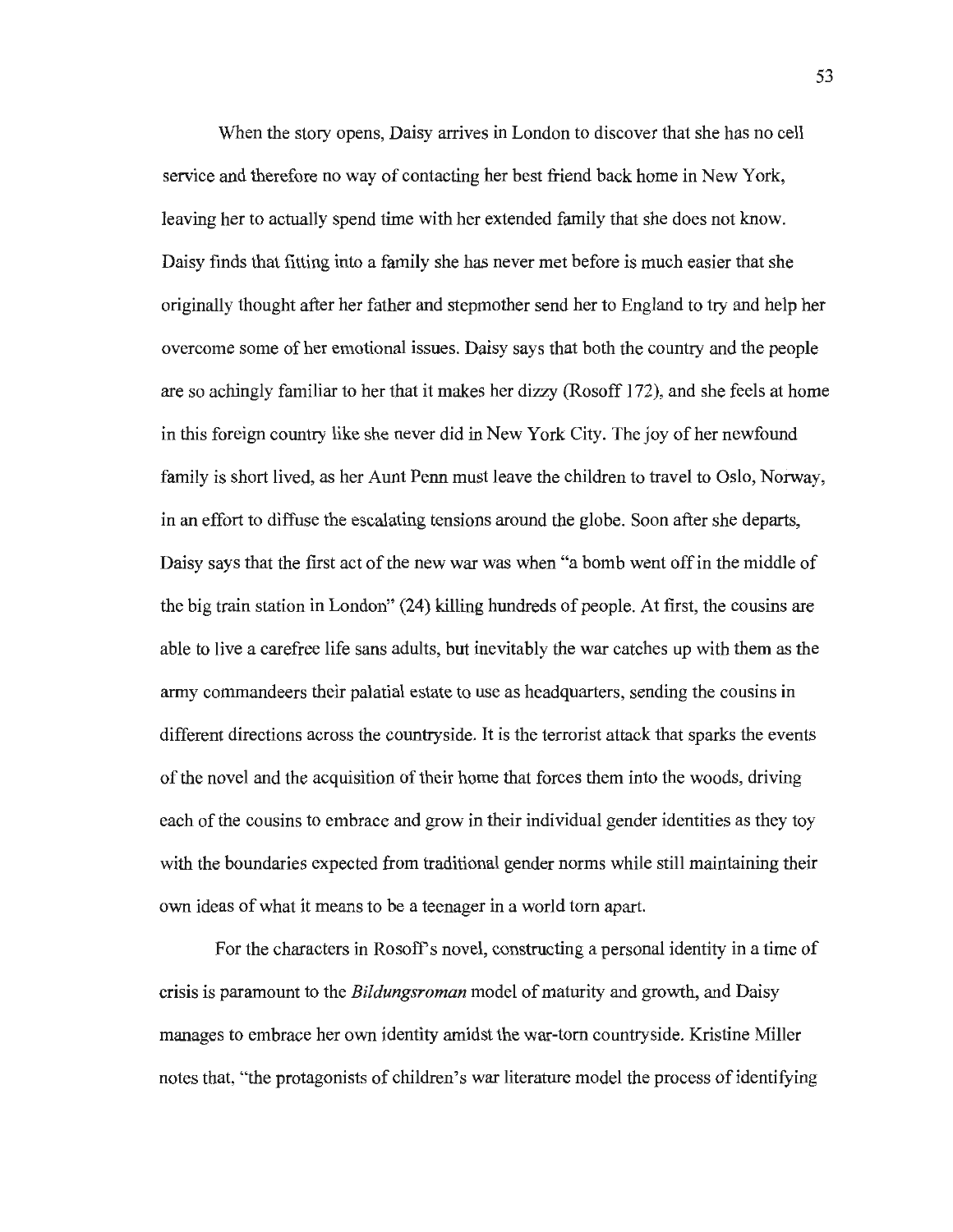and articulating the place of individual citizens within the social and political context of a world at war" (273), and "rather than shaping individual identity primarily as a means of promoting social change, a great deal of contemporary children's war literature acknowledges the fundamental importance of *reconstructing* personal identity in a world changed by terror" (280, emphasis my own). Our identities are shaped by the circumstances around us, and in order to survive in the midst of warfare, the characters in the novel must reestablish their own identities in the face of a changing landscape far outside of their control. War literature featuring young adult protagonists requires that the characters face their own ideas of maturity, and so in tum must the reader. Rosoff's characters are constantly pushed against their own ideas of their personal identity when war breaks out, whether they reject the social norms or conform to traditional expectations, and, as is the case of Edmond and Daisy, they play with the permeable barriers of gender. What Rosoff does differently in *how i live now* is that she does not displace her own fears onto the teen and there is no fear of teenage agency evident in the text, rather Rosoff displays a fear of adults and the power they hold to carry out evil acts against unsuspecting innocents and how those innocents survive in the aftermath of the tragic event.

Popular Young Adult Literature that features depictions of war, such as *The Hunger Games* and *Ender's Game,* allow the young reader to imagine where they would fit in the context of a global battle and what role they could play to better serve their country. Piper finds that her role in the family during the occupation is as homemaker and, as Daisy points out, is not something that nine-year-olds in New York would typically do (12). As the supply lines are disrupted, cutting off essentials to the entire

54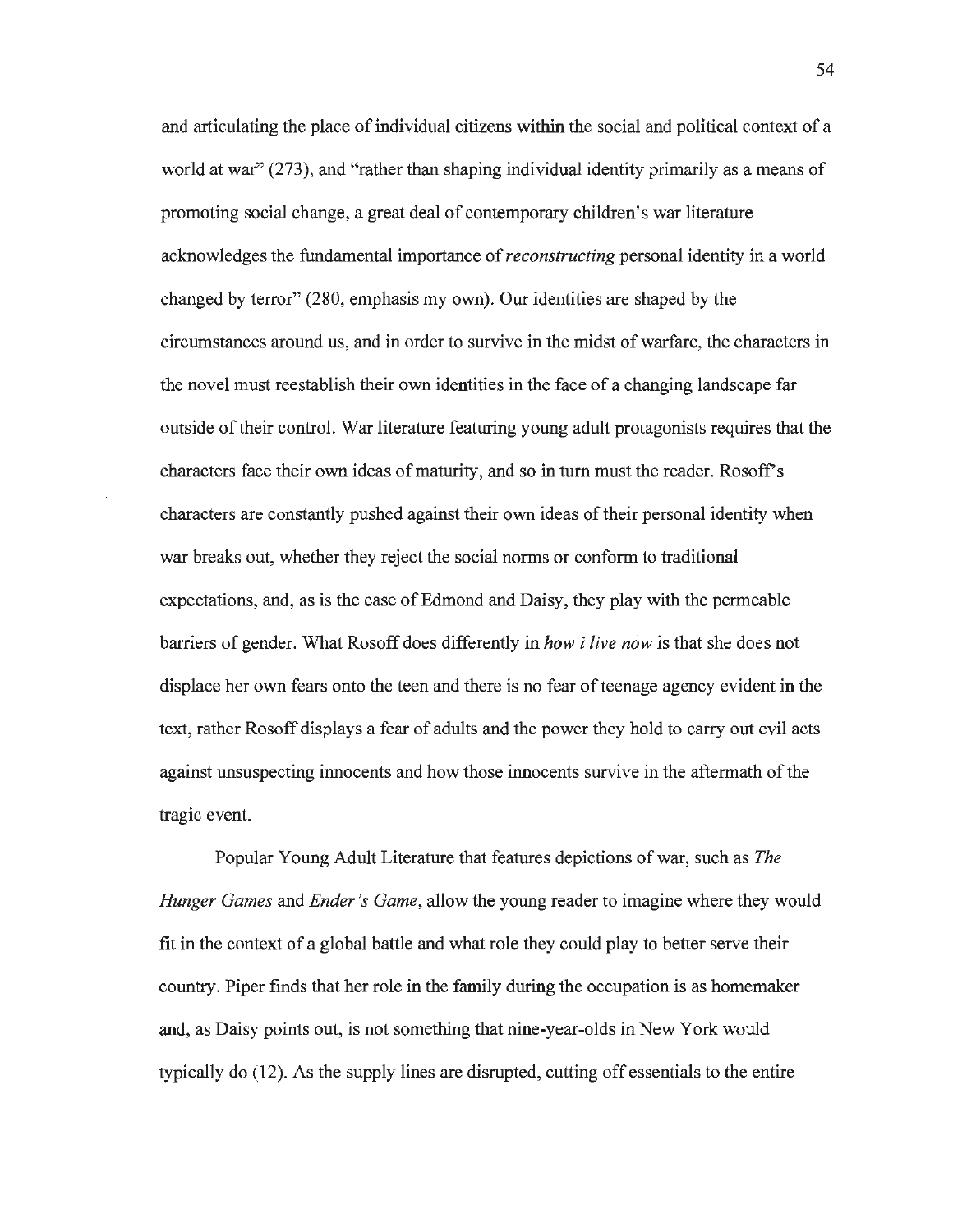country and forcing food rationing, Piper takes command of the domestic sphere and prepares all of the family meals. When the family decides at one point that it is a good idea to move down to the lambing barn in order to try and avoid the war, Piper "hiked all the way back to the house and gathered some blue eggs and dug up some early potatoes" and prepared a small meal for everyone in the barn (Rosoff 27). From there on in Piper assumes the responsibility of making sure that the family is fed-when she and Daisy are lost in the woods and trying to find their way back to the rest of the family, Piper continues to provide for the duo as she points out edible nuts and plants along the way. Like Piper, Osbert, as the oldest member of the family, feels it is his responsibility to protect the family. When the war first begins, Osbert and his friends form a secret club that sneaks around trying to gain as much information as possible about the war so they can relay it back to others in their town. Furthermore, when the British Resistance shows up to appropriate the family estate, Osbert "went off in the truck with the army guy and came back all beaming with a job," which winds up being that he has to be the one to tell the others to pack a bag because they are being forced to leave (Rosoff 68-9). In the weeks and months following the initial terrorist attack, each teen in the novel is able to recognize the role that they must take in the resistance, though it may not always be what they expected. Often times, the Young Adult protagonist is forced to adapt who they are to persist in a world that has been wrecked by war as they attempt to reconcile it with what they know the world to be. In doing so, the teens of Rosoff's novel consciously act as mature young adults as they fight to survive when the world as they know it has been torn apart.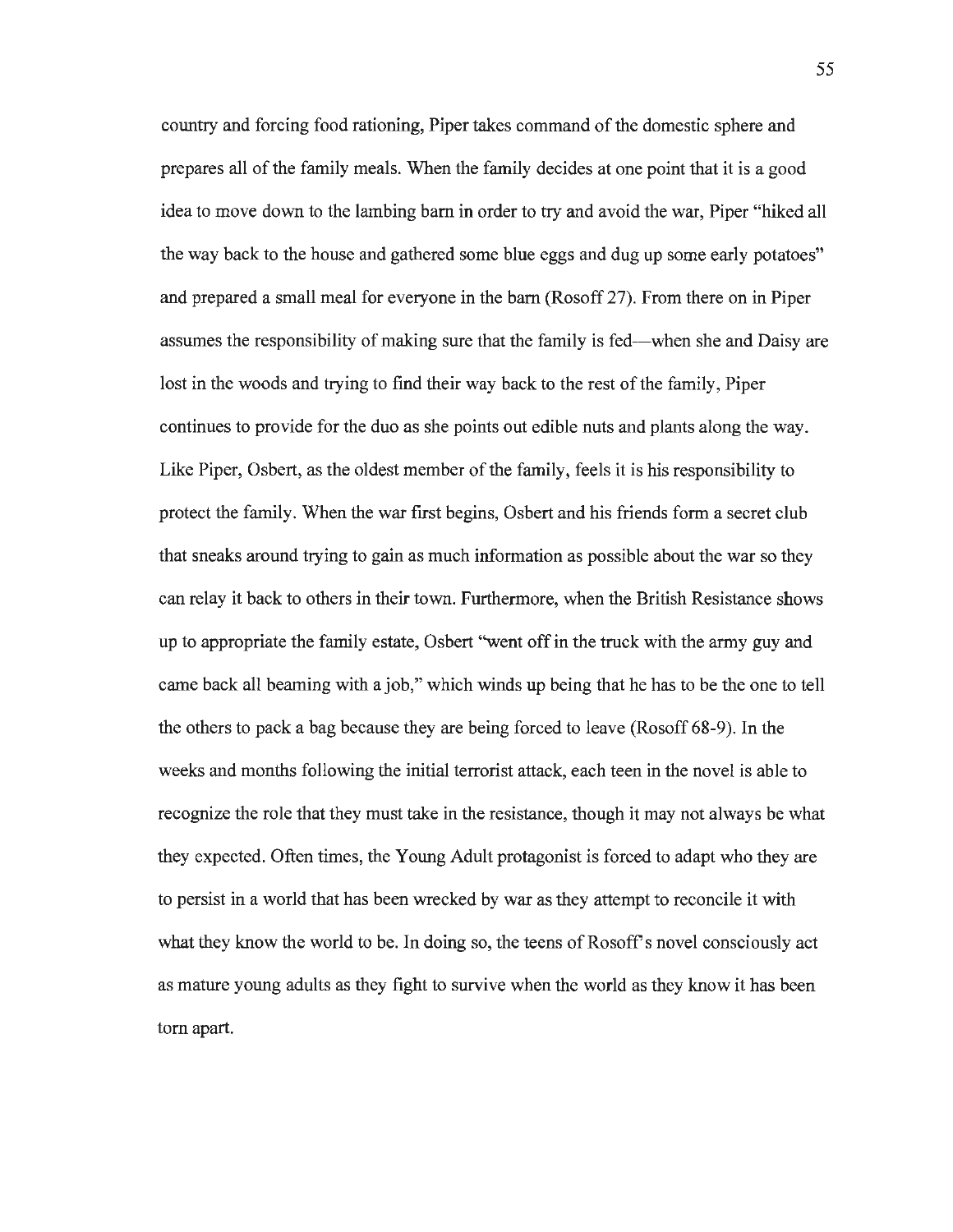One of the main story lines that carries throughout the text is the incestuous love affair between Daisy and Edmond, and Rosoff's depiction of the relationship not only repositions the power dynamic between the cousins, but the relationship also functions as a way to bring about the *Bildungsroman* model that the novel achieves in the end. Martha Billips examines the ways in which texts that include instances of incest structure the plot lines around the relationships and the resulting female disempowerment that she feels must inevitably follow. Billips argues that, "what at first might seem like consensual and lateral relationships actually display significant imbalances in power. The male in each case benefits from the prerogative of travel and autonomy available to him in a patriarchal culture: he has more knowledge of the world...and more sexual experience, and is slightly older" (129). For Billips, incestuous relationships situate males as the instigators and do not represent any form of actual romantic attachment. In the case of Edmond and Daisy, the opposite is essentially true as Edmond is not able to move around as freely in newly terrorized England as Daisy and Piper, mostly crippled into stagnation because of his innate need to help others, this is most evident when he witnesses the murders at Gateshead Farm crippling him into stagnation while Piper and Daisy traverse the English countryside and find their way back home. Eventually, Edmond is captured "by soldiers, not our soldiers .... [who] held him for over a month" (189), causing him untold mental anguish and trauma. Rosoff does not shy away from the relationship between the pair, refusing to conform to societal expectations regarding teen relationships. Unlike Katniss, Daisy is not put off by the thought of a relationship between herself and a man; instead, she embraces the idea of being with Edmond, even noting how lost she would be without him at several points throughout the text. Rajaram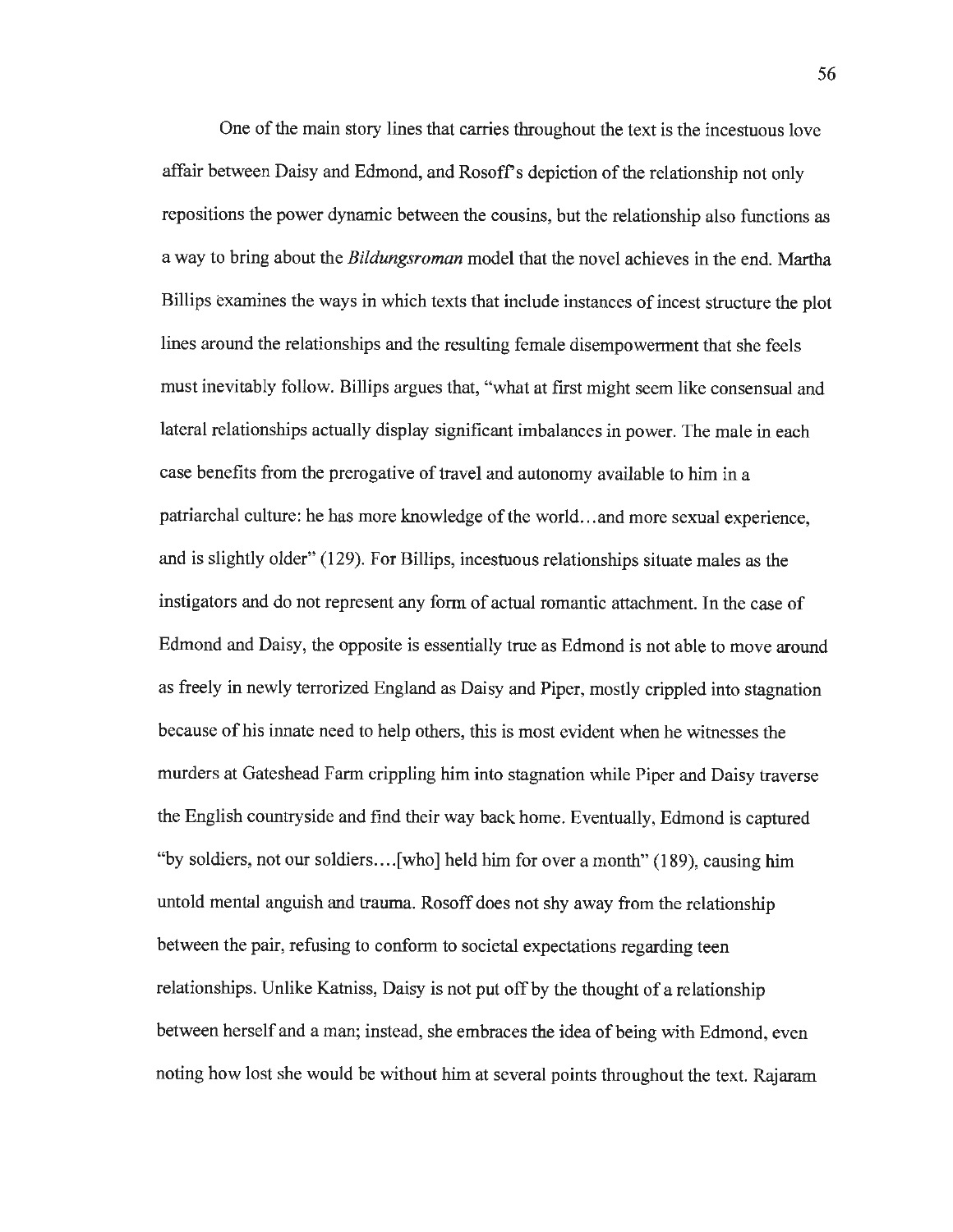Sitaram Zirange notes, "Conventional romance is based on the notion of patriarchy. It encodes 'female values' of love and relatedness as well as 'male aggressiveness' and competition," but the dystopian genre as a whole undermines the patriarchal power structure at play (91). Dystopian narratives already set up the world in their pages as our world flipped on its head, so it stands to reason that within the world of the dystopian society romantic relationships would also enjoy the freedom to explore the bounds of what a "traditional" relationship would look like. Daisy and Edmond are able to explore their relationship because the world is not as it once was and there are no adults around to regulate their love.

Instead of viewing Daisy as a victim of an incestuous relationship with her younger cousin, Rosoff contradicts the expected gender roles and establishes Edmond as the emotionally fragile one in the relationship. When Daisy arrives in England, she frequently points out the various psychiatric visits she endured, like when she quips, "What have I ever said that's so riveting to anyone but myself? Shrinks don't count. They listen for cash" (37). Unlike Katniss who is crippled by her mental problems and her slight drug addiction, Daisy is able to poke fun at the thought that there is something wrong with the way she thinks, even joking at times that she has been forced to visit a psychiatrist by her parents. Rosoff refuses to apologize for Daisy's mental illness-she accepts it and moves on rather than dwelling on the fact that Daisy has seen a psychiatrist or two during her years of battling anorexia. Billips, in her exploration of the effects of incest on the participants, points out that, "for women, such experiences can lead to madness, institutionalization, and repeated victimization ... they can also contribute to a fragmentation of consciousness" (137). The problems that Daisy faces—aside from being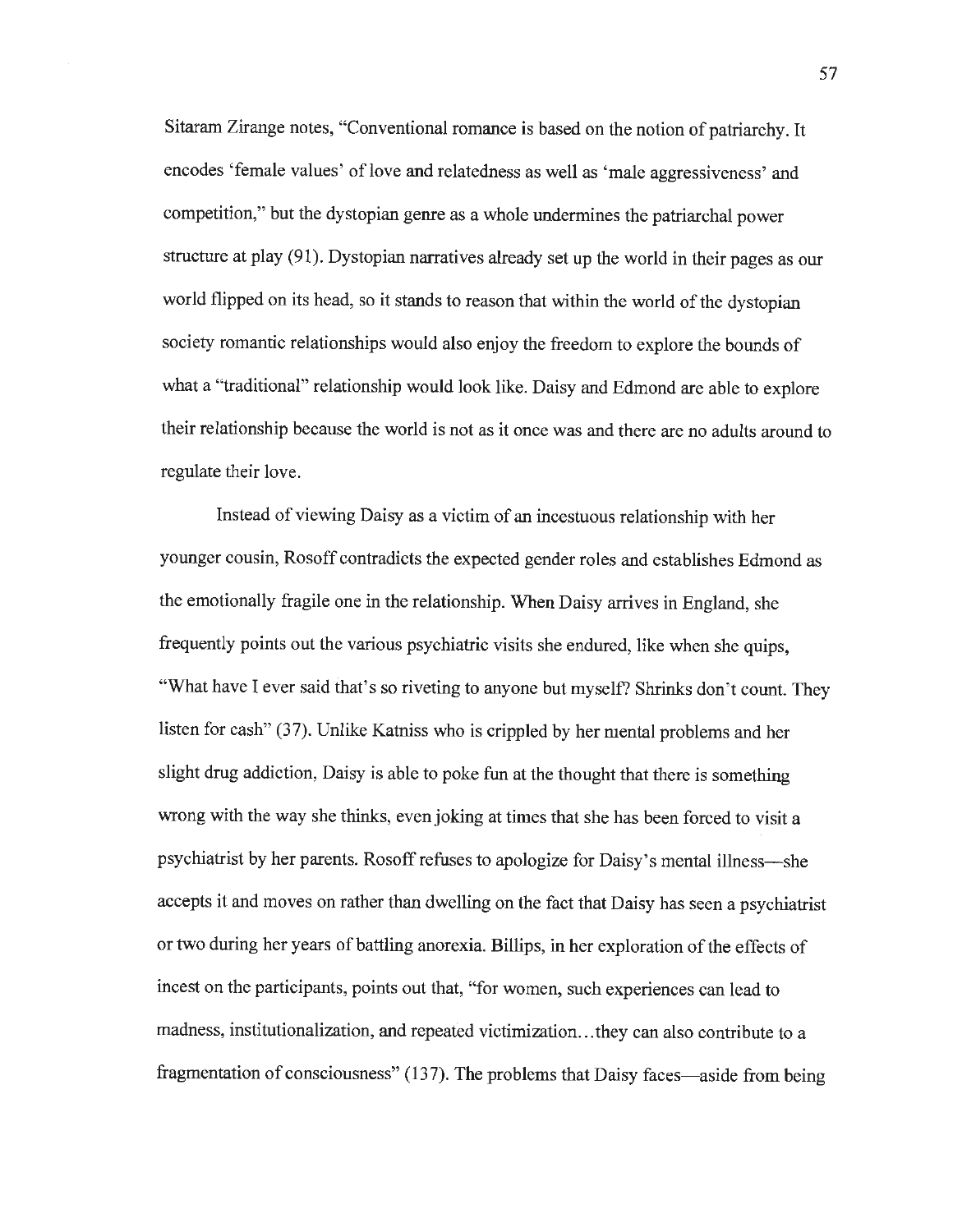lost in the woods in a foreign country with a nine-year-old—are established long before she ever meets and falls in love with Edmond, and it is their relationship that acts as a catalyst for her change and her ability to overcome any mental illness from which she may suffer. One of the definitions of the *Bildungsroman* is that it is a coming-of-age tale, the kind of narrative that tells the story of a main character learning about him or herself as they grow into a more mature version of himself or herself, and although it may be an unconventional text, Rosoff's novel truly shows a character who develops into her own person without the influence of the adults around her, though it is predicated by actions on behalf of the adults.

After trekking through the woods for months, Daisy and Piper find their way back to the family farm where Daisy's father is eventually able to get her brought back to America. After a six-year absence receiving treatment and undergoing mental health help, she returns to the family she left behind and discovers that Edmond just showed up at the house one day "sick and starving and silent" (Rosoff 189). When she first sees Edmond upon her return to England, she immediately notices that "his arms were covered in scars—some new, some healing over, some disappearing into thin white lines...[and] the same thin lines [were] etched around his neck and he'd developed a nervous habit of running his fingers along the ridges over and over again" (180). As noted above, Billips argues that familial incest trauma leads to a splitting of one's consciousness, so Edmond's cutting not only acts as a means of release for the atrocities that he witnessed, but he also feels the need to punish himself for circumstances that were far out of his control, like the separation of the family. Edmond's act of cutting is his attempt to let his memories and experiences from the war come to the surface and allows him to inhabit the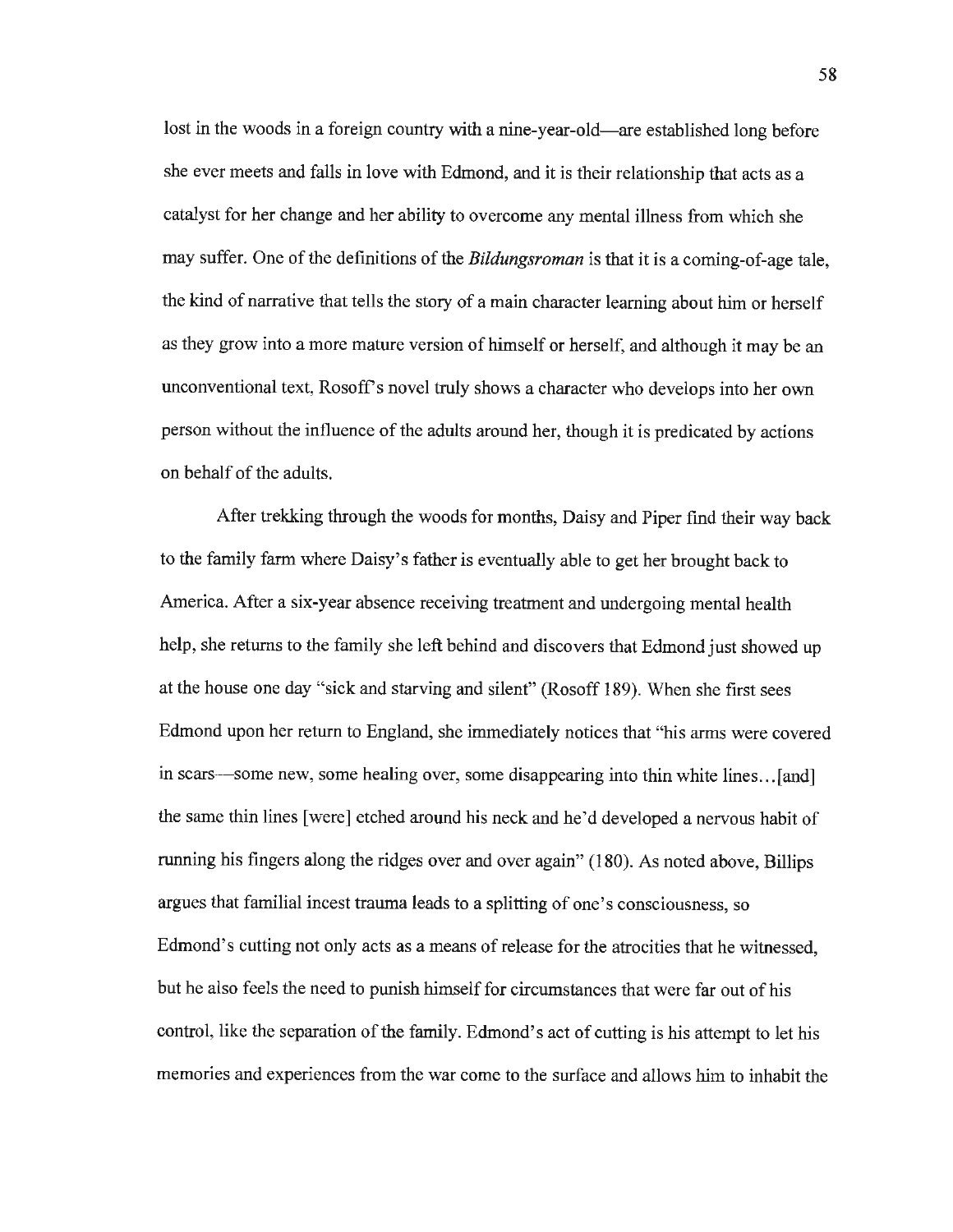stereotypical female realm. Much like Peeta, Edmond becomes the perfect Hollywood girlfriend, as he is forced to rely on his more dominant partner to care for him when he is unable to care for himself. However, unlike Katniss and Peeta, who wind up together only because they are unable to survive without someone who has been through the same traumas they have, Edmond and Daisy experience completely different traumas on their individual journeys home and are together because they fought so hard to get back to each other. It may sound cheesy and the stuff of everyday Young Adult romances, but the fact that Edmond and Daisy's relationship is established before the war is what differentiates their relationship from that of Peeta and Katniss-they are each their own person without the other, but they stay together because they love each other beyond what they lost in the war.

Edmond's act of self-harm is a physical representation of his mental anguish, and he cuts himself in order to release the pain that results from his inaction at Gateshead Fann. Jennifer Miskec and Chris McGee argue that Edmond practices self-harm as a way to "express himself and to deal with [the] overwhelming pain" his psychic ability forced on him as he watched the slaughter of innocent men, women, and children (173), and the empathy consumes him for those who were murdered. Edmond's ability to empathize with the victims of the carnage of war again emphasizes his breaking of the gender binary since empathy is stereotypically a trait assigned to females, while Daisy seems to lack this trait in her personality. Edmond's entire act of cutting situates him in a traditionally female context because, as Miskec and McGee note, females are far more likely to practice cutting than their male counterparts (167). While Edmond's practice of self-harm presents for the reader an example of the liminality of the gender binary, Daisy both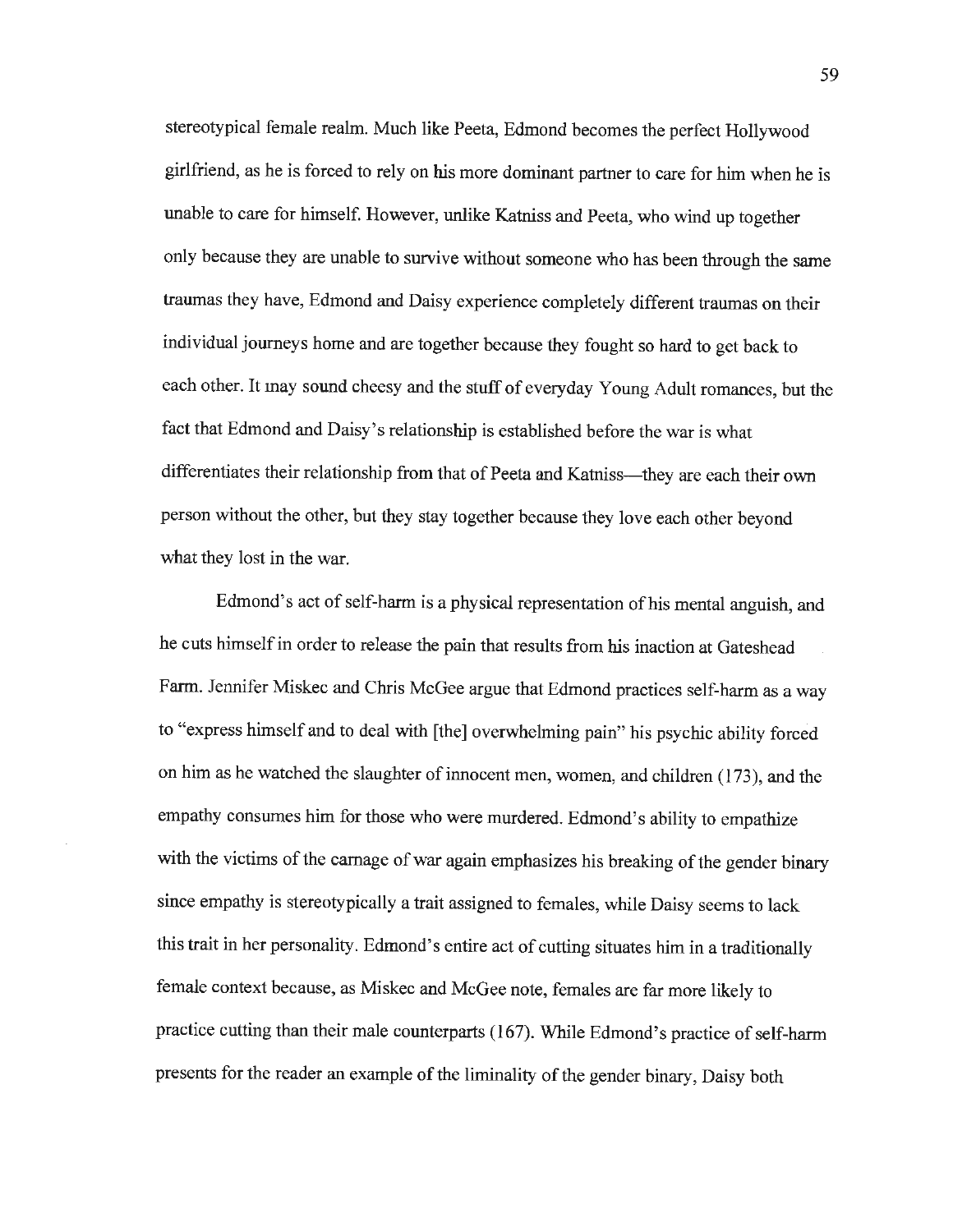embraces and rejects stereotypically female roles, and though she does not practice cutting, she practices another form of self-harm through self-starvation or anorexia. Looking at Edmond alone this text would appear to be a *Ruckwartsroman* as he eventually regresses to a non-verbal state and resorts to self-harm, but when taken in conjunction with the main protagonist, Daisy, the text becomes a *Bildungsroman* as she is able to overcome her own practice of self-harm, and she eventually is able to come into her own as a more mature young adult and is able to care for Edmond when he needs her the most.

Rosoff hints at Daisy's battle with anorexia nervosa from the very beginning of the novel without ever explicitly stating that she suffers from the disease, but instead of the disorder conswning her, Daisy says that she actually practices self-starvation as a means of self-control. Throughout the text, Daisy often mentions how cold she is as a result of her lack of subcutaneous fat tissue, retreating under blankets or into the direct sunlight to stay warm. But while she suffers from the consequences of the disease, like fatigue and an inability to regulate body temperature, she says that she has actually come to enjoy the feeling of being in a state of starvation. Contrary to what Susan M. Gilbert and Sandra Gubar note in their seminal work *The Madwoman in the Attic,* in which they argue that society encourages women to remain "sick" because "the girl.. .. desires literally to 'reduce' her own body" in order to maintain the ideal of Coventry Patmore's "Angel in the House" (1933), Daisy practices anorexia not in an effort to lose weight or reach an unhealthy ideal, rather she is trying to preserve herself and prevent her imagined death at the hands of her stepmother, Davina the Diabolical. The entire narrative is told from Daisy's point of view so the readers only know what she tells decides to tell them,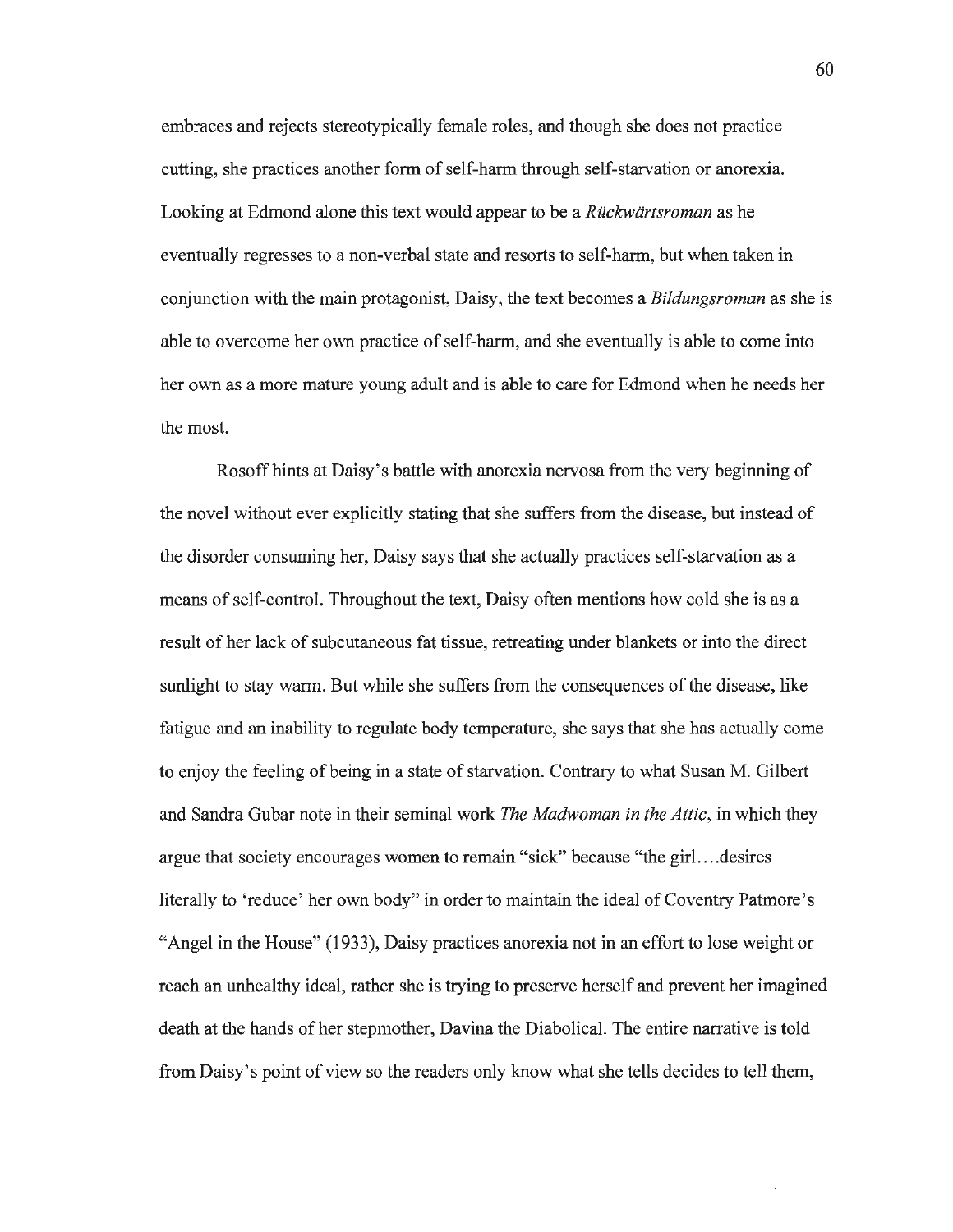but this is the very reason that we have to believe her account of her step-mother's attempt to kill her, farfetched though it may be. An unreliable narrator is still the narrator of a text and as such we are coded to believe what they say as fact. Additionally, Daisy thrives from being in the woods with Piper-she learns about herself and the trek winds up as Daisy's *Bildungsroman,* forcing her to mature and come to a point where she begins to reject her childish musings and antics about her potential starvation. The fact that this maturation takes place in the woods breaks the belief that women cannot thrive in the open, that they need the confinement of the home to be at ease. It is in the woods that Daisy recognizes that her anorexia is harmful rather than beneficial to her well-being for the first time.

In one of Daisy's musings on days-gone-by, she tells the story of why she began starving herself in the first place, and it is Daisy's reclamation of her anorexia as a force for good that allows her to play with the permeable binary of gender and follows her on her *Bildungsroman* journey. Christine Wilkie-Stibbs maintains that, "Daisy's refusal of food, hinted at throughout the narrative... is the ... expression of a failure of self-love" (252). Daisy's refusal of food has nothing to do with not loving herself, rather it is an act of self-preservation because, as Gilbert and Gubar point out, "[it is unfortunate that] in our own era, [the desire to be beautiful] has spawned innumerable diets and 'controlled' fasts, as well as the extraordinary phenomenon of teenage anorexia," but '"to be trained in renunciation is almost necessarily to be trained to ill health, since the human animal's first and strongest urge is to his/her *own* survival, pleasure, assertion" (1933, emphasis in original). Daisy does not reduce herself in order to fit in with the ideal of the perfect woman, but she does refuse food as a way to protect herself from death at the hand of her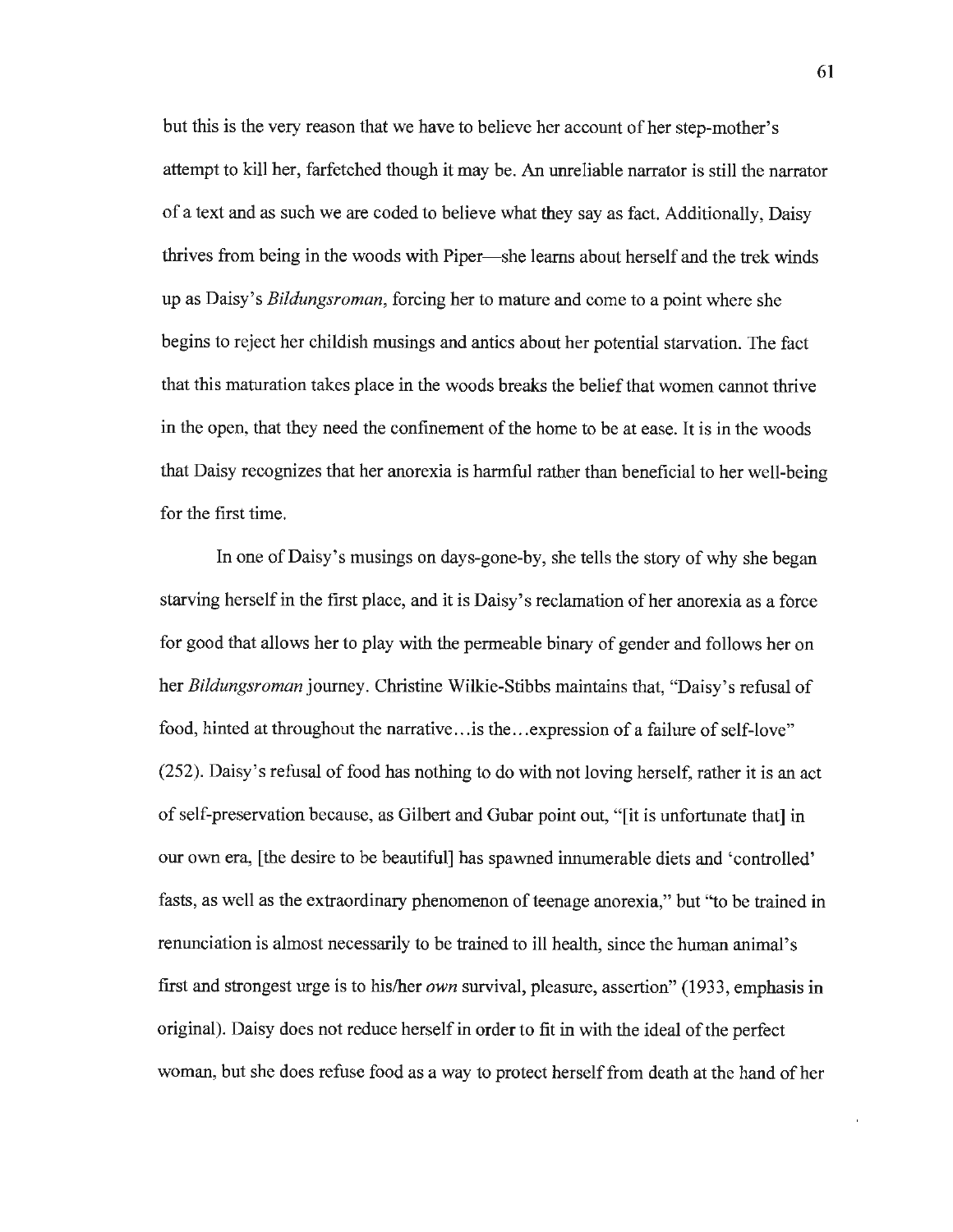stepmother, and as human beings our strongest desire is to protect and preserve ourselves. Rosoff once again rejects the societally expected reaction to anorexia, instead creating a text that celebrates anorexia as a means of saving Daisy's life in the woods. Her celebration of anorexia could be *Ruckwiirtsroman* as she embraces a child-like belief that the practice is good for her, but her eventual victory over the disease makes the text a perfect example of a *Bildungsroman.* 

Without a doubt, anorexia nervosa is an extremely harmful disease that causes numerous health issues, but for Rosoff these issues are placed on the back burner since the condition can be used as a way for Daisy to survive with little to no food. Through her years of anorexia Daisy taught herself to enjoy the feeling of being hungry because it is something she is good at (Rosoff 44), and while her decision to continue practicing the disease leads to several health issues, in the end, it is her anorexia that allows her to survive in a world torn apart as she stumbles through the woods in search of the home she only recently discovered. Miskec and McGee point out that texts featuring self-harm issues "tum their gaze toward social constructions of gender and in particular toward what the body means in a given culture, who owns it, and what one can do to her own body" (174), and it is Daisy's reclamation of anorexia as a beneficial tool to her survival that not only brings her back to Edmond, but that also reverses the gendered boundaries that society would force them into. Daisy's anorexia is a reclamation of her body and the limits that society would place on her, as one of the teens' only means of control in their life is over what happens to their body and how they use their body for their own pleasure. It is hard to imagine a text about a young anorexic woman in an incestuous relationship as a *Bildungsroman,* but Rosoff manages to create a teenage female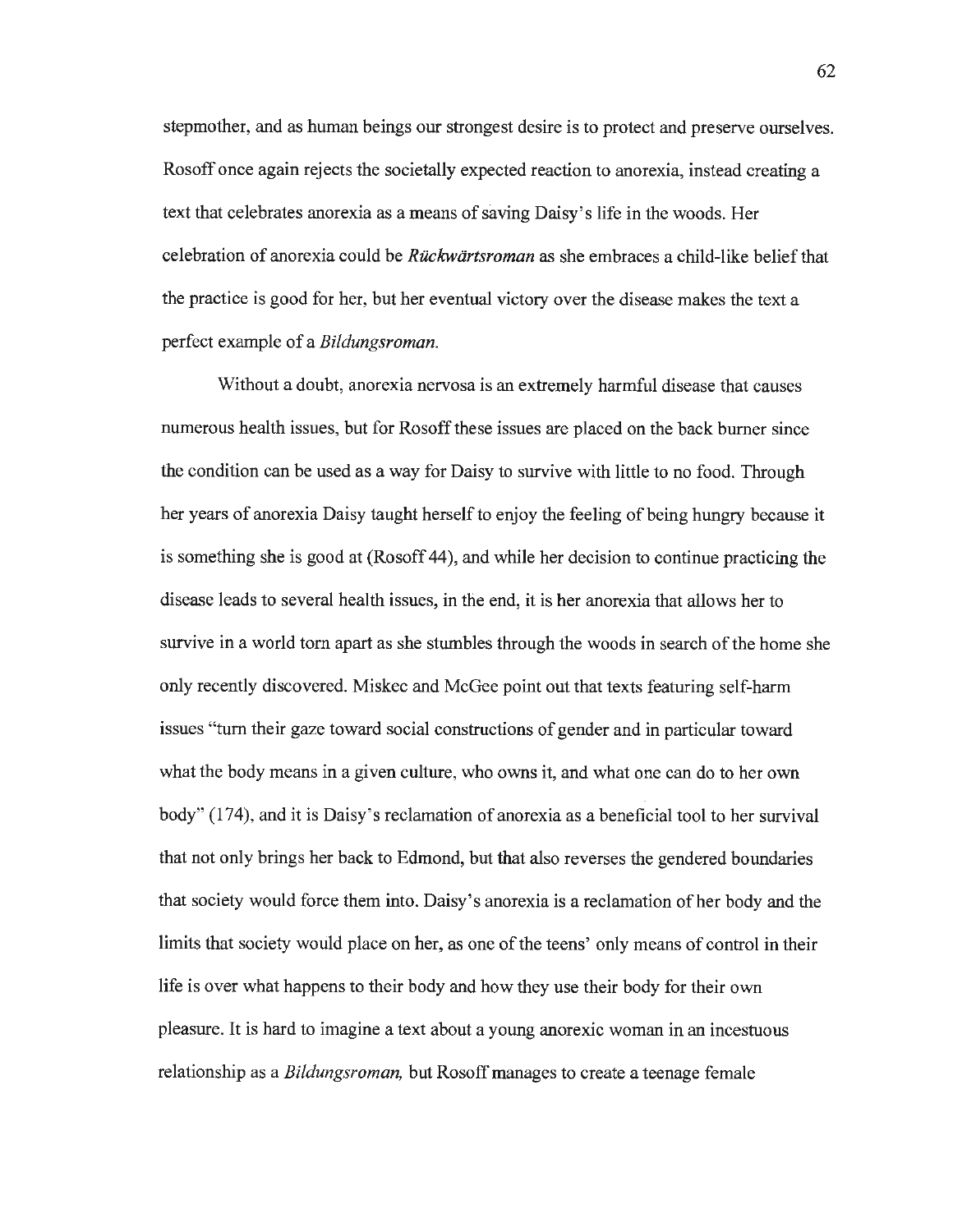protagonist who learns from her time in the woods and who overcomes her anorexia on her own terms without the help of any adults. Granted, as a teen who is anorexic, we cannot really call Daisy a reliable narrator since hers is the only opinion we get on the matter, but to discount her experiences and her accounts of what happens would be to take away her power and linguistic agency as a teenager, something that Rosoff refuses to do and that makes Young Adult scholars cringe. Unlike Collins and Shusterman, Rosoff does not conform to the trope of the Young Adult dystopian novel that regresses the protagonist to a place far removed from that in which they started. Instead, Rosoff uses the dystopian setting to help the teenagers grow into mature young adults who are able to function on their own in a world without adults or authority figures to regulate their comings and goings.

Daisy's rejection of the dichotomy between rigid gender roles through her reclamation of her anorexia is counter-balanced by her conformity to traditional expectations, both in the way she cares for Piper in the woods and her short-lived comfort in confinement. Daisy relishes the limiting space of the small attic she moves into, describing the space as "the kind of room a monk would live in—small and plain with thick white walls ... and suddenly that room seemed like the safest place I'd ever been in my life" (Rosoff 9), confirming what Gilbert and Gubar argue when they say that women "might develop pathological fears of public places and unconfined spaces" (1933). While Daisy enjoys the limitation of the attic room, she reverses Gilbert and Gubar's notion of the confined woman since she actually thrives and recognizes that her anorexia is detrimental to her health when she and Piper are forced to traverse the woods on their own. And although Daisy, like many characters in literature, exists in a state of liminality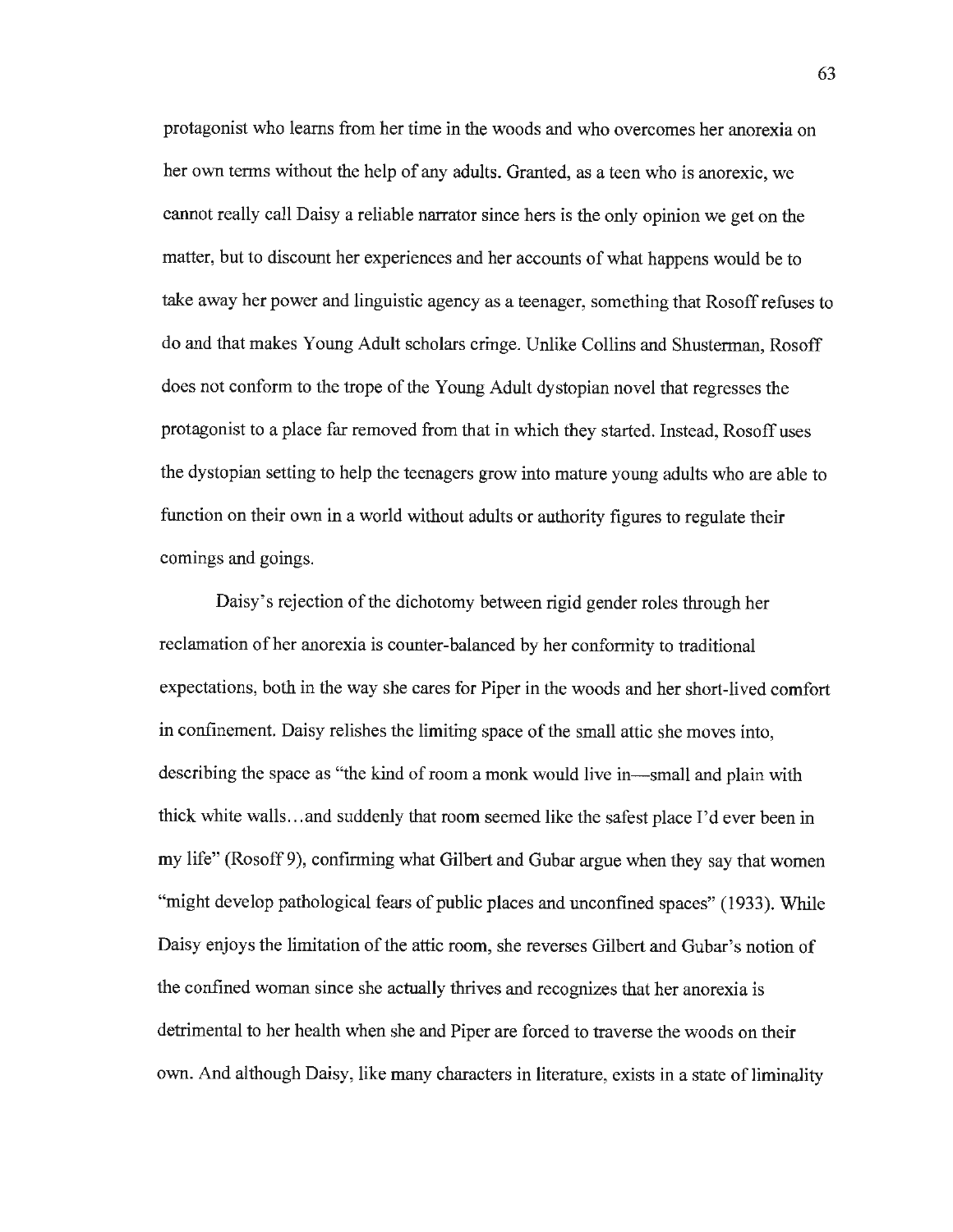between the genders, Rosoff uses Daisy's ability to embrace both sides of the binary to help along her *Bildungsroman* journey and her coming of age as a more mature young adult.

When Daisy first arrives at the family farm in England, she is unashamed of her gaunt appearance and revels in the feeling of starvation, while Edmond embraces the ''too cool for school" image with his quirky underage driving and smoking, but Daisy's journey through the woods with Piper causes her to reevaluate her beliefs on the positivity of starvation. Daisy remarks, as she and Piper bathe in a river, that "for the first time I noticed how skinny Piper was which once upon a time I would have thought was a good thing and now I thought was just what happens when you're nine years old and don't have enough food to grow properly" (Rosoff 130). Her trek through the English countryside forces Daisy to reevaluate whether starvation is actually a good thing, and she begins to focus on the food surrounding them and tries to find as much food to provide herself and piper with the necessary nutrients to survive. Once she returns to the United States and spends time in a mental hospital, her "willingness to eat confused and annoyed the staff' (Rosoff 167). Daisy regains her health and returns to England where she finds a despondent Edmond. Daisy must take charge in order to get Edmond healthy again, acting as his caretaker and companion. And while the reader does not know if this every fully happens, Rosoff does give a small glimmer of hope when, in an incredibly sappy moment, Daisy vows to love him until he is better. When we first meet Daisy, this is not something she was capable of doing—loving another person—but through her time with her extended family and her experiences in the woods with Piper Daisy is able to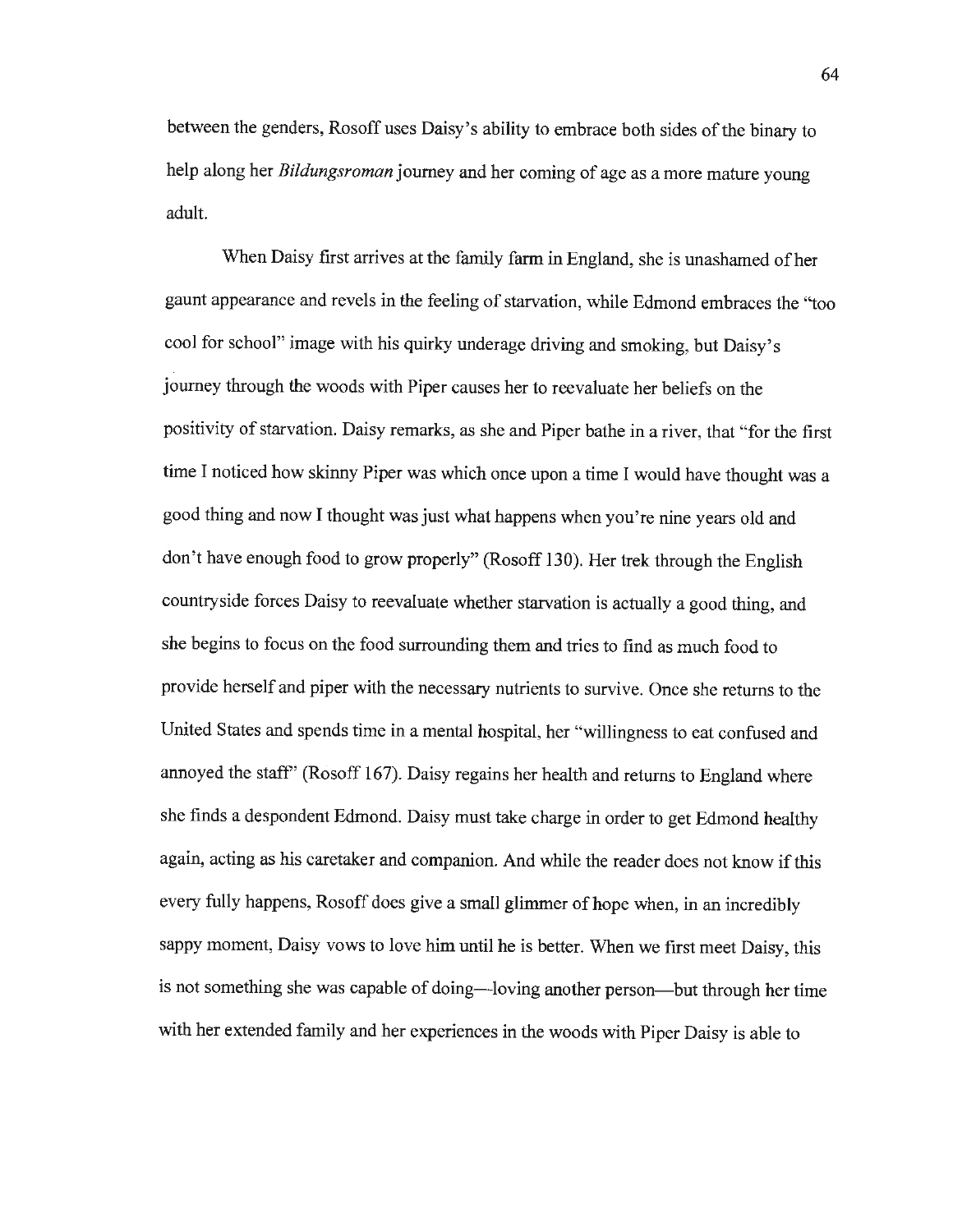look outside of herself to find that she has matured as a result of her journey across the English countryside.

The terrorist attack that acts as the catalyst for the events of the novel actually forces the characters to restructure their identities amidst the atrocities of war. Daisy and Edmond are separated when the bombing of the London train station leads to the military taking over their house, and the two are forced to form their own sense of self in order to figure out what is worth fighting for, and Daisy says it best when she tells the reader at the very end that "fighting back is what I've discovered I do best" (Rosoff 194). Daisy's anorexia enables her to survive in the wilderness with little-to-no food as she watches Piper waste away in front of her. Edmond, on the other hand, is mentally broken from his experiences in war torn England and also plays with the gender divide, in that Daisy becomes the breadwinner and caretaker of the family while he retreats within himself and appears half-starved when she returns to England, in addition to his practice of self-harm. Both through her reclamation of her anorexia and her conformity to the societal expectations for a woman, Rosoff's depiction of Daisy illustrates that it is never quite possible to truly conform to one side of the binary over the other, providing for the reader a depiction of a permeable binary.

Up until now I have not really addressed the "didactic" portion of the title of this chapter, and I have danced around it throughout, but while I do believe that this is an incredibly progressive text it still has didactic underpinnings that I feel detract from the overall positivity of the text a bit. As I have pointed out previously, the main storyline that follows Daisy throughout the narrative is her anorexia nervosa, and it is this condition that I want to focus on now. Generally, a Young Adult text that explores any

65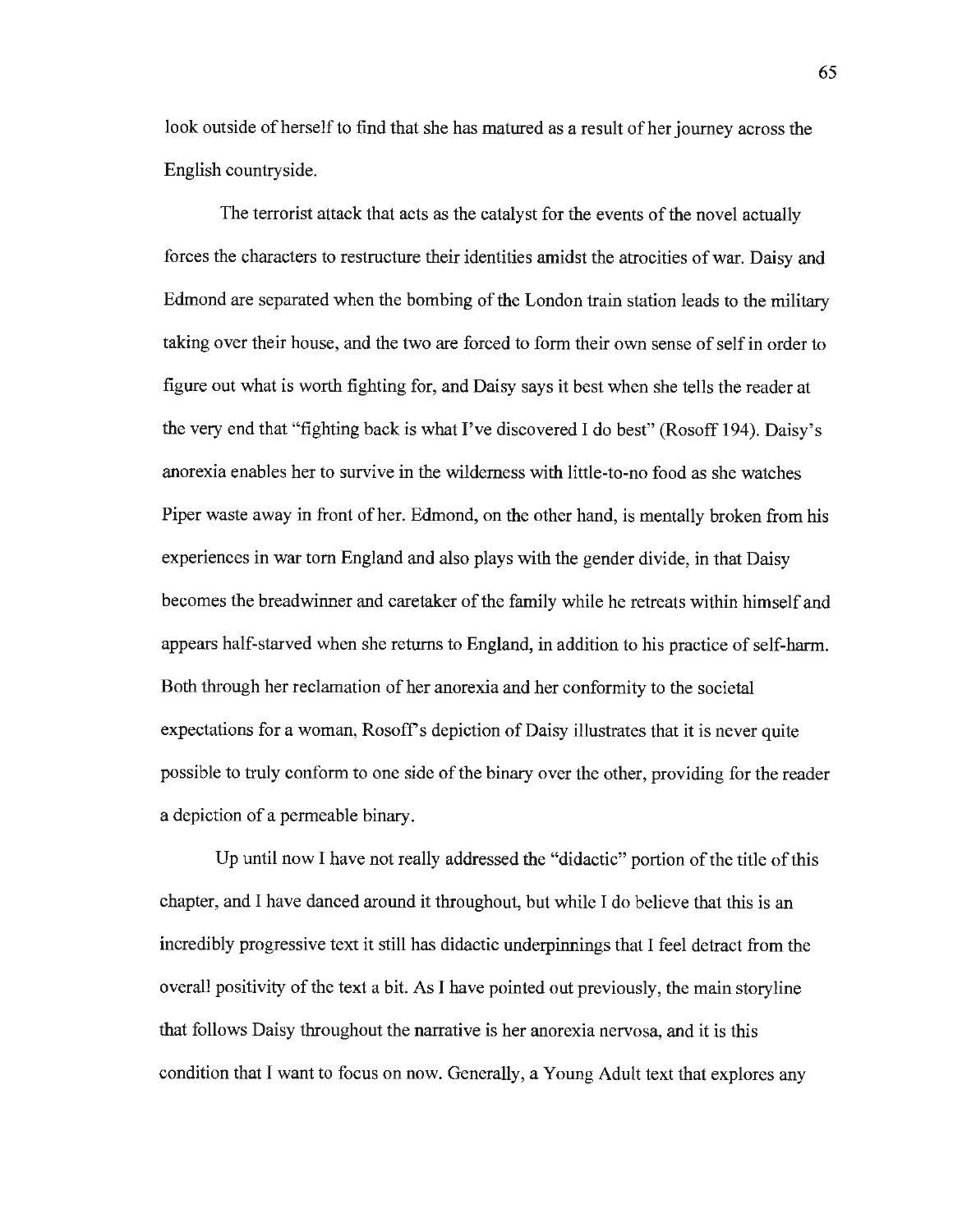condition such as anorexia would fall into the problem novel category in which the teen protagonist is all patched up and healed, with the help of the adults of the novel, by the end of narrative. The difference between *how i live now* and the typical problem novel is that there is no adult present in Rosoff's text to guide the teen through their recovery and to help them realize their true potential. Instead what we have in the narrative is a young adult who is able to learn for herself that her habits are self-destructive and overcome them on her own terms. Because Rosoff's text is outside the beaten path—that is, while her text was made into a movie, it went direct to DVD in the United States-it allows her play with the boundaries of what is acceptable in a text for young adults, Rosoff is able to create a *Bildungsroman* model that, though it teaches a lesson in the end about the negative effects of anorexia, is able to show actual maturity and growth amid a war-tom landscape, something that both Collins and Shusterman were unable to do.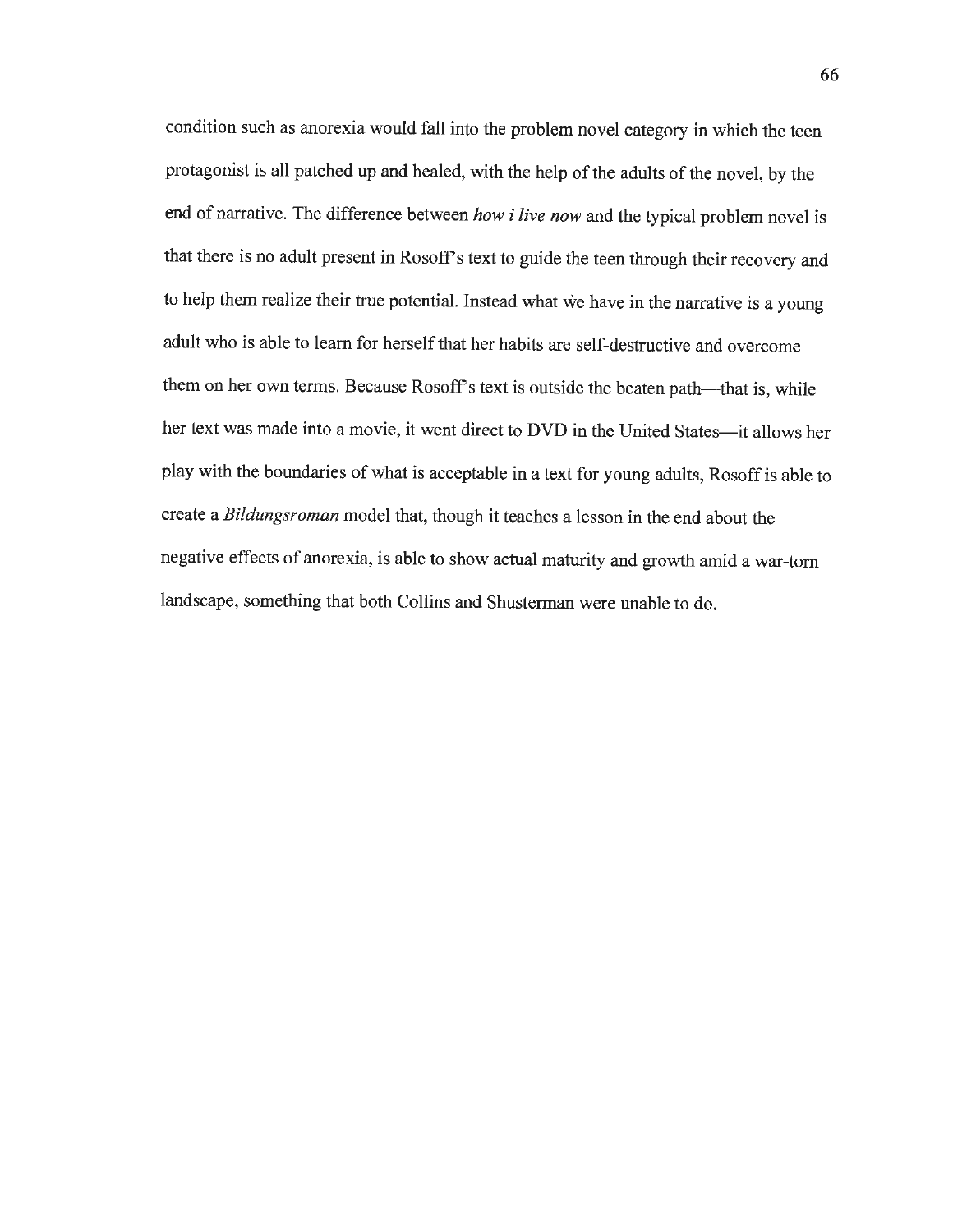## Conclusion

In dystopian literature, the idea of our very own world coming to an end strikes fear into the hearts of readers everywhere, but the fear that lies at the center of most of the more popular narratives is the fear of the teenager and the power they wield in shaping the future of our nation. Authors who create these teens in popular Young Adult fiction are not only establishing a set of tropes that have come to define the genre as a whole, but they are using the texts to forbear their own fears and sense of inadequacy when it comes to adulthood. Whether through the murder of innocent children for sport or for medical advancement, the authors create stories that tell the teens just how vulnerable and dispensable they can be to our national wellbeing. However, what the texts are doing as well is creating a safe space to tell teens that the problems of the world are reparative, so long as the teens can become adolescents again once they are able to save the world. As such, Young Adult dystopian authors have unknowingly created a genre I call the *Ruckwartsroman* to try and cope with their own fears concerning the trajectory of our nation and world as a whole.

If the *Bildungsroman* is a novel dealing with the formative years of adolescence as the young adults grow and mature throughout that time, then the opposite must be a text that reverts to a more regressed or backwards state than the character's starting place. It may be a mouthful, but the *Ruckwartsroman* encompasses the trend that I was seeing throughout the novels I read, and obviously there are many more that fit the category than I explored in this thesis, most notably, Veronica Roth's *Divergent* trilogy ends in the death of the main character as she saves the world. Though it may be marketed as a teen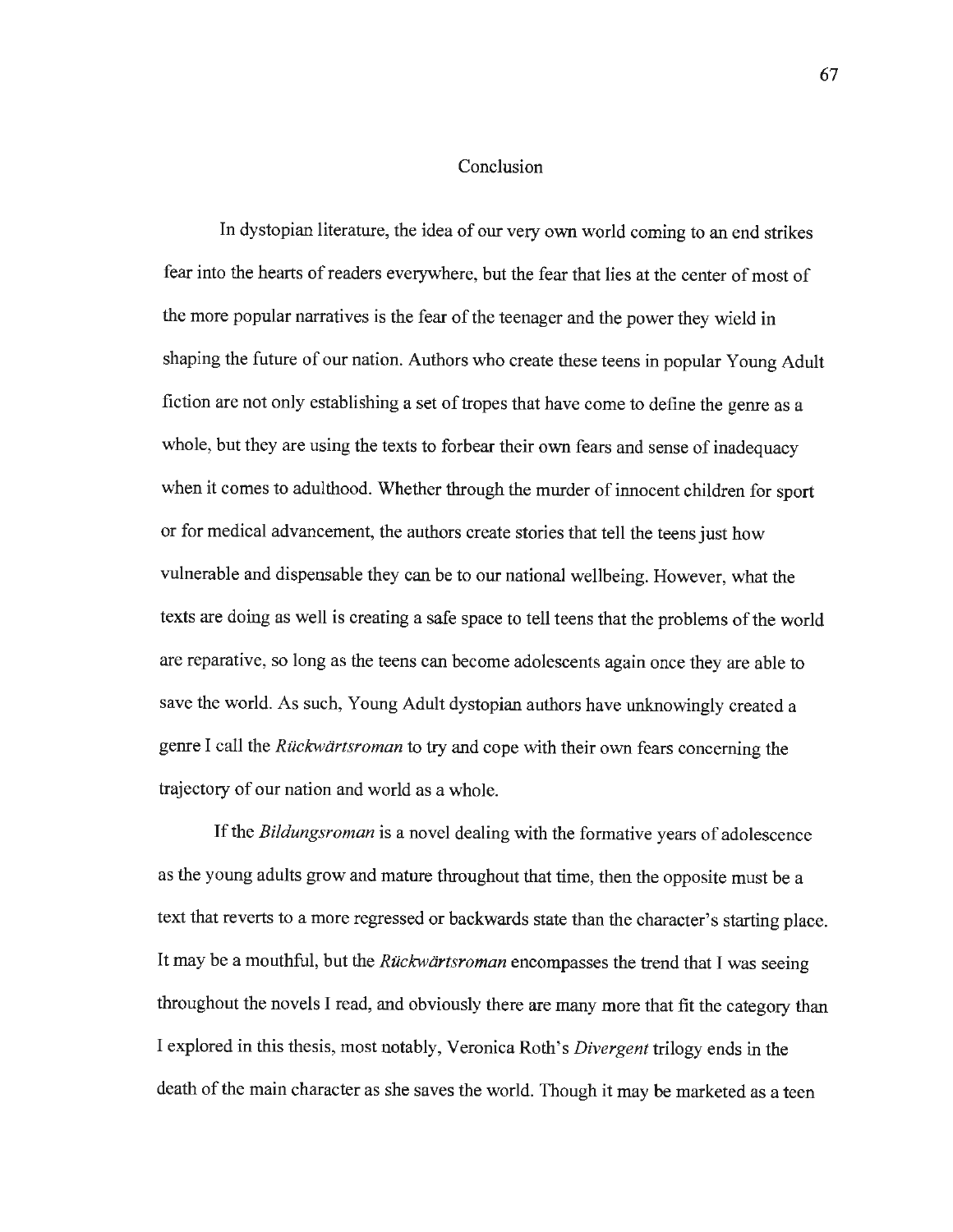romance novel, this series inevitably follows along the dystopian narrative of a world tom apart, and really there is no more regressed state for a character than her own death. The main character of the series dies because she has special characteristics that make her powerful beyond what the government can conceivably control, so in the end she must sacrifice her own life in order to save the rest of her community, and the fear that is expressed in the novels discussed in this thesis is based on media propaganda and the political underpinnings that are present in each one. Beyond the regression of the main protagonists, these texts that I identify as *Ruckwartsroman* unknowingly feed into the fear of the teenager or they comment these fears in order to draw attention to the problems inherent in fearing them, though in the end they are still unable to escape the trope of the retrogressed protagonist.

I often wondered while writing this thesis where the fear originated, whether it is internal or external, and I finally decided that the answer is both; the fear of the teenager comes from the authors' own memories and emotions of their formative years, while media reporting and political jargoning help to shape the narratives trajectory. Michael Welch argues that it is the "oddball" youth who pose the problems when he notes, "Together, the media and members of the political establishment publicized exaggerated claims of dangers posed by unconventional youths; in turn, inflammatory rhetoric was used to justify enhanced police powers and greater investment in traditional criminal justice apparatus" (4). The outsider teen sparks a fear of the unknown that must be dealt with by publishing unfounded accusations against teenagers as a whole, creating the need for greater police presence and harsher penal punishments for minor infractions—thus is the basis for the society in Unwind.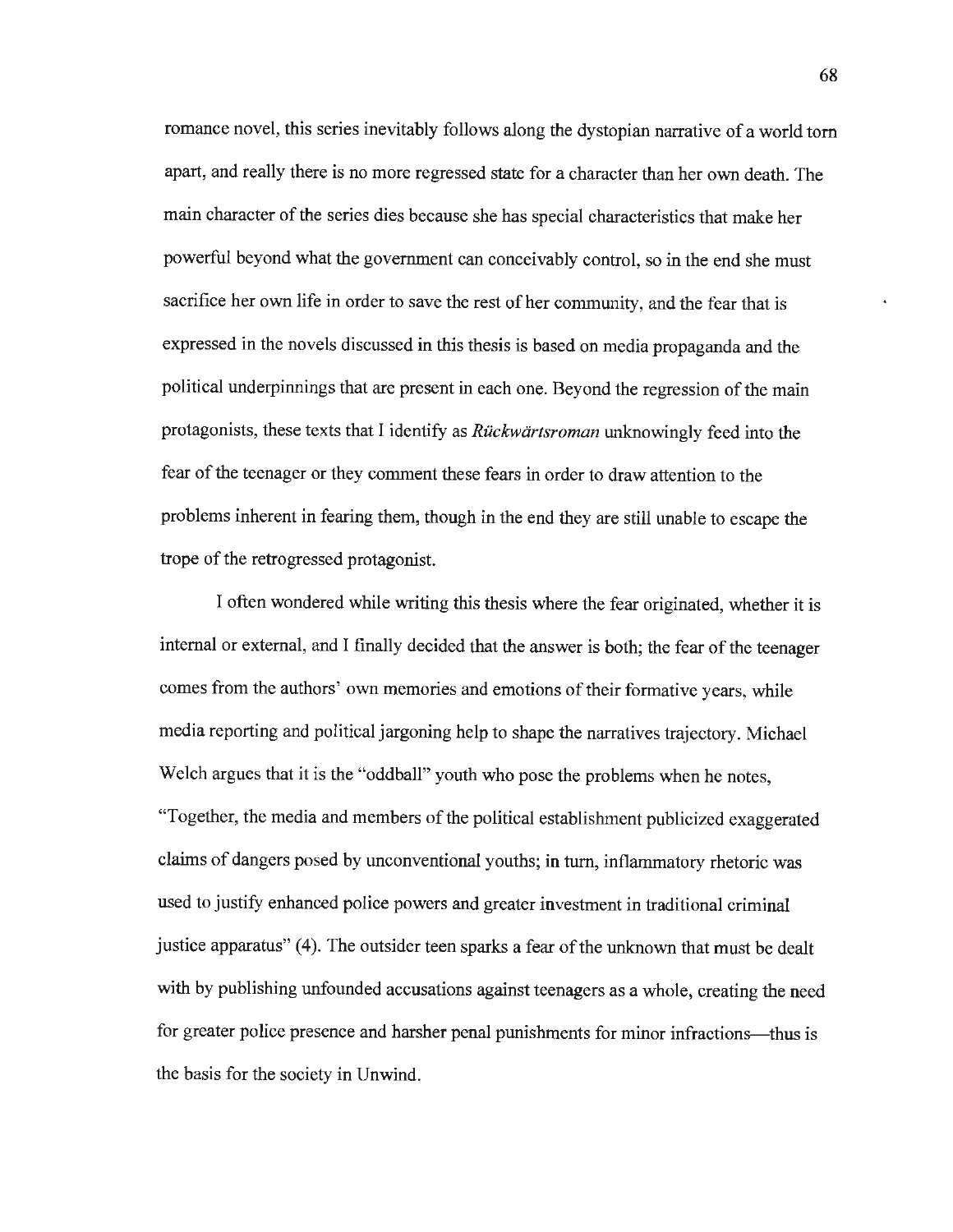In 1989, a group of five teenagers were accused, and later exonerated, of attacking and raping a jogger in New York's Central Park, causing media outrage at the new practice of "wilding" in which roving bands of teens lurked around town waiting to cause mayhem. Using terms such as "wilding" and "hoodlum" to describe teenagers acting out creates a sense of panic in the audience that these teens are on a mission to harm for the fun of it, while it also aims to dehumanize the adolescents who may or may not be associated with criminal activities. As see in both The Hunger Games and Unwind series, the best way to control the panic raised by the unruly teens is to enact laws that govern the way that these teens are seen in society. Welch notes, "...panic typically manifests in lawmaking designed to combat a putative problem. Moreover, it is at the legislative level of moral panic that the nature of the problem becomes increasingly politicized and criminalized ... " (9). For the children in The Hunger Games, the law says that they are to become entertainment spectacles for the adults of the Capitol to bet on like race horses in a fight to the death; in the world of Unwind the teens are literally dismantled in to the smallest of pieces for the benefit of the rich who can afford the new, younger body parts. The teen becomes commodity that can be easily bartered and sold, all because the adults of their world are scared of what will happen if the teen recognizes their own power and takes control of their lives.

For me, the standout text in my research is *how i live now,* a novel that is both an extremely gratifying read for me, but also is one of those novels that brings something new to me every time I read it. This entire thesis has been about how the narrative of fear becomes the *Rückwärtsroman* in Young Adult dystopian narratives, but with Rosoff's text there is a visible change in Daisy that sets this text up to be my *Bildungsroman* of the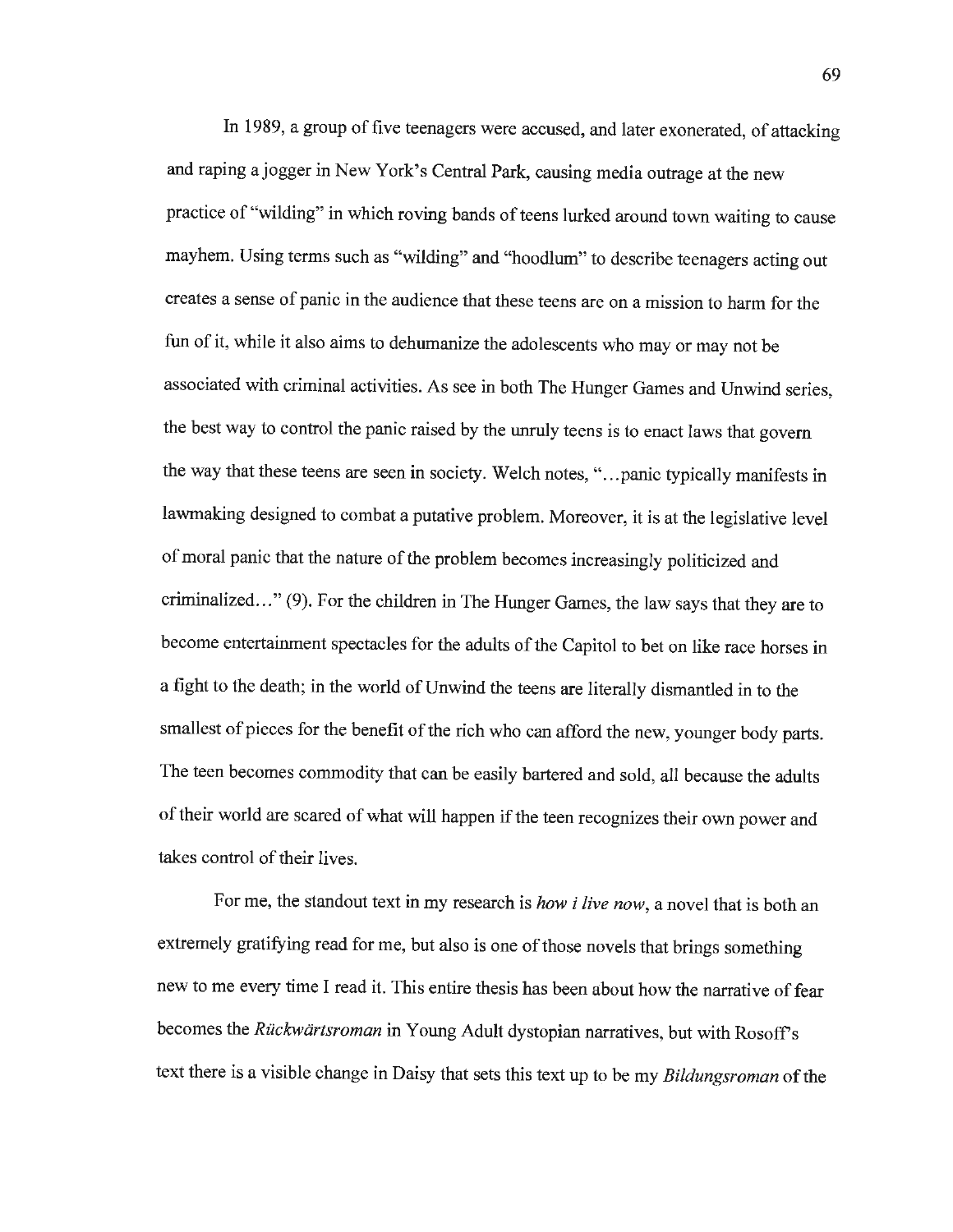bunch, though not necessarily a perfect one. Not only does Daisy change physically as she overcomes her eating disorder, but she grows emotionally into a more mature version of herself, no longer practicing self harm in order to reduce herself into the smallest version of herself she can be. Rosoff is able to create a character and a text as a whole that shows growth and maturity, while other Young Adult dystopian authors must regress their protagonists into the smallest versions of themselves, begging the question: why must we, as adults, portray teens to be savage and brutal erasing who they are as human beings and solidifying our place as the more mature rule makers? There is also something to be said about the fact that all of these texts feature images of war and destruction, as if the only time that teenagers are allowed into power is when the world or our country is at war. However, once the war is over, the teens relinquish control back to the adults in power since this is supposedly the natural progression of things. In the case of Rosoff s text, though, there is no one for Daisy and Edmond to return power to, as the assumption is that Aunt Penn was killed in Norway at some point during the war.

Dystopia is a complicated genre that has been explored for a teen audience for decades. In recent years, the texts have taken real-life scenarios and placed them into a fictional setting as a way for the teens to grapple with the injustices they see in the world. Outside of the teen reader, the adult author uses the teen protagonist to relay their fears about both adulthood and their own sense of inadequacy onto a teen protagonist where it is seemingly acceptable to be confused about the way of the world. In the end, these adult authors are passively asking teenager to buy into their beliefs about the power structure that in place and the ways in which in these can be dismantled and reestablished. In the end, the young adult must be brought into the fold of the societal regime in order to finish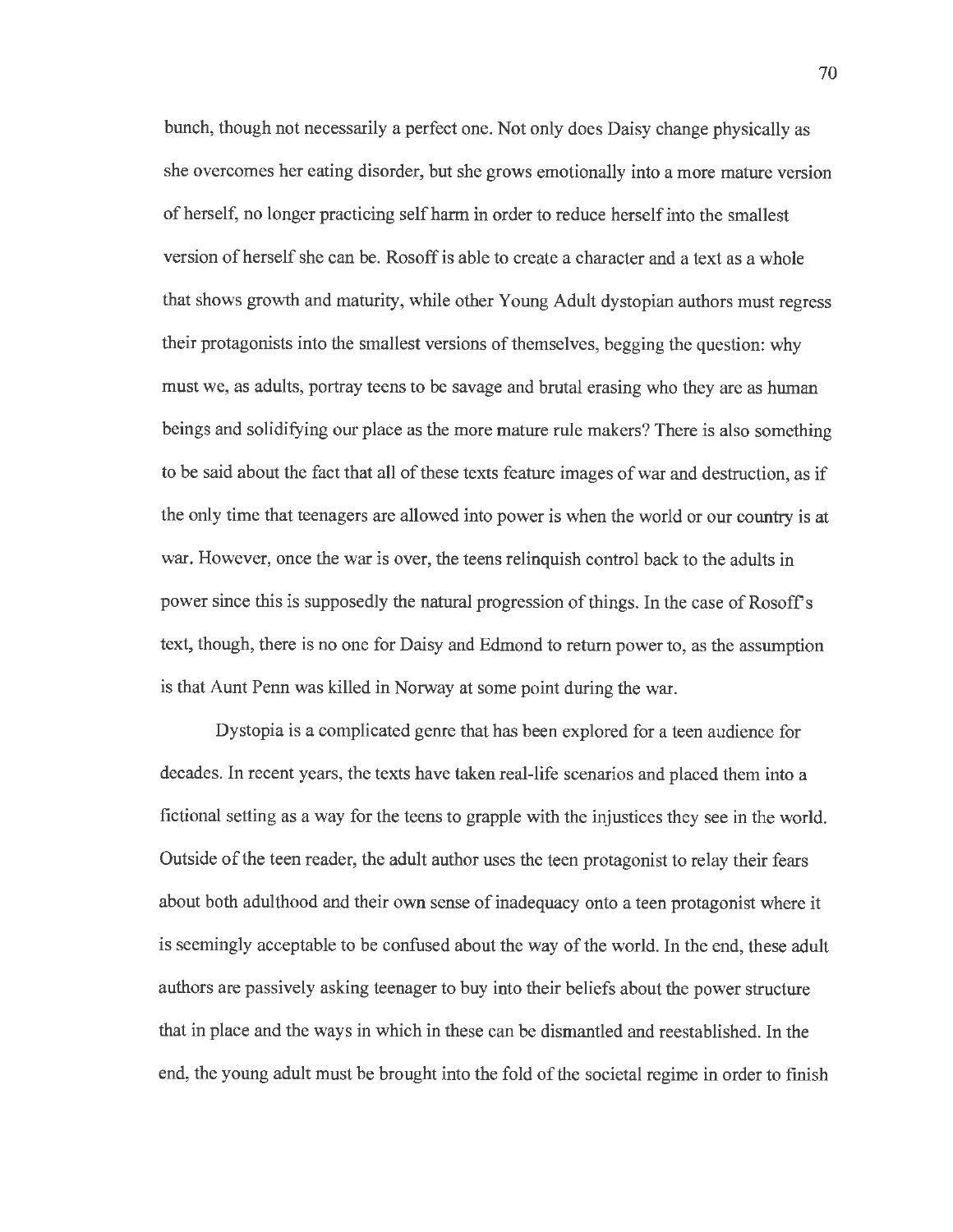rectifying the problems the adults created. Unfortunately, the majority of recent dystopian Young Adult texts fall prey to the *Riickwartsroman* model of the regressed teen at the end of the text. When all is said and done, the teen protagonist is no longer in control of their own destiny, again being forced to rely on the adults who are back in charge and falling back into their societally expected position.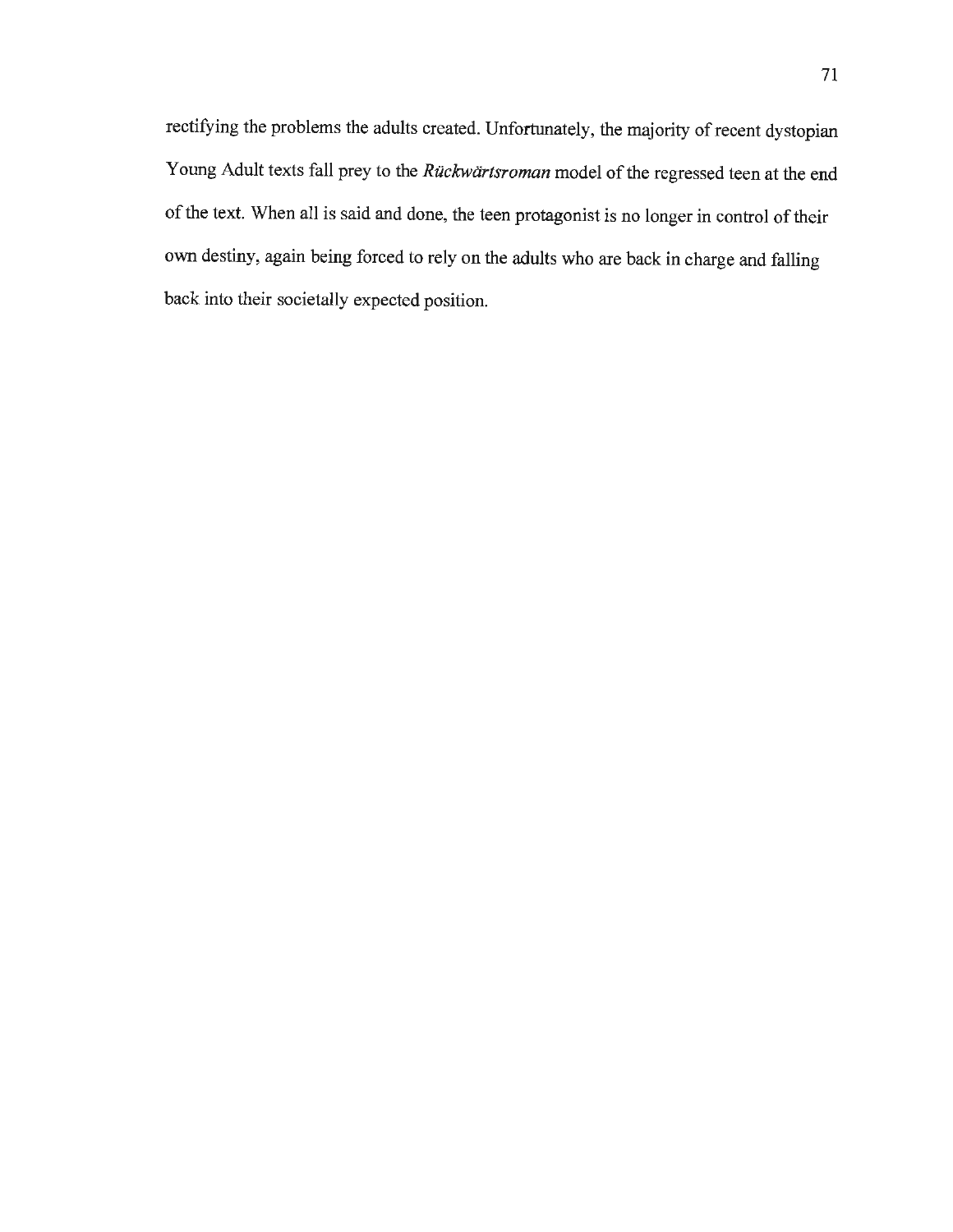## Works Cited

- Altman, Anna E. "Welding Brass Tits on the Armor: An Examination of the Quest Metaphor in Robin McKinley's *The Hero and the Crown."* Children's Literature inEducation23.3 (1992): 143-156. Web.
- Ames, Melissa. "Engaging 'Apolitical' Adolescents: Analyzing the Popularity and Educational Potential ofDystopian Literature Post-9/11." *The High School Journal* 97.l (2013): 3-20. Web. 9 Jan 2014.
- Baccolini, Raffaella and Tom Moylan. "Introduction. Dystopia and Histories." *Dark Horizons: Science Fiction and the Dystopian Imagination.* New York: Routledge, 2003. 1-12. Print.
- Basu, Balaka, Katherine R. Broad, and Carrie Hintz. "Introduction." *Contemporary Dystopian Fiction/or Young Adult: Brave New Teenagers.* New York: Routledge, 2013. 1-15. Print.
- Billips, Martha. "Siblings and Sex: A New Approach to the Fiction of Lee Smith." *Feminist Formations* 24.I (2012): 127-53. Web.
- Claeys, Gregory. "News from Somewhere: Enhanced Sociability and the Composite Definition of Utopia and Dystopia." *The Journal of the Historical Association*  98.330 (2013): 145-173. Web.

Collins, Suzanne. *The Hunger Games.* New York: Scholastic Inc., 2008. Print.

- ---. *Catching Fire.* New York: Scholastic Press, 2009. Print.
- ---. *Mockingjay.* New York: Scholastic Press, 2010. Print.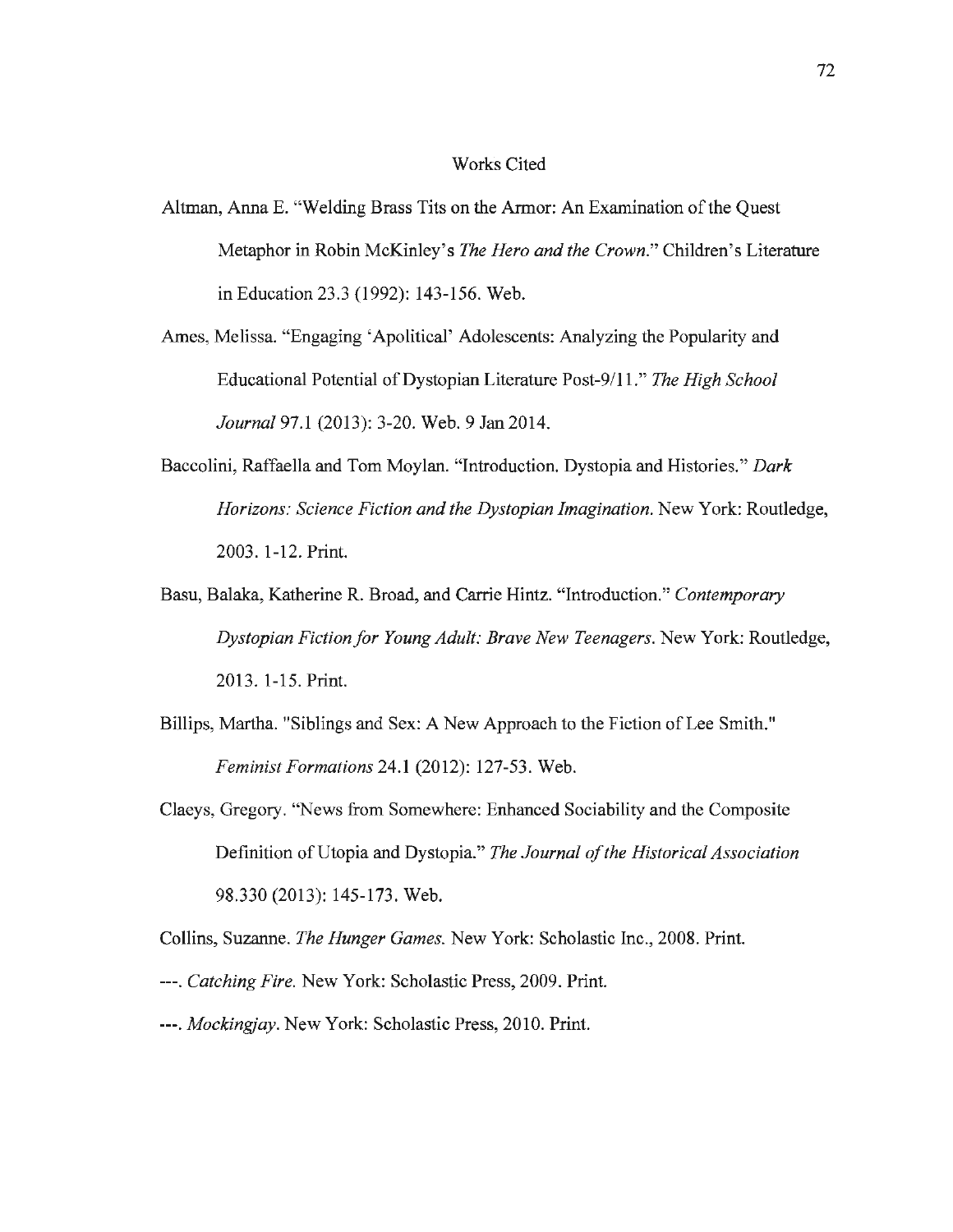- Couzelis, Mary J. "The Future is Pale: Race in Contemporary Young Adult Dystopian Novels." *Contemporary Dystopian Fiction for Young Adult: Brave New Teenagers.* New York: Routledge, 2013. 131-144. Print.
- Gilbert, Sandra M. and Susan Gubar. "The Madwoman in the Attic." *The Norton Anthology of Theory and Criticism.* Ed. Vincent B. Leitch. Second. New York: W.W. Norton & Company, 2010. 1926-38. Print.
- Hintz, Carrie. "Monica Hughes, Lois Lowry, and Young Adult Dystopias." *The Lion and the Unicorn* 26.2 (2002): 254-264. Web. 7 Sep 2014.
- Hintz, Carrie and Elaine Ostry. "Introduction." *Utopian and Dystopian: Writing/or Children and Young Adults.* New York: Routledge, 2003. 1-22. Print.
- Holmes, Linda. "What Really Makes Katniss Stand Out? Peeta, Her Movie Girlfriend." *Monkey See: Pop-Culture News and Analysis from NPR.* NPR, 25 Nov 2013. Web.
- Jones, Dudley and Tony Watkins. "Introduction." *A Necessary Fantasy: The Heroic Figure in Children 's Popular Culture.* New York: Garland Publishing Inc., 2000. 1-20. Print.
- Miller, Kristine. "Ghosts, Gremlins, and the War on Terror in Children's Blitz Fiction." *Children's Literature Association Quarterly* 34.3 (2009): 272-84. Web.
- Miskec, Jennifer and Chris McGee. "My Scars Tell a Story: Self-Mutilation in Young Adult Literature.'' *Children's Literature Association Quarterly* 32.2 (2007): 163- 78. Web.
- Nussbaum, Martha. "The Narrative Imagination." *Cultivating Humanity.* London: Harvard University Press, 1997. 85-112. Print.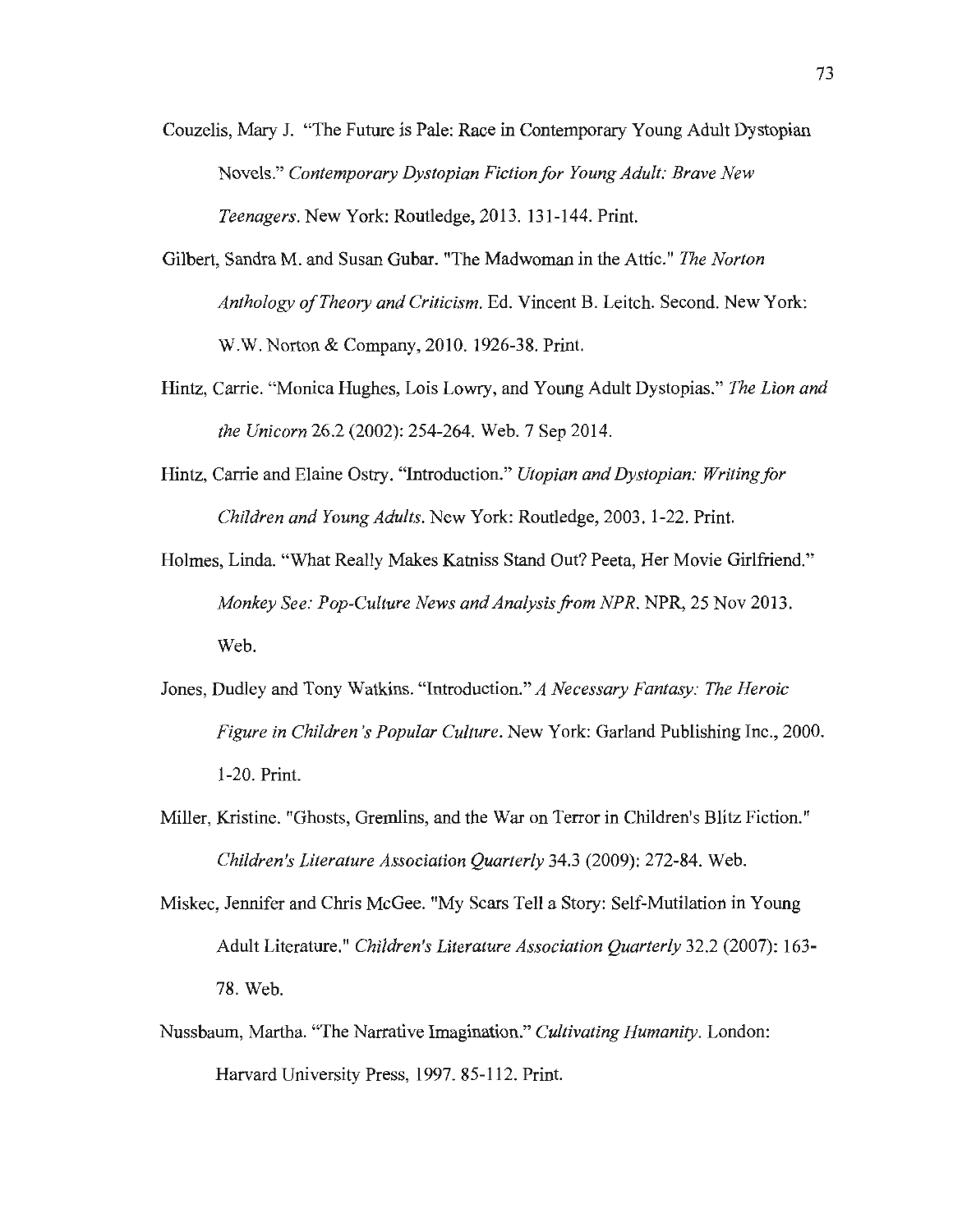Reynolds, Kimberly. "Self-harm, Silence, and Survivial: Despair and Trauma in Children's Literature." *Radical Children's Literature: Future Vistions and Aesthetic Transformations in Juvenile Fiction.* New York: Palgrave Macmillan, 2007. 88-113. Print.

Rosoff, Meg. *how* i *live now.* New York: Wendy Lamb Books, 2004. Print.

- Schmidt, Christopher. "Why Are Dystopian Films on the Rise Again?" *JSTOR Daily.* 19 Nov 2014. Web. 23 Nov. 2014.
- Shusterman, Neal. *Unwind.* New York: Simon & Schuster, 2007. Print.
- ---. *Un Wholly: Book 2 in the Unwind Trilogy.* New York: Simon & Schuster, 2012. Print.
- ---. *UnSouled: Book 3 in the Unwind Dystology.* New York: Simon & Schuster, 2013. Print.
- ---. *UnDivided.* New York: Simon & Schuster Limited, 2014. Print.
- Sicher, Ephraim and Natalia Skradol. "A World Neither Brave Nor New: Reading Dystopian Fiction After 9/11." *Partial Answers: Journal of Literature and the Historyofldeas4.1* (2006): 151-179. Web. 1 Nov. 2014.
- Strong Hansen, Kathryn. "The Metamorphosis of Katniss Everdeen: The Hunger Games, Myth, and Femininity." *Children's Literature Association Quarterly* 40.2 (2015): 161-178. Web. 25 Oct 2015.
- Tan, Susan Shau Ming. "Burn With Us: Sacrificing Childhood in *The Hunger Games." The Lion and the Unicorn* 37.I (2013): 54-73. Web.
- Trites, Roberta Seelinger. *Disturbing the Universe: Power and Repression in Adolescent*  Literature. Iowa City: U of Iowa P, 2000. Print.